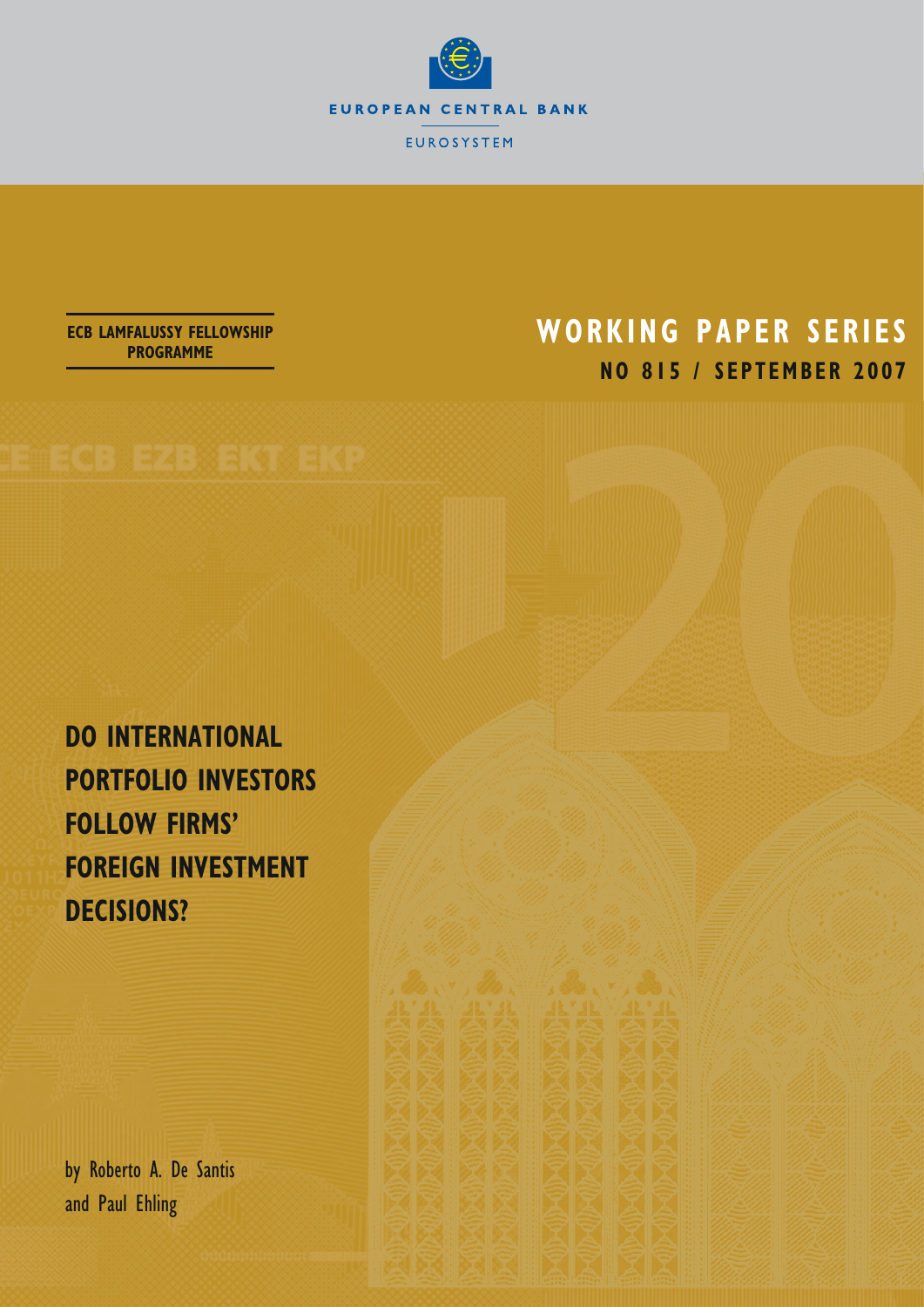

## **WORKING PAPER SERIES**

**NO 815 / SEPTEMBER 2007**

**ECB LAMFALUSSY FELLOWSHIP PROGRAMME**

# **DO INTERNATIONAL PORTFOLIO INVESTORS FOLLOW FIRMS' FOREIGN INVESTMENT DECISIONS? 1**

This paper can be downloaded without charge from

http://www.ecb.int or from the Social Science Research Network electronic library at http://ssrn.com/abstract\_id=1015266.

by Roberto A. De Santis<sup>2</sup> and Paul Ehling<sup>3</sup>









In 2007 all ECB publications feature a motif taken from the €20 banknote.



1 We would like to thank Gianni Amisano, Mihir Desai, and Christian Heyerdahl-Larsen, for very useful comments and valuable suggestions. Lars Kristian Klemo, Svein Petter Undheim, and Magnus Vågsether provided superb assistance with the data. We are grateful to Deutsche Bundesbank for making the FDI and FPI data available to us. Paul Ehling acknowledges the financial support of the Lamfalussy Fellowship sponsored by the European Central Bank. Any views expressed are those of the authors and do not necessarily represent the views of the ECB or the Eurosystem.

2 European Central Bank, Kaiserstrasse 29, D-60311 Frankfurt am Main, Germany; e-mail: roberto.de\_santis@ecb.int 3 BI, Norwegian School of Management, 0442 Oslo, Norway; e-mail: paul.ehling@bi.no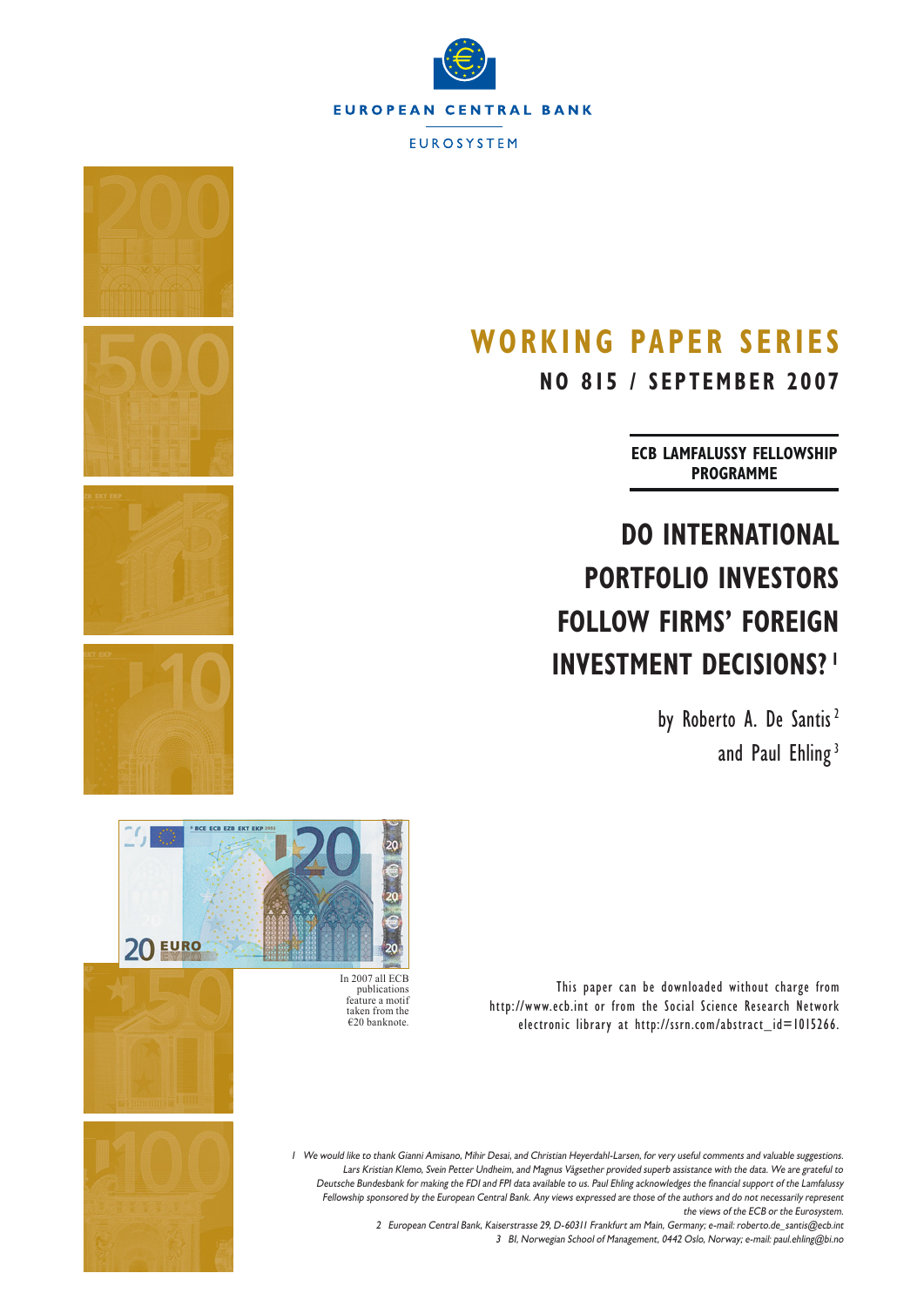#### **Lamfalussy Fellowships**

This paper has been produced under the ECB Lamfalussy Fellowship programme. This programme was launched in 2003 in the context of the ECB-CFS Research Network on "Capital Markets and Financial Integration in Europe". It aims at stimulating high-quality research on the structure, integration and performance of the European financial system.

The Fellowship programme is named after Baron Alexandre Lamfalussy, the first President of the European Monetary Institute. Mr Lamfalussy is one of the leading central bankers of his time and one of the main supporters of a single capital market within the European Union.

Each year the programme sponsors five young scholars conducting a research project in the priority areas of the Network. The Lamfalussy Fellows and their projects are chosen by a selection committee composed of Eurosystem experts and academic scholars. Further information about the Network can be found at http://www.eu-financial-system.org and about the Fellowship programme under the menu point "fellowships".

#### **© European Central Bank, 2007**

**Address**  Kaiserstrasse 29 60311 Frankfurt am Main, Germany

**Postal address**  Postfach 16 03 19 60066 Frankfurt am Main, Germany

**Telephone**  +49 69 1344 0

**Website**  http://www.ecb.europa.eu

**Fax**  +49 69 1344 6000

**Telex**  411 144 ecb d

*All rights reserved.* 

*Any reproduction, publication and reprint in the form of a different publication, whether printed or produced electronically, in whole or in part, is permitted only with the explicit written authorisation of the ECB or the author(s).* 

*The views expressed in this paper do not necessarily reflect those of the European Central Bank.*

*The statement of purpose for the ECB Working Paper Series is available from the ECB website, http://www.ecb.europa. eu/pub/scientific/wps/date/html/index. en.html*

ISSN 1561-0810 (print) ISSN 1725-2806 (online)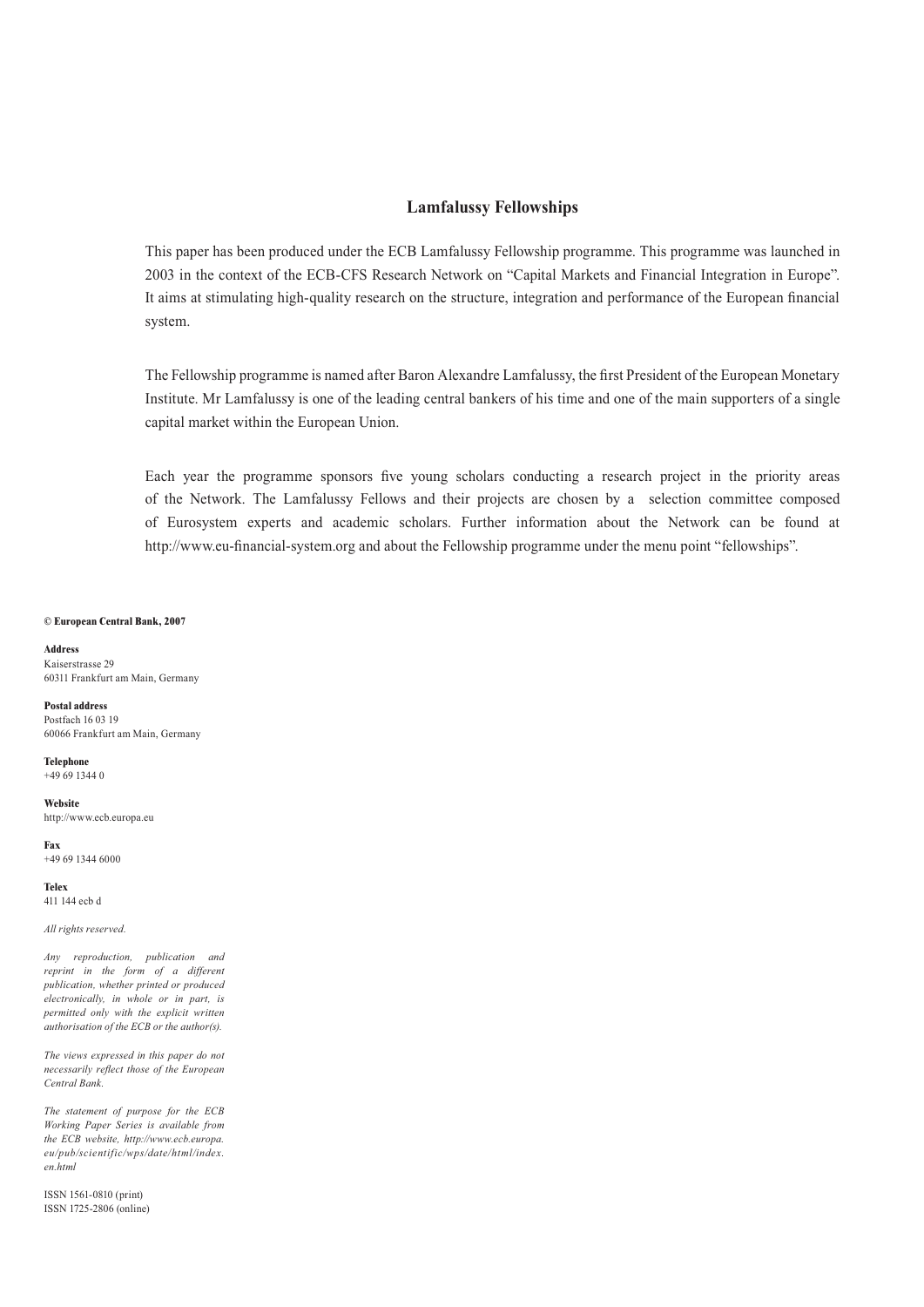## **CONTENTS**

|               | Abstract   |                                            |    |
|---------------|------------|--------------------------------------------|----|
|               |            | Non-technical summary                      |    |
| 1             |            | Introduction                               |    |
| $\mathcal{L}$ |            | Models of FDI and FPI                      | 9  |
|               | 2.1        | A model of domestic and foreign            |    |
|               |            | direct investment                          | 10 |
|               |            | 2.2 A model of domestic and foreign        |    |
|               |            | portfolio investment                       | 13 |
|               | 2.3        | <b>Empirical implications</b>              | 17 |
| 3             |            | The data                                   | 20 |
| 4             |            | <b>Empirical results</b>                   | 22 |
| 5             |            | Robustness checks                          | 25 |
| 6             |            | Conclusions                                | 26 |
|               | References |                                            | 28 |
|               | Appendices |                                            | 31 |
|               |            | Appendix : Figures and tables              | 35 |
|               |            | European Central Bank Working Paper Series | 43 |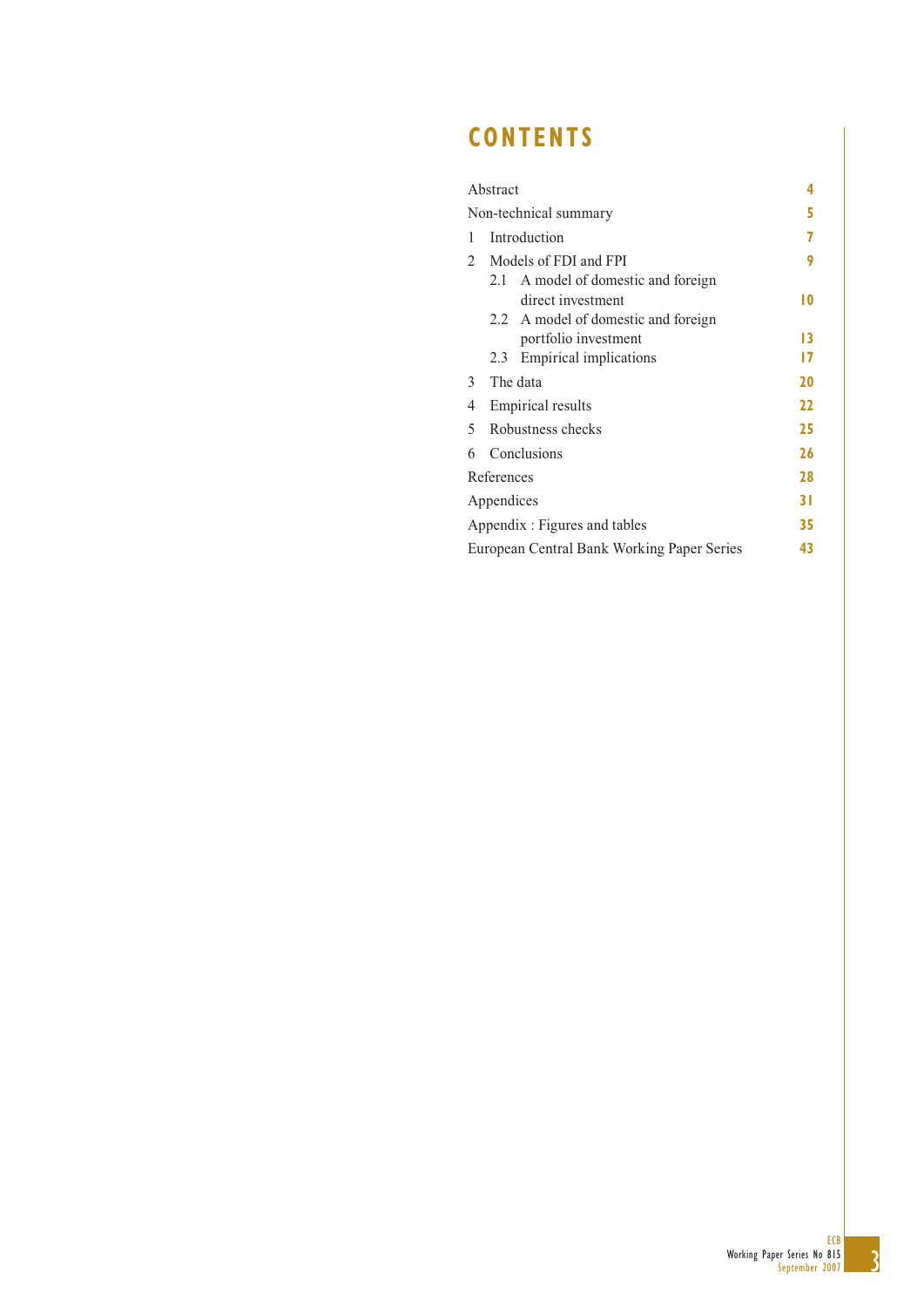**Abstract:** We analyze the interlinkages between foreign direct investment (FDI) and foreign portfolio investment (FPI) between Germany and the major economies. First, we show that Tobin's q helps explaining the variation of the growth rate of the stock of FDI. Second, we show that foreign and the home stock market returns explain the variation of the growth rate of the stock of FPI. Most importantly, we find that information about foreign fundamentals is revealed via direct investment. In other words, FDI transactions measured by *fitted* growth rates of the stock of FDI help explaining current growth rates of the stock of FPI. To our knowledge this observation is the first unambiguous evidence that international portfolio investors follow firms' expected foreign investment decisions.

JEL Classification Codes: F21, F23, G11, G15.

Key words: Foreign Direct Investment, Foreign Portfolio Investment, Tobin's q, Investor

Heterogeneity, and Information Spillovers.

4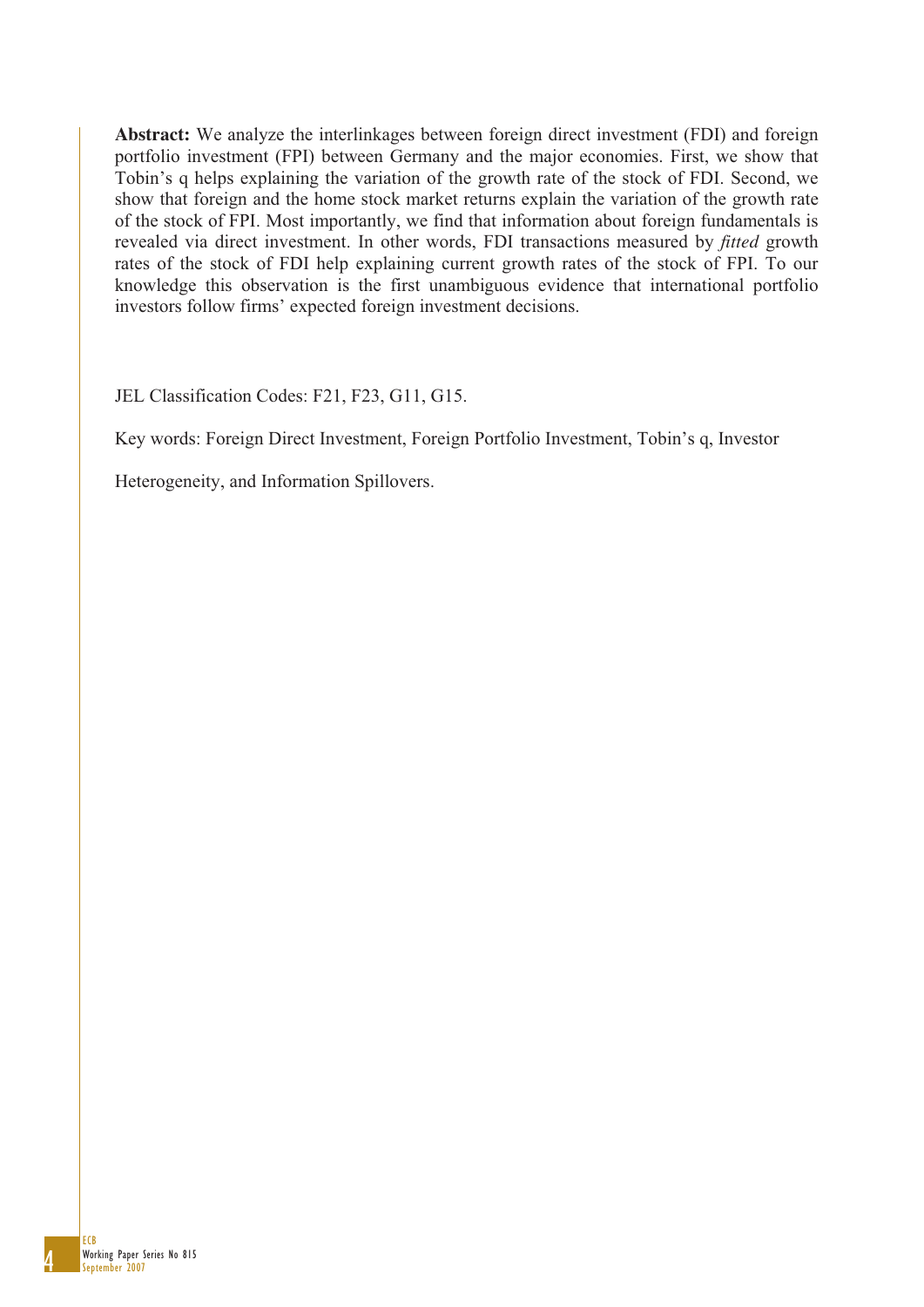#### **Non-Technical Summary**

Capital flow volume has grown at a phenomenal rate since the beginning of the 1990s. Given the extraordinary rise, economists acknowledge the influence of capital flows on the real side of the economy also of developed countries characterized by large market capitalizations. However, not much is known about the interlinkages between Foreign Direct Investments (FDI) and Foreign Portfolio Investments (FPI).

In this paper we analyze the joint determinants and joint dynamics of the growth rate of FDI and FPI between developed countries. We are especially interested in common driving forces for capital flows and in informational linkages.

Both our model and the empirical results suggest that the most important factor determining FDI and FPI transactions is the stock market. The stock market helps explaining FDI because it produces signals that are relevant for firm investments via q theory. Foreign stock market and home stock market determine FPI because they measure the investment opportunity set and wealth effects.

Managers of firms and portfolio investors ought to gather information about foreign countries. We argue that three possible outcomes of this information gathering are plausible: i) Firms follow swift and more knowledgeable portfolio investors. ii) Portfolio investors watch firms because firms have information about fundamentals that are not available to the public. iii) Firms and portfolio investors produce valuable information that is revealed by investment and, hence, firms and portfolio investors chase after each other.

We find that information about foreign fundamentals is revealed via direct investment. Accordingly, we do not detect any evidence for the argument that swift portfolio investors are the first to spot foreign investment opportunities. If there is any simultaneous link between equity FDI and equity FPI flows, we could not find it in the data.

> 5 ECB Working Paper Series No 815 September 2007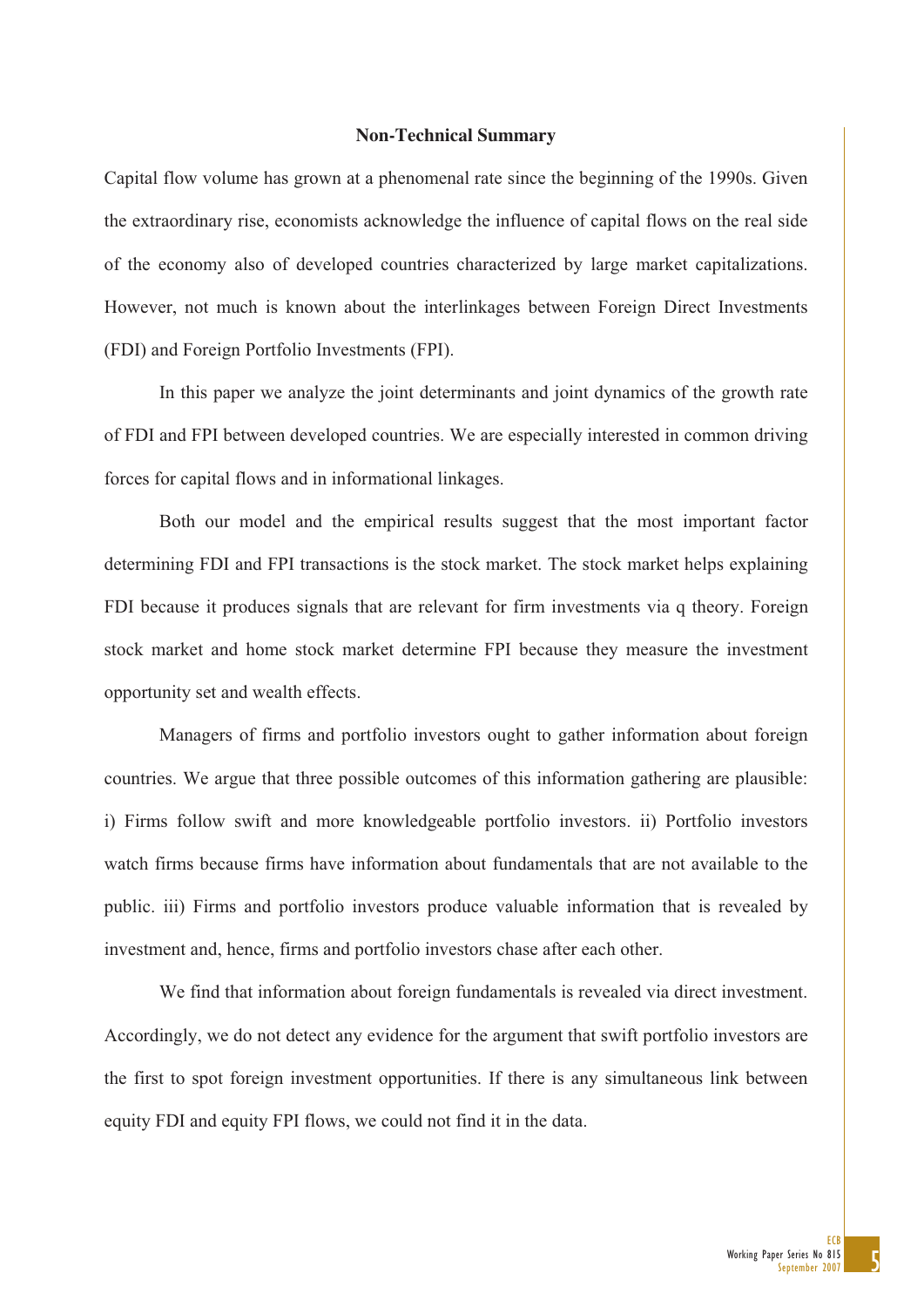How can international portfolio investors possibly follow direct investments, and utilize it for current portfolio choices, when FDI data is released with a lag?

Clearly, we must assume that portfolio investors understand the investment model of firms. Further, the input variables to the model need to be publicly known. Fortunately, in our model stock market data and lagged FDI data are sufficient. Our story is strongly supported by the empirics: Neither current FDI nor lagged FDI explain FPI, but *fitted* FDI from the empirical specification of our model does explain FPI.

Why are international portfolio investors interested in FDI dynamics?

Since domestic firms get hold of information about future demand on foreign markets it is likely that FDI dynamics are correlated with future aggregate foreign demand. Further, portfolio investors ought to learn about consumption streams on foreign markets. It turns out that it is beneficial to learn from two data sources because two time series speed up learning and reduce noise in the data.

To sum up, our analysis suggests that stock market development is the most important common driving force for FDI and FPI. Our analysis also suggests that international portfolio investors follow firms' foreign investment decisions.

6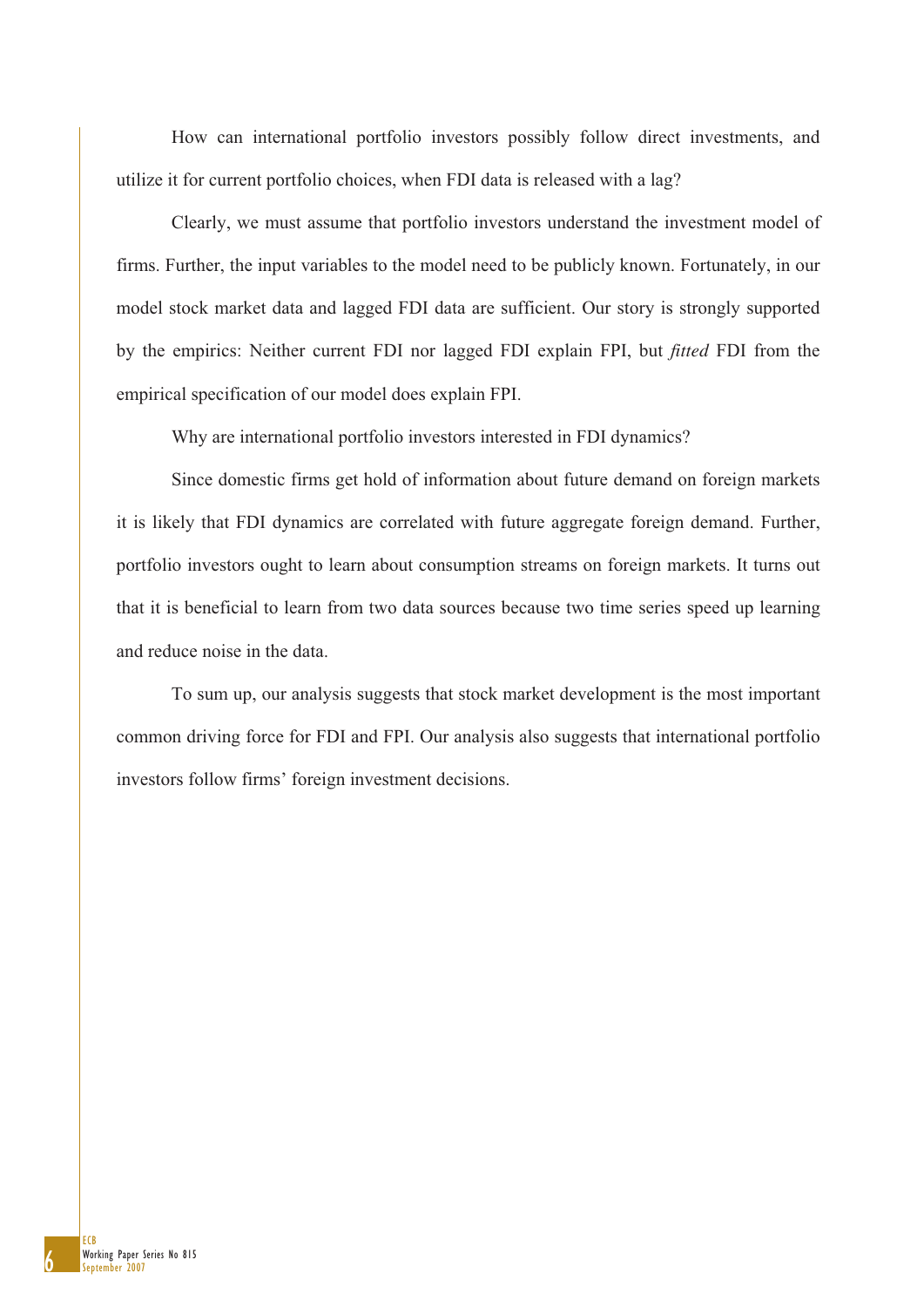#### **1. Introduction**

In the last decade, capital flows attracted more interest by policy makers, central banks, international institutions and academia, mainly because flow volume has grown at a phenomenal rate since the beginning of the 1990s. Foreign Direct Investments (FDI) and Foreign Portfolio Investments (FPI) in particular have been growing worldwide. However, not much is known about the interlinkages between these two forms of investment.

In this paper we analyze the joint determinants and joint dynamics of the bilateral growth rate of the FDI and FPI stocks between Germany, the six remaining G-7 countries plus Switzerland. More specifically, we ask two vital questions: First, what is the common driving force of FDI and FPI flows? Second, are there any informational linkages between FDI and FPI activities?

Not surprisingly, we show that the most important factor determining FDI and FPI transactions is the stock market. Specifically, we find that home market Tobin's q help explaining the growth rate of the stock of FDI. The q theory suggests that if expected profits of a firm increase and, as a result, the market value of a firm over its book value becomes greater than one, then the firm should increase its capital stock also abroad as investing is profitable<sup>1</sup>. We also find that the relative growth rate of the foreign market capitalization and home stock market return, determine the growth rate of the stock of FPI. The former measures the relative investment opportunity set and wealth effects in foreign markets, the latter controls for wealth effects in the home market.

Most importantly, we show that information about foreign fundamentals is revealed via direct investment and not via portfolio investment. In other words, FDI transactions help

<sup>&</sup>lt;sup>1</sup> Hayashi (1982) showed that if (1) the production function and the total adjustment cost functions are homogeneous of degree one (that is constant returns to scale), (2) the capital goods are all homogenous and identical, and (3) the stock market is efficient, then the shadow price  $q$  is equivalent to the ratio of the market value of a firm divided by the replacement cost of capital.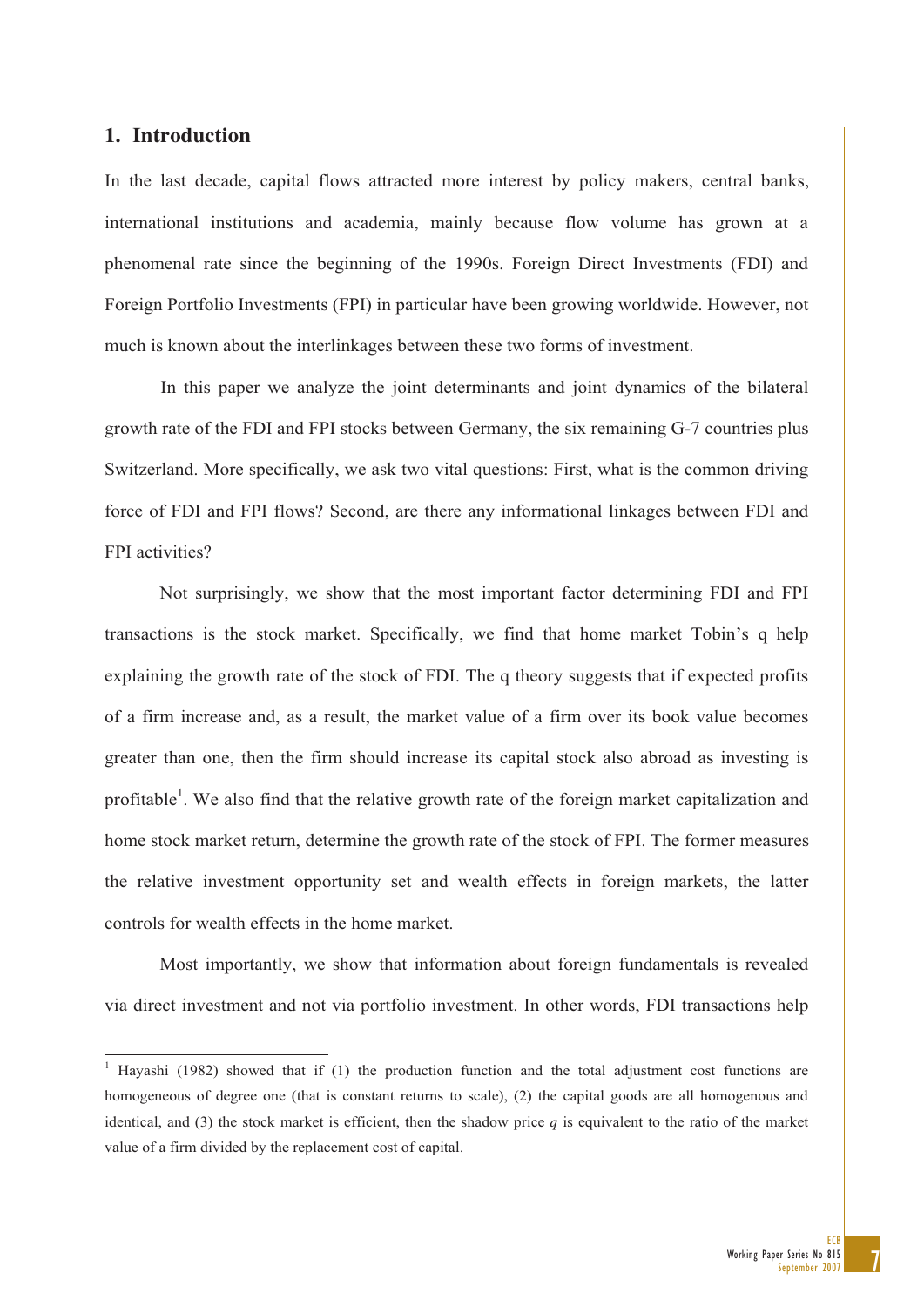explaining the growth rates of the stock of FPI, while we find no evidence for firms acting on information generated by swift international portfolio investors.

Managers of firms and portfolio investors ought to gather information about foreign countries. Investment decisions based on past economic developments might not be necessarily appropriate. If firms' marginal-q is expected to be correlated with future consumption (dividend) growth<sup>2</sup>, then learning about expected investment activity of multinational firms could have first order implications for portfolio choice. Overall, our empirical findings support this view.

Our paper is linked to the literature on the relation of stock market development (that is q-theory) and investments (Erickson and Whited, 2000, and Bond and Cummins, 2001). For example, Jovanovic and Rousseau (2002) show that mergers and acquisition in the US can be explained by the q-theory. More specifically, they find that mergers and acquisitions respond to stock market developments by more than direct investment. Similarly, Blonigen (1997) finds that the Japanese stock market is an explanatory variable of Japanese FDI in the United States in the late 1980's and early 1990's. In addition, De Santis, Anderton, and Hijzen (2004) find that Tobin's q of the Euro area is a key determinant of FDI from the Euro area to the US. Our results are also interesting in light of Portes and Rey (2005), who find that stock market capitalization is a key driver of equity flows.

Albuquerque, Bauer, and Schneider (2006a) argue that heterogeneity within foreigners is more important in explaining international equity flows than heterogeneity of investors across countries. In a companion paper Albuquerque, Bauer, and Schneider (2006b) present empirical evidence for the argument that half of the variation in international equity portfolio flows may be explained by a common factor. Our findings can be interpreted as evidence for

8

<sup>-</sup>2 Moner-Colonques, Orts, and Sempere-Monerris (2007) present a model where FDI resolves demand uncertainty, but exports do not.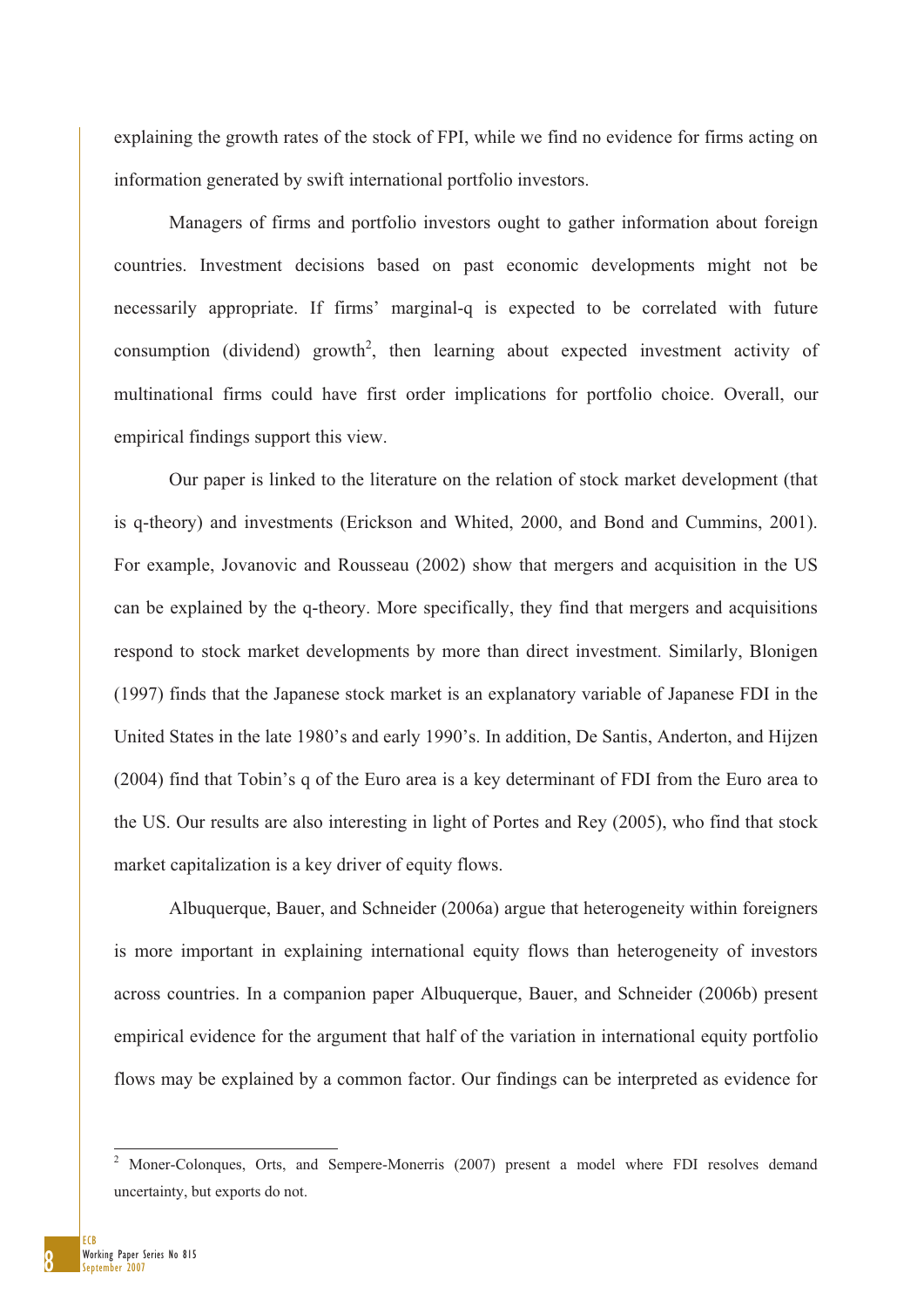the argument that this common factor is the stock market and that sophisticated portfolio investors learn from FDI activities.

Goldstein and Razin (2006) study a related issue. They develop a model of FDI and FPI to explain the first and second moments of capital flows under the hypothesis the FDI provides access to superior information. Moreover, they study the trade off between the stock of FDI and the stock of FPI based on the possibility of idiosyncratic liquidity shocks.

The plan of the paper is as follows. Section 2 contains the theoretical model of FDI based on Tobin's q and the theoretical model of FPI based on investor heterogeneity. Section 3 shows the data. Empirical results are discussed in Section 4. Section 5 concludes. The Appendix sections offer technical details beyond those in Section 2.

#### **2. Models of FDI and FPI**

FDI activities are typically carried out by managers of firms, while decisions related to allocation of portfolios are taken by portfolio managers. Managers of firms aim at maximizing the present value of profits, while portfolio managers aim at maximizing the intertemporal utility function of their customers. Therefore, from the perspective of portfolio investors aggregate consumption is exogenous. Specifically, we assume that domestic (foreign) consumption, that is dividends, is the residual of domestic (foreign) output generated by domestic and foreign firms minus their new investment activity abroad and at home.

We also consider a channel of information transmission to connect the investment decisions of firms with the portfolio allocation decisions of portfolio investors. Developments in the stock market play a key role in initiating both direct and portfolio investments. Therefore, both models depend on the same fundamental information. However, information is assumed to be uncertain: for example, it may be difficult to interpret stock market news that have consequences for both types of new investments. Therefore, managers of firms and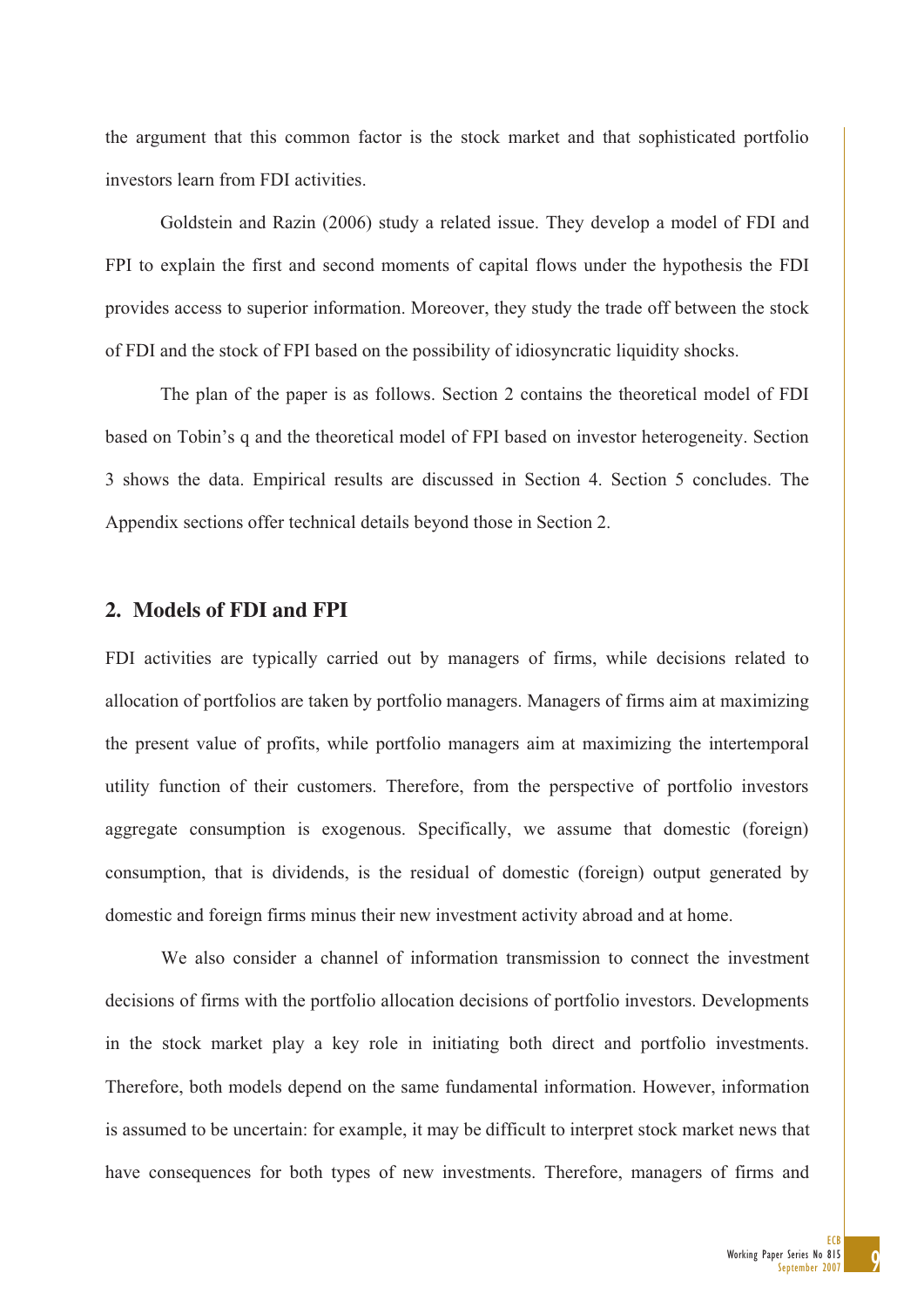portfolio investors will attempt to learn about the economy over time. This leads directly to the information based spillover that causes the models to interplay. We can think of three channels of information transmission between FDI and FPI: Firms and portfolio investors simultaneously learn or simultaneously receive information about fundamentals abroad and, thus, initiate FDI and FPI activities concurrently. Alternatively, portfolio investors could employ information generated by firms FDI activity as an input variable to their portfolio choice problem. Of course, it is also possible that portfolio investors are better informed or just act much faster than firms, possibly due to implementation costs at the firm level, and thus FDI follows the lead of portfolio investment decisions.

Our model does not rule out any of these interpretations for the flow of information and its impact on investments. As it will become clearer, these interpretations have testable empirical implications.

#### *2.1. A Model of Domestic and Foreign Direct Investment*

Assuming that capital depreciates at a constant proportional rate *h*, the evolution of the capital stock of a multinational firm is given by

$$
\dot{k}_t = I_t + FDI_t - hk_t, \qquad (1)
$$

where  $I_t$  denotes firm's domestic investment,  $FDI_t$  firm's FDI flows,  $k_t$  firm's capital stock and a dot over a variable denotes the derivative of that variable with respect to time. A key feature of the production function is the "jointness" assumption (Markusen, 2002, Ch. 7). This property refers to the ability of using production inputs in multiple production locations without reducing the services provided in any single location. Skilled labor, blueprints, knowhow, managerial services are all examples of joint inputs.

Under the purchasing power parity assumption (PPP), the net real cash flow,  $V_t$ , of a firm operating at home and abroad, net of labor costs, at time *t* is: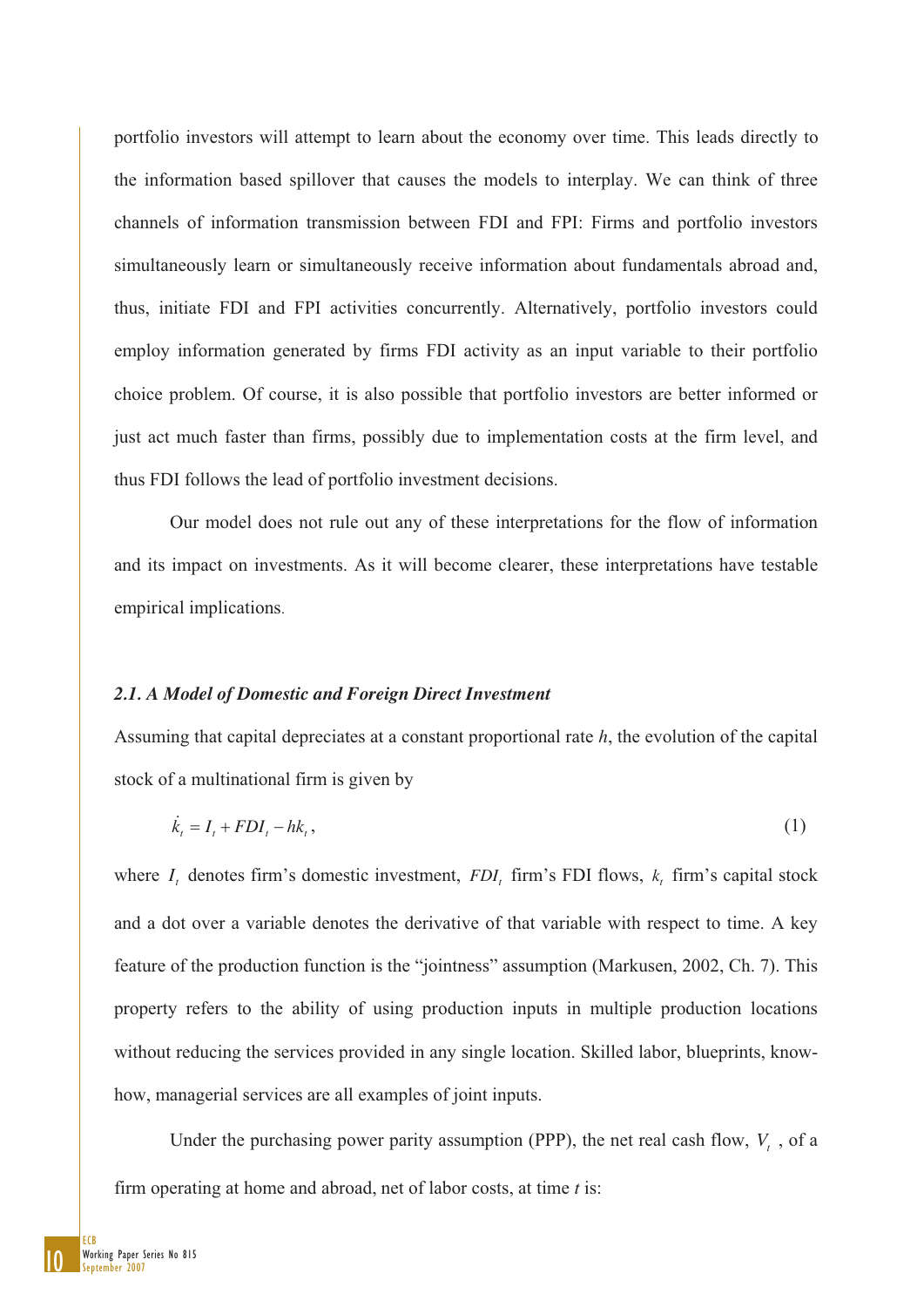$$
V_{t} = \int_{s=t+1}^{\infty} e^{-r(s-t)} \left[ G^{D} \{k_{s} \} - \frac{\delta^{D} I_{s}^{2}}{2 k_{s}} - I_{s} + G^{F} \{k_{s} \} - \frac{n}{2} a_{js} \right] - \frac{\delta^{F} F D I_{s}^{2}}{2 k_{s}} - F D I_{s} - \sum_{j=1}^{n} p_{js} a_{js} \right] ds \quad (2)
$$

where  $G<sup>D</sup>$  denotes the production function at home,  $G<sup>F</sup>$  the production function in the host country,  $\sum_{j=1}^{n}$ *j*  $a_{ji}$ 1 the sum of all specific assets in the host country (e.g. resources, including the monitoring of portfolio investment decisions by portfolio managers) priced at  $p_{jt}$ ,  $\delta^j$  the firm's cost parameter of adjusting its capital stock, *r* the real interest rate, and  $j \in (D, F)$ denote domestic and foreign, respectively.

The firm chooses the paths of domestic investment and FDI by maximizing  $V_t$ , subject to the evolution of the capital stock. Therefore, the current-value Hamiltonian is equal to

$$
H\{k_{t}, I_{t}, FDI_{t}\} = \left[G^{D}\{k_{s}\}-\frac{\delta^{I}I_{s}^{2}}{2k_{s}}-I_{s}+G^{F}\left\{k_{s}, \sum_{j=1}^{n} a_{js}\right\}-\frac{\delta^{F}FDI_{s}^{2}}{2k_{s}}-FDI_{s}-\sum_{j=1}^{n} p_{js} a_{js}\right] (3)
$$
  
+  $q_{t}(I_{t}+FDI_{t}-hk_{t})$ 

where  $q_t$  denotes the shadow value of the state variable (the value of a unit of capital).

The first derivate with respect to the flows of *n* variable factor is:

$$
G^F{}_{a_{js}} - p_{js} = 0 \tag{4}
$$

The derivatives of the Hamiltonian with respect to the control variables,  $I_t$  and  $FDI_t$ , yield the condition under which a firm invests to the point where the cost of acquiring capital equals the value of the capital:

$$
1 + \delta^D \frac{I_t}{k_t} = q_t \tag{5}
$$

$$
1 + \delta^F \frac{FDI_t}{k_t} = q_t.
$$
 (6)

Therefore, domestic and foreign investments are positive only when the shadow price  $q_t$  of installed capital exceeds unity, the price of new, uninstalled capital.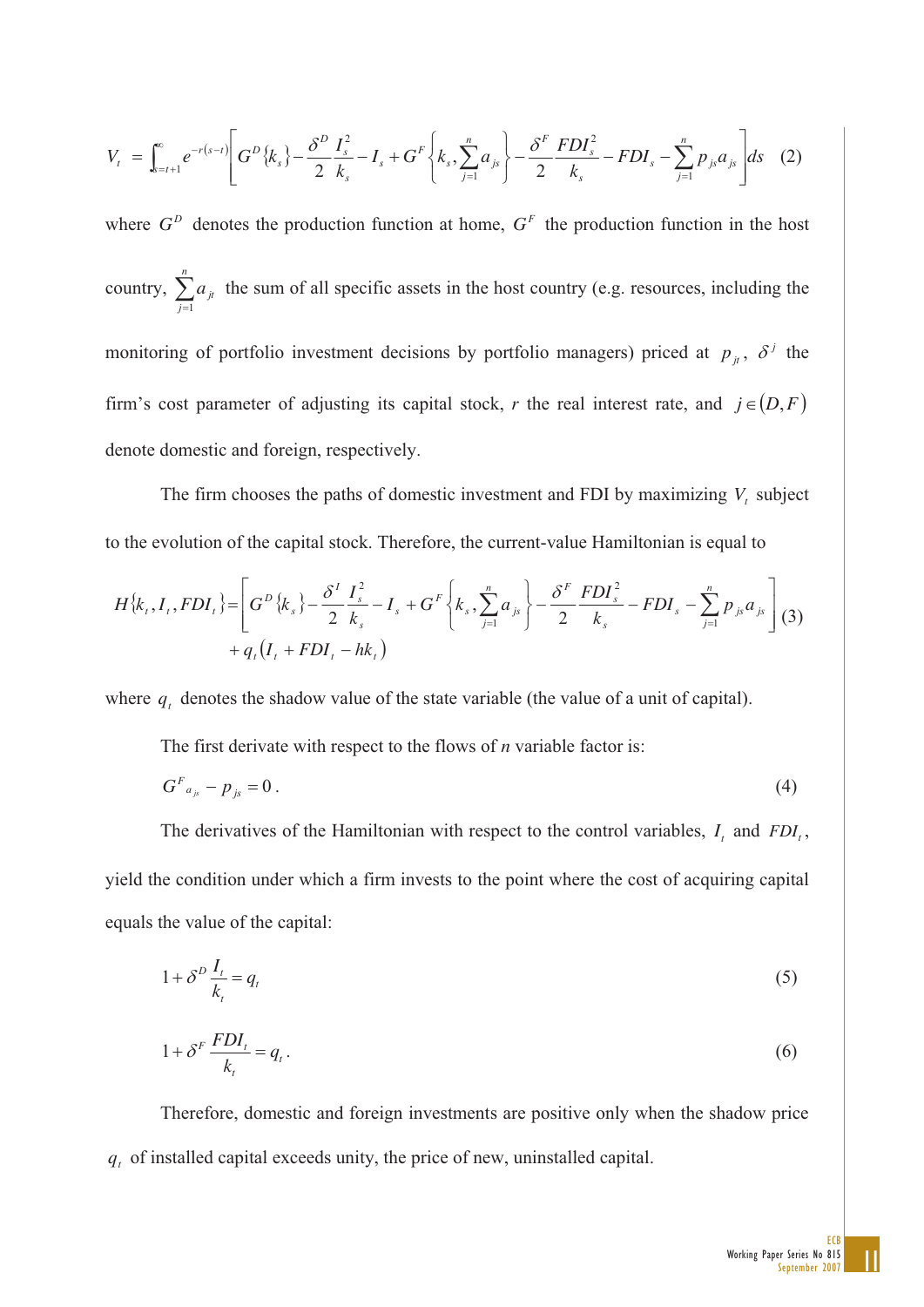The derivative of the Hamiltonian with respect to the state variable,  $k_t$ , yields the condition under which the marginal revenue product of capital equals the opportunity cost of a unit of capital:

$$
G_k^D\{k_t\} + \frac{\delta^I}{2} \left(\frac{I_s}{k_s}\right)^2 + G_k^F\left\{k_t, \sum_{j=1}^n a_{js}\right\} + \frac{\delta^F}{2} \left(\frac{FDI_s}{k_s}\right)^2 - hq_t = rq_t - \dot{q}_t. \tag{7}
$$

In words, owning a unit of capital for a period requires forgoing  $rq_t$  of real interest and involve offsetting gains of  $\dot{q}_t$ .

Finally, the transversality condition  $\lim_{t \to \infty} e^{-rt} q_t k_t = 0$  states that the value of the capital stock must approach zero.

Provided that permanent bubbles in the shadow price of capital are ruled out, so that  $q_t \to 0$  as  $t \to \infty$ , the solution of the differential equation (7) yields the so-called marginal-q. That is, the value of a unit of capital at a given time equals the discounted value of its future marginal revenue products:

$$
q_{t} = \int_{s=t+1}^{\infty} e^{-(r+h)(s-t)} \left( G_{k}^{D} + \frac{\delta^{I}}{2} \left( \frac{I_{s}}{k_{s}} \right)^{2} + G_{k}^{F} + \frac{\delta^{F}}{2} \left( \frac{FDI_{s}}{k_{s}} \right)^{2} \right) ds.
$$
 (8)

As shown in Appendix A, marginal-q (8) corresponds to average-q (A1) under the hypothesis of constant returns to scale. However, if technology available abroad boost total factor productivity allowing increasing returns to scale, then additional factors that are host country-specific could further affect FDI decisions.

Assume that 
$$
G^D\{k_t\} = k_t^{1-\alpha}
$$
 and  $G^F\{k_t, \sum_{j=1}^n a_{js}\} = k_t^{1-\alpha} \left(\sum_{j=1}^n a_{js}\right)^{\beta}$ , then  $G_k^D = (1-\alpha)k_t^{-\alpha}$ 

and  $G_k^F = (1 - \alpha)$  $_{\beta}$  $\alpha$ ) $k_t^{-\alpha}$   $\sum a_{js}$  $\overline{y}$ ·  $\parallel$  $=(1-\alpha)k_t^{-\alpha}\left(\sum_{j=1}^n\right)$ *j*  $G_k^F = (1 - \alpha)k_i^{-\alpha} \left| \sum a_{js} \right|$ 1  $|1-\alpha|k_t^{-\alpha}| \sum a_{k-1}$ , where  $\alpha$  denotes the output elasticity with respect to labor.

Hence,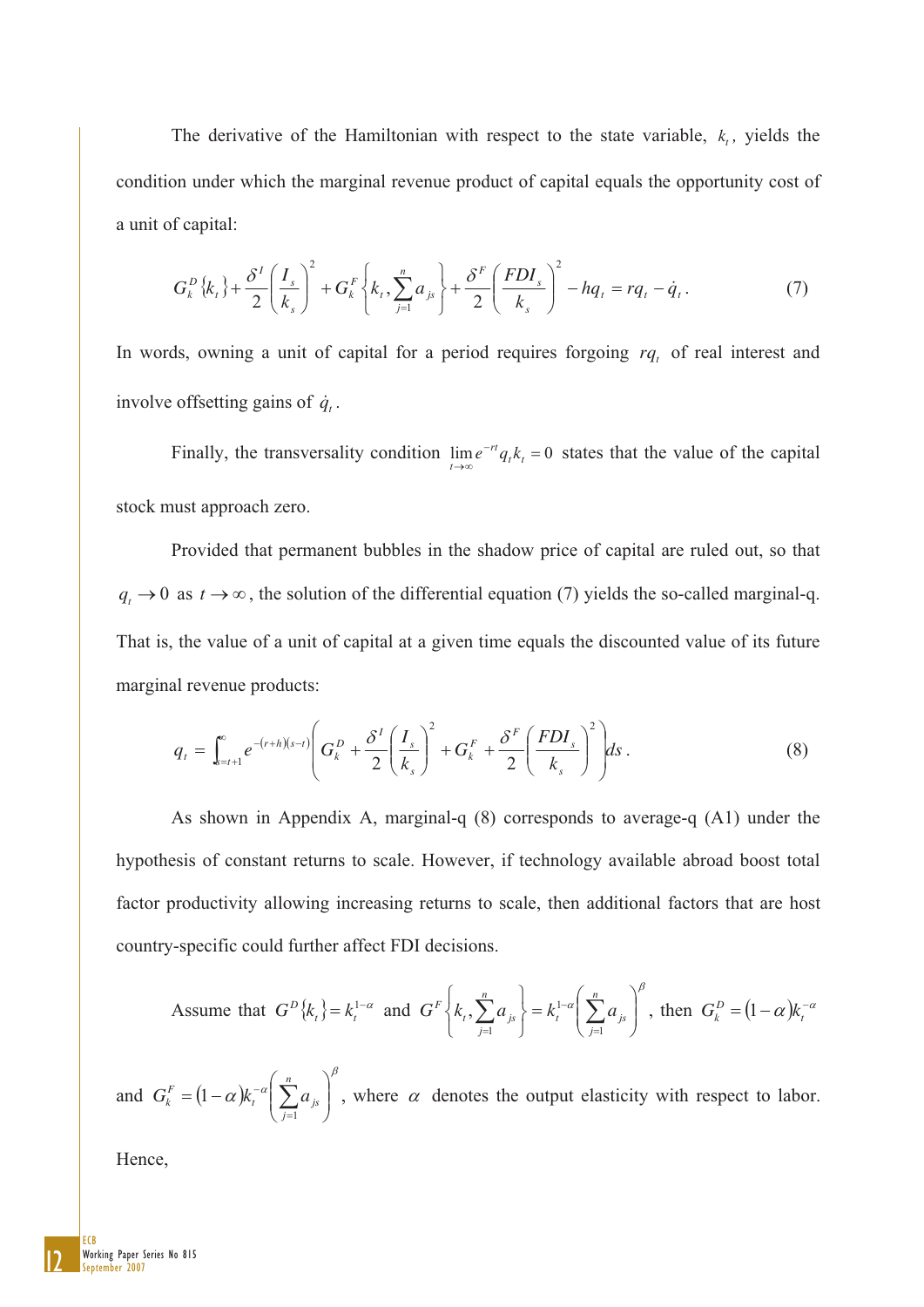$$
G_k^F = G_k^D \left( \sum_{j=1}^n a_{js} \right)^{\beta} . \tag{9}
$$

By using  $(8)$  and  $(9)$ ,  $(4)$  and  $(5)$  can be rewritten as follows:

$$
\frac{I_t}{k_t} = \frac{1}{\delta^D} \left[ \int_{s=t+1}^{\infty} e^{-(r+h)(s-t)} G_k^D \left( 1 + \left( \sum_{j=1}^n a_{js} \right)^{\beta} \right) ds - 1 \right]
$$
(10)

$$
\frac{FDI_t}{k_t} = \frac{1}{\delta^F} \left[ \int_{s=t+1}^{\infty} e^{-(r+h)(s-t)} G_k^D \left( 1 + \left( \sum_{j=1}^n a_{js} \right)^{\beta} \right) ds - 1 \right].
$$
 (11)

Equations  $(10 - 11)$  are independent and, therefore, we can focus our attention in the empirical implementation below on the FDI activity.<sup>3</sup>

All in all, the growth rate of FDI is function of the discounted value of the marginal product of capital as well as of the actual adjustment costs needed to increase the capital stock abroad. Moreover, the marginal product of capital is also a function of specific assets available abroad, such as technology, human capital and other resources, and may also be a function of the firm's learning process from domestic portfolio investors about their international investment decisions.

#### *2.2. A Model of Domestic and Foreign Portfolio Investment*

Firms issues stocks that are held by country representative portfolio investors. Markets are assumed to be complete; therefore we abstract from currency risk. Investors are heterogeneous in endowments, beliefs about dividend and FDI growth, and risk aversion. We assume that investors learn over time by observing the dividends and other data such as FDI

<sup>&</sup>lt;sup>3</sup> This result is based on the hypothesis that multinational firms are not financially constrained. First, our approach is supported by the weak evidence that outward FDI competes with domestic investment found by Stevens and Lipsey (1991), who analyzed the interdependence between domestic and foreign investment when firms are financially constrained. Second, we look at developments among developed countries, which generally do not face liquidity constraints.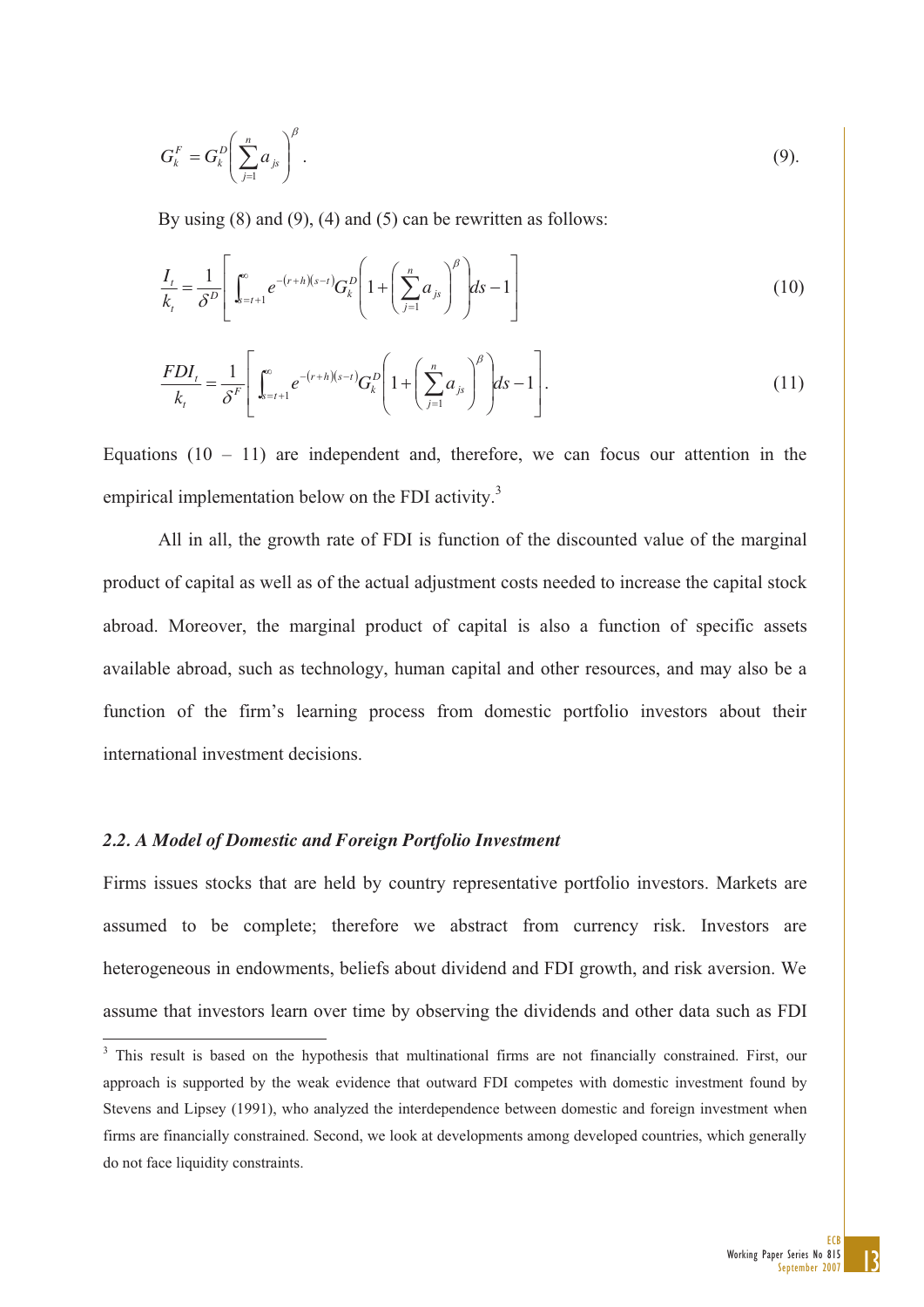investments. It is important to stress that portfolio investors cannot observe dividend growth and marginal Tobin's q of domestic, foreign or multinational firms. Moreover, they do not know the future foreign demand firms ought to satisfy. Therefore portfolio investors cannot anticipate real investment decisions, but may attempt to estimate it from publicly available information.

The dividend processes, *D* , associated with the stocks in the economy are modeled as continuous processes  $dD_{ji} = D_{ji} (y_{ji} dt + \lambda_{ji} dW_{ji})$ , where  $\gamma$  are growth rates,  $\lambda$  are volatility coefficients, and *W* are Brownian Motion terms of appropriate dimensions. These dividend processes should be interpreted as output after new investment, whether foreign or domestic, of the firms in the previous subsection. That is, the dividend processes, domestic and foreign, are functions of the production functions  $G<sup>D</sup>$  and  $G<sup>F</sup>$ . Since agents cannot observe  $\gamma$ , the dividend processes evolve as follows

$$
dD_{ji} = D_{ji} \left[ m_{ji}^i dt + \lambda_j dW_{ji}^i \right] \tag{12}
$$

from the perspective of the investors, where  $i \in (D, F)$  denote domestic investor and foreign investor, respectively; and  $m$  represent dividend growth rates<sup>4</sup> as perceived by the investors. Note that due to the fact that agents do not know the drift rate of the dividend processes they also do not observe the shocks to dividends, although agents agree on the observed current values of the two dividends. Therefore, the dividend processes are investor (country) specific, hence the *i* in the superscripts. In the remainder we assume that there is only one foreign country (investor). This is just to simplify notation, the structure of all equilibrium quantities are unchanged when more than two investors (countries) are present in the model.

Information spillovers from FDI markets may alter the way domestic investors perceive foreign dividend growth. Consider for example that the FDI growth rate in the

 4 Beliefs about growth are updated according to standard filtering theory as in Lipster and Shiryayev (2001).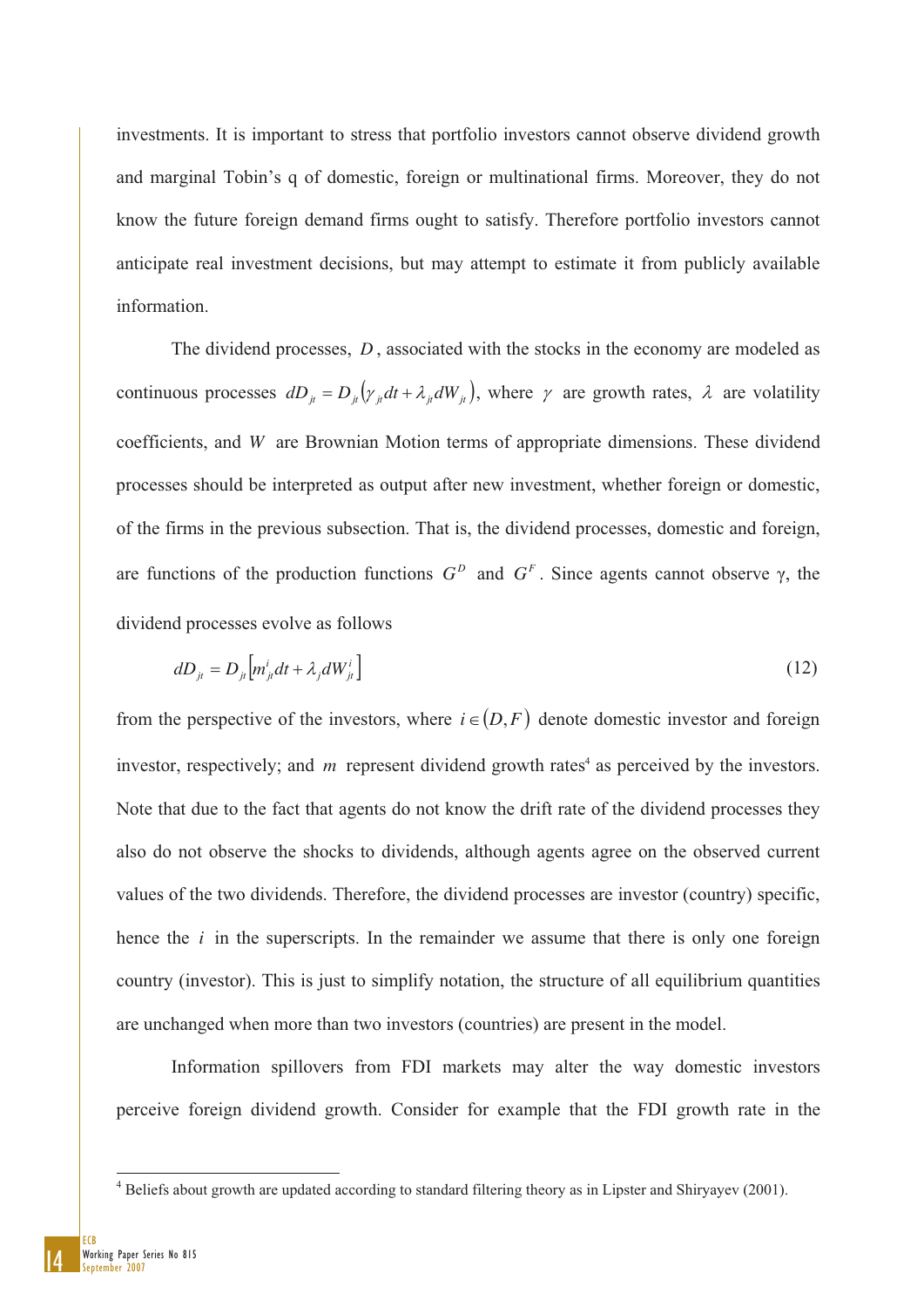foreign country is correlated with or identical to the growth rate of the foreign dividend process. Then, domestic investors will follow FDI dynamics closely in order to learn about dividend growth. Although, the dynamics in Equation (12) and its structural form will not be altered by a more sophisticated learning process, the availability of this additional information channel will affect the perceived drift rates *m* . In words, the perceived drift rate of dividends in the foreign market will converge faster and with less noise to its true mean<sup>5</sup>. Therefore, it will be beneficial, in terms of consumption share, to the domestic investor to learn about foreign dividend growth by employing dividend and FDI dynamics.

For simplicity investors utility functions are of power type. Investors solve

$$
\max_{c_i} E_i \left[ \int_{0}^{\infty} \beta_i \frac{(c_{ii})^{1-\rho_i}}{1-\rho_i} dt \right] \text{ s.t. } E_i \left[ \int_{0}^{\infty} \eta_{ii} c_{ii} dt \right] \leq X_{i0}
$$
\n(13)

where *E* are agent specific expectation operators (depending on the perceived dividend processes from above),  $\beta$  is the time preference, c is consumption,  $\rho$  is the constant risk aversion coefficient of the investors,  $\eta$  are agent specific state price densities, and *X* is the present value of endowment.

Solving Equation (13) and using the market clearing condition as well as the relation between investor (country) specific expectations lead to the following sharing rule for

aggregate consumption  $D_t = c_{Dt} + \left| \frac{\partial^2 D}{\partial t} \xi_t \right| + c_{Dt}^{\rho_D/\rho_F}$ *F*  $t \downarrow U_{Dt}$ *F*  $\mathcal{L}_t = c_{Dt} + \left(\frac{y_D}{y_F} \xi_t\right)$  *c*  $D_t = c_{Dt} + \left(\frac{y_D}{\rho} \xi_t\right)^{1/\rho_F} c_{Dt}^{-\rho_D/\rho}$  $\left| \xi_t \right|$   $c_{Dt}^{ \rho_D / \rho}$ 1/  $\bigg\}$  $\overline{\phantom{a}}$ ·  $\overline{\phantom{a}}$  $\overline{\mathcal{C}}$  $= c_{Dt} + \left(\frac{y_D}{\xi_t}\right)^{p/2} c_{Dt}^{p/2}$  where *D* is aggregate dividends<sup>6</sup>, *y* 

are Lagrangian multipliers from agent's first order conditions, and  $\xi$  is the density process capturing the evolution of heterogeneity of beliefs over time.

<sup>&</sup>lt;sup>5</sup> Appendix C contains two formal examples that highlight the usefulness of a second –related– process for learning.

<sup>&</sup>lt;sup>6</sup> Clearly, in equilibrium all dividends are consumed and, therefore, aggregate dividends equal aggregate consumption.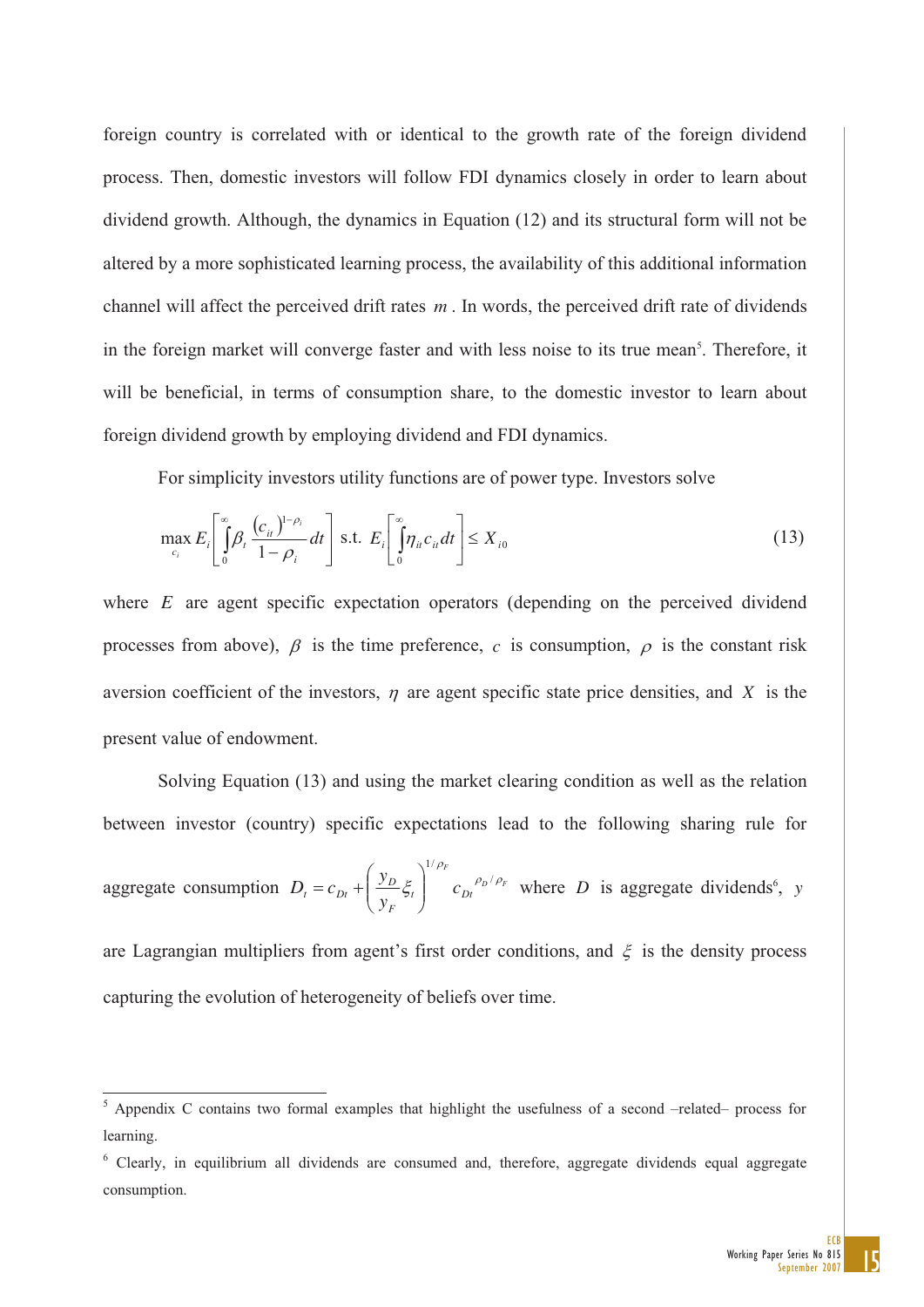To simplify the presentation of the model, we omit the construction of equilibrium and focus on optimal portfolio polices. Suppose the economy is in equilibrium<sup>7</sup>, then domestic and foreign portfolio investments are given by:

$$
\phi_{it} = X_{it} \left( \sigma_t^{\mathrm{T}} \right)^{-1} \theta_{Dt} + (\eta_{Dt})^{-1} (\sigma_t)^{-1} E_{Dt} \left[ \psi_t H_i \right] \tag{14}
$$

where *X* denotes the present value of wealth,  $\sigma$  is the endogenous equilibrium covariance matrix of stock returns,  $\theta$  is the equilibrium Sharpe-Ratio from the domestic investors perspective,  $\eta$  is the domestic state price density,  $\psi$  denotes the Malliavin derivative<sup>8</sup>, and *H* contains hedging terms against changes in the opportunity set. Both the Sharpe-Ratio and the state price density are affected indirectly by the perceived growth rate of dividends and possibly the growth rate of FDI. The first part of the portfolio policies (domestic and foreign) in Equation  $(14)$  is the growth optimal portfolio<sup>9</sup>. The second part of the optimal portfolio policies contains the hedging terms against fluctuations in the investment opportunity set<sup>10</sup>. The portfolio polices are expressed on the domestic probability measure,  $E_{Dt}$ . Since agents disagree on probabilities but agree on prices it is irrelevant on which measure the equilibrium quantities are obtained. The Appendix B contains the proof of Equation (14).

In the model heterogeneity in risk aversion and in prior beliefs, and learning from firms' FDI activities lead to time variation of the equilibrium equity price processes that goes above and beyond the time variation in the underlying dividend processes. Consequently, the hedging terms in (14) are driven by aggregate risk aversion, the density process capturing the

<sup>&</sup>lt;sup>7</sup> A growing number of papers (see for instance Anders, et al. (2005), Chan and Kogan (2001), Constantinides and Duffie (1996), Dumas (1989), and Wang (1996) to name a few) analyze the implications of heterogeneous agents on asset prices and related topics. See also Detemple and Murthy (1994), Basak (2000), Williams (1977), Zapatero (1998) and Ziegler (2002) and the literature therein for dynamic equilibrium models with heterogeneous beliefs.

<sup>&</sup>lt;sup>8</sup> Malliavin calculus is a generalization of the calculus of variations (see Nualart, 1995).

 $<sup>9</sup>$  See Merton (1969).</sup>

 $10$  See Detemple, Garcia, and Rindisbacher (2003) and the references therein.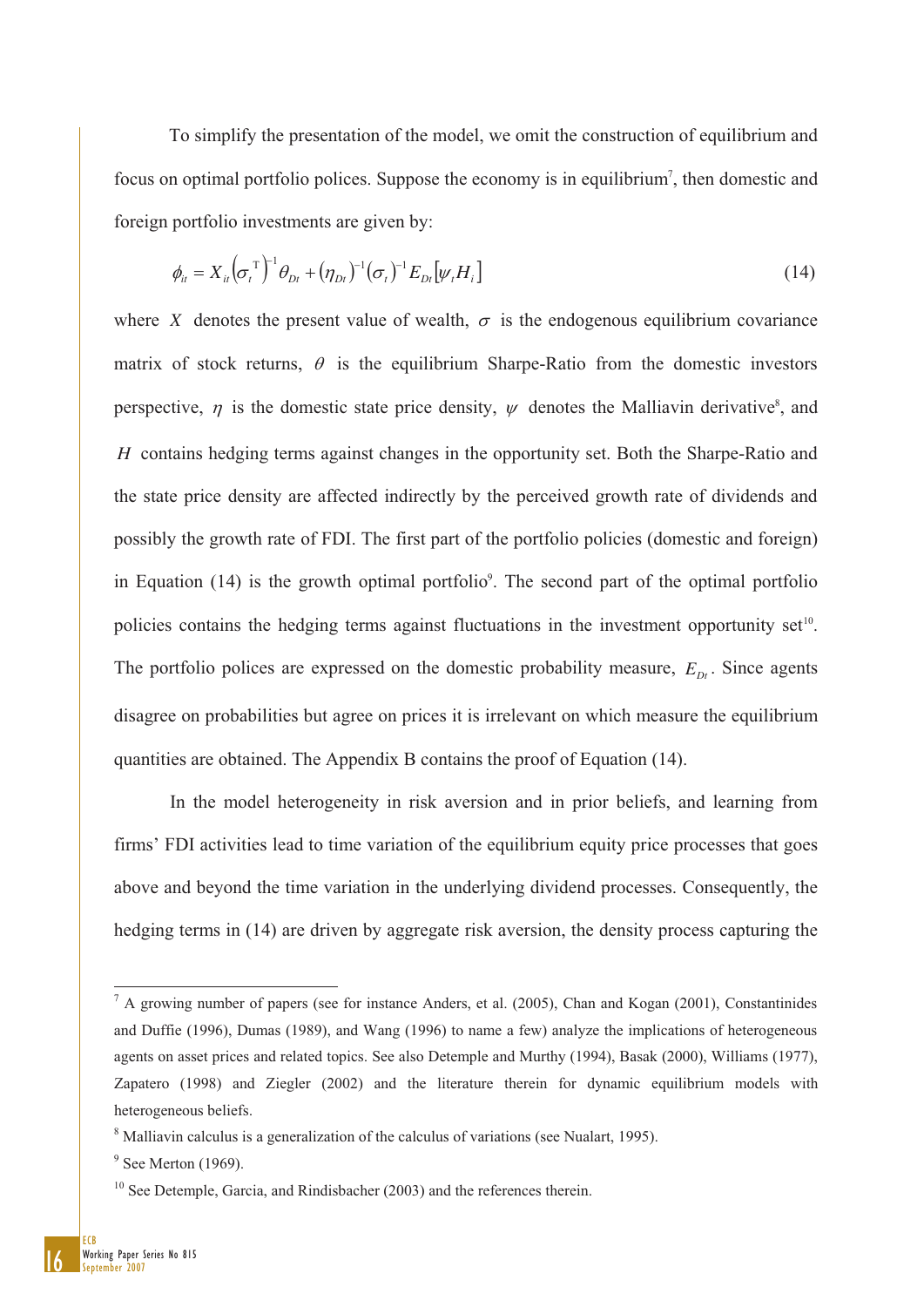evolution of heterogeneity of beliefs, perceived dividend growth rates, and fluctuations in the dividend processes. The perceived dividend growth rates depend on priors, the path of the economy, and possibly on FDI dynamics. The hedging terms in *H* are of the following form:

$$
\psi_{t}H_{i} = \int_{t}^{\infty} (\beta_{s}u_{D}''(c_{Ds})(c_{Ds}^{D}\psi_{t}D_{s} + c_{Ds}^{\xi}\psi_{t}\xi_{s})c_{Ds})ds + \int_{t}^{\infty} (\beta_{s}u_{D}'(c_{Ds})(c_{is}^{D}\psi_{t}D_{s} + c_{is}^{\xi}\psi_{t}\xi_{s}))ds \quad (15)
$$

where  $u$  denotes utility function, (.)' and (.)'' stand for first and second derivative, respectively; superscripts  $D$  and  $\xi$  denote derivatives with respect to dividends and the heterogeneity of beliefs density process, respectively. Also when priors about growth are Gaussian,  $\frac{P}{e^F} \subseteq \{1,2,3,4\}$ *D*  $\rho$  $\frac{\rho^-}{F} \subseteq \{1,2,3,4\}$ , the growth rates of the dividend processes are mean reverting, and the dividend volatility coefficients are constants, then the domestic and foreign portfolio investments in Equations  $(14 - 15)$  are obtained in analytical form. The exact expressions of

these hedging terms are available upon request.

 Although, the form of Equation (15) is complex, the interpretation of it is simple: the hedging terms in the optimal portfolio policy appear because the investment opportunity set is time-varying. Each variable in the hedging term contributes to the time-variation in the investment opportunity set, e.g. future realizations of the Sharpe ratio.

All in all, the growth rate of portfolio investment at home and abroad is a function of aggregate risk aversion (derivatives of the utility function), expected Sharpe ratios (the latter terms cause the fluctuations in the investment opportunity set), and the wealth of the investor.

#### *2.3. Empirical Implications*

 $\overline{a}$ 

The direct implication of the model is that the growth rate of FDI is a positive function of the domestic market-to-book ratio (e.g. Tobin's  $q^{11}$ ). Moreover, we predict a negative relation

 $11$  See Appendix A for the link between marginal q and average q.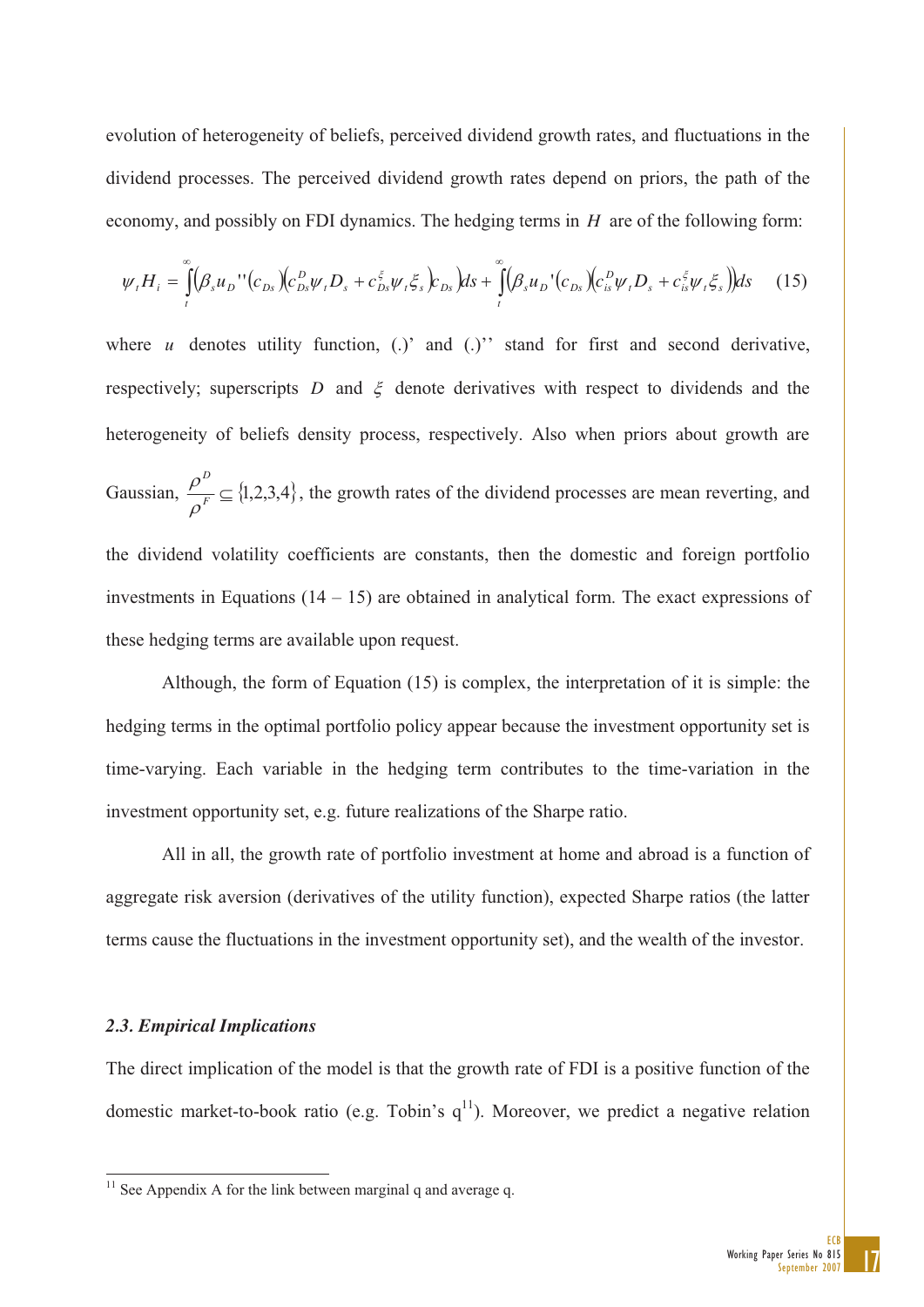between the growth rate of FDI and the lagged FDI stock, as the greater the capital stock abroad the larger would the adjustment costs be to increase it by a given rate.

As for the positive relation expected with host country-specific variables (such as future foreign developments in market size, technology, flexibility of the labor markets, other institutions, etc.) that will increase firms' future output, we make use of the foreign market capitalization, which is a proxy for the discounted stream of future profits in the foreign economy. Furthermore, the foreign market capitalization - being forward-looking - would take into account possible host-country expected shocks that may affect FDI decisions. Because of the strong comovement between stock markets across the globe and, in particular, among developed countries, <sup>12</sup> we employ the residuals of such a simple regression:  $\left(MV^W_t-MV^F_t\right)+\varepsilon_t$ *t W*  $\ln MV_t^F = a + b \ln(MV_t^W - MV_t^F) + \varepsilon_t$ , where  $MV_t^F$  and  $MV_t^W$  denote respectively the market value abroad and the world market value. An increasing residual is interpreted as a better economic outlook for the foreign country relative to the rest of the world. This approach has the key advantage of capturing the discounted future streams of the relative performance of the foreign economy and, therefore, of its ability to make proper use of its resources.

We also control for possible autoregressive terms by including past values of the growth rate of FDI.

Finally, the growth rate of FDI varies positively with the activity of portfolio managers in case they are systematically in possess of additional information about the fundamentals of the host economy.

From the model on portfolio investments we glean the following testable applications. Country investors have country specific investment opportunity sets (current and expected Sharpe ratios). This implies that each country has its on country specific world market

 $\overline{a}$ 

 $12$  Forbes and Rigobon (2002) point out that the high comovement of national stock markets in the second half of the 1990s may have not reflected economic fundamentals. Therefore, the comovement in the second half of the 1990s could be considered as excessive.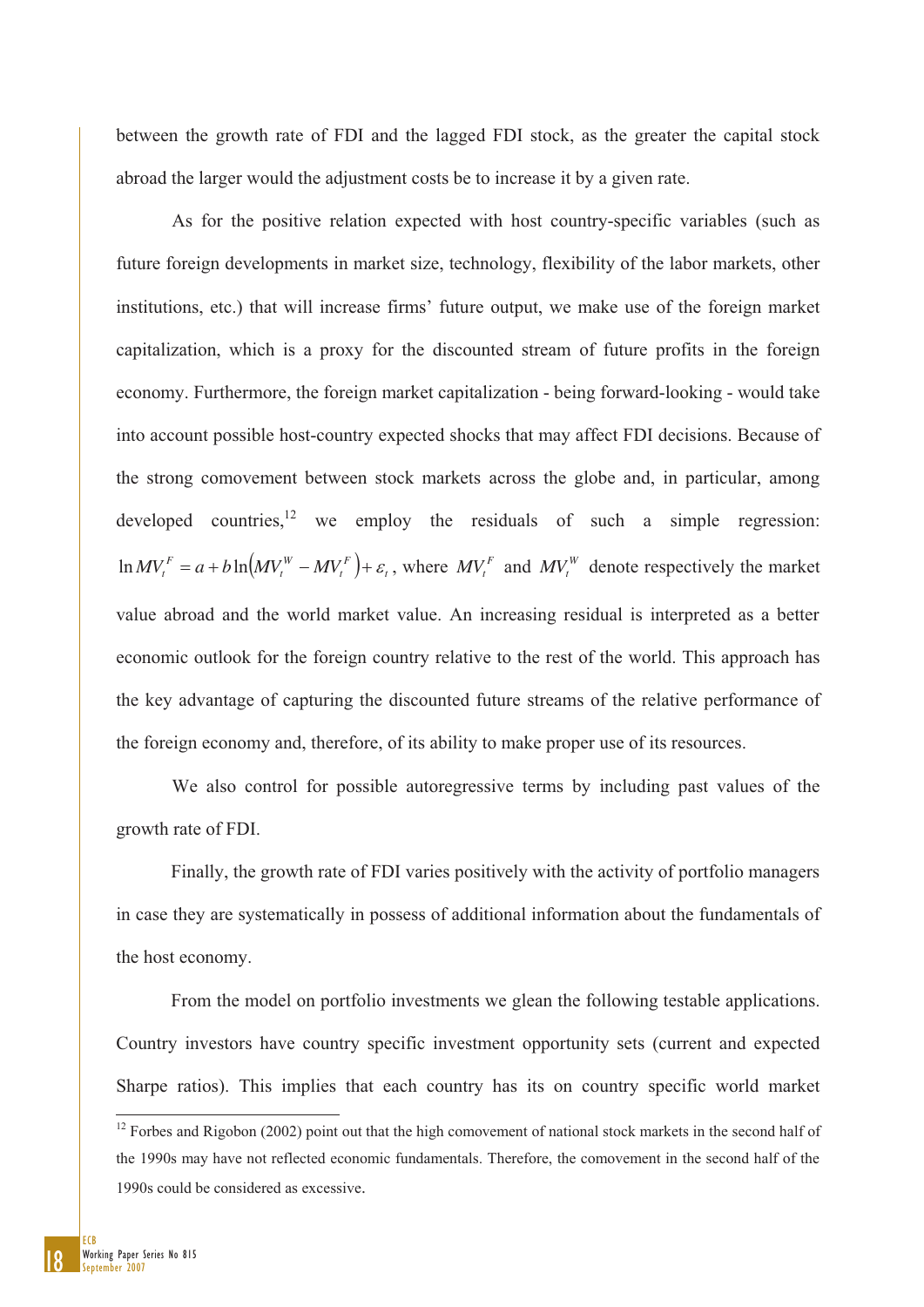portfolio. We also learn that each country representative investor will hedge differently against changes in the opportunity set. Our measure for the *relative* opportunity set is the relative foreign equity return. This is a plausible simplification as we cannot observe the opportunity set of country representative investors. We predict a positive sign in the regressions below for the relative foreign equity return, which measures the change in market capitalization abroad minus the change in the market capitalization for the world as a whole. As will become clear below, we are not able to measure wealth effects on the foreign market very accurately. If these wealth effects are large, then it is possible that the coefficient estimates for the relative foreign equity return are contaminated and thus measure wealth instead of the opportunity set. This would switch the sign of the coefficient, and we suspect that such a bias is more relevant for German assets than for German liabilities. Clearly, a positive influence is predicted for the home market return, which measures wealth effects in domestic portfolios.

We control for the previous period stock of foreign equity portfolio investment to proxy for wealth effects that are not captured by the home market return. Since international investors invest too little abroad (home  $bias<sup>13</sup>$ ), it is expected that foreign investors underperform on the domestic market *relative* to the domestic investors. Hence, a negative relation of the previous period stock of equity FPI with current FPI is expected<sup>14</sup>. It is important to remark that the previous period stock of FPI is in fact measuring the volume rather than the wealth. Unfortunately, we do not observe the value of the foreign position and we cannot substitute the foreign return instead, since returns are highly correlated. Therefore, we expect this variable to have low explanatory power. Next, we use the previous period growth rate of

-

 $13$  See French and Poterba (1991) and the references therein.

<sup>&</sup>lt;sup>14</sup> As investors update their estimates they also adjust portfolios. Portfolio adjustment implies trading in each of the stocks, domestic and foreign, and shifts wealth across investor. The distribution of wealth shifts in favor of optimistic (domestic) investors following good news on domestic dividends and shifts against the optimistic (domestic) investor following bad news.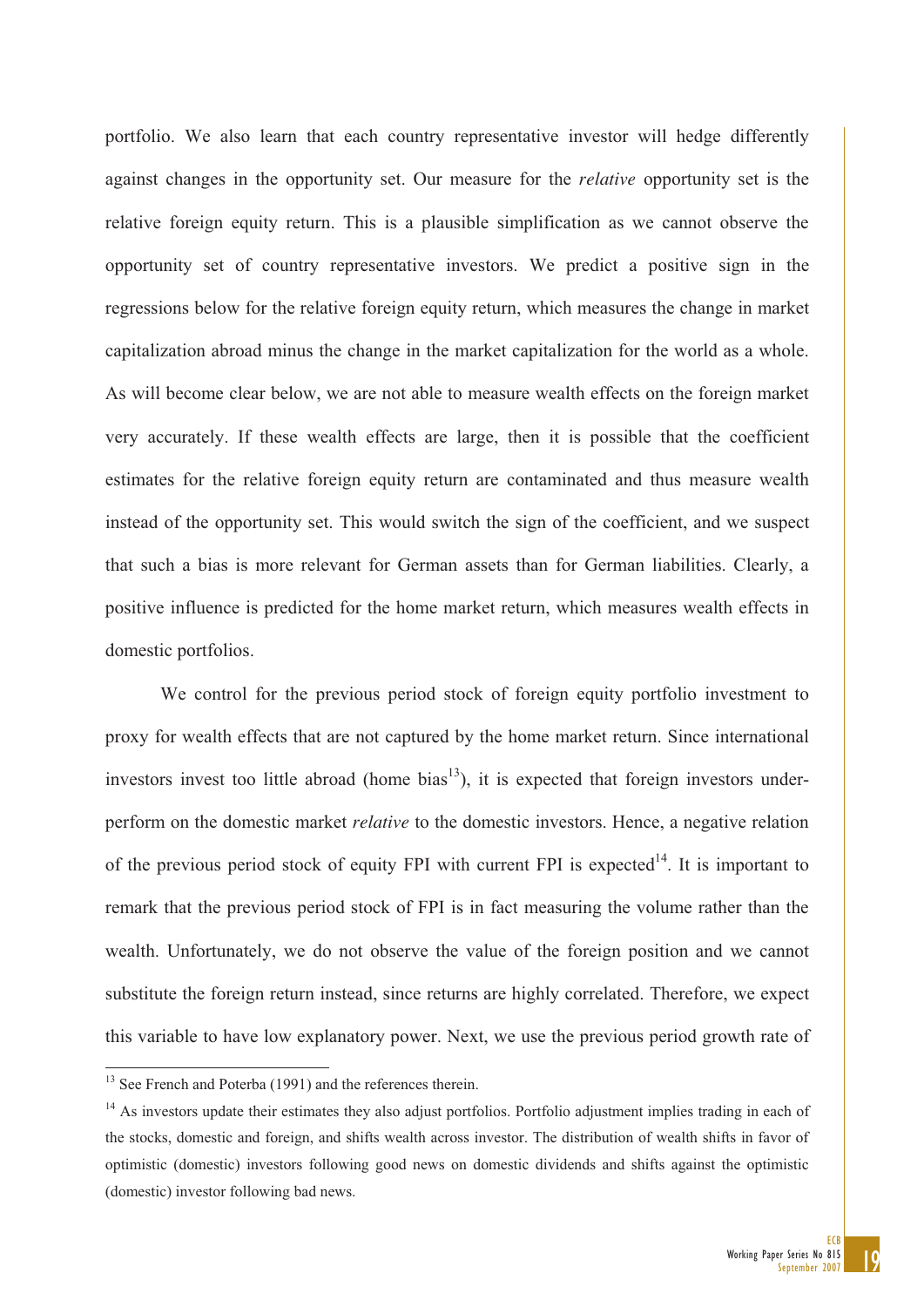the stock of foreign equity portfolio investment to quantify current beliefs about growth. This is because learning is persistent in the model and thus past dynamics of the FPI flow help capturing the dynamics of learning. Given the extent of the home bias, international investors predominantly adjust their portfolio positions upwards, which imply a positive influence<sup>15</sup>.

Finally, when we also include the growth rate of the stock of FDI as explanatory variable in the FPI regression, then, we make the following two predictions. A positive relation of equity FPI growth rates with *fitted* FDI growth rates is expected, if the activity of firms is informative.

### **3. The Data**

We use bilateral capital flows between Germany and the six remaining G-7 countries plus Switzerland. Specifically, we employ quarterly flow data on net equity FDI and net equity FPI from Bundesbank. The flow data date back until the first quarter of 1971. We cumulate the flow data to construct the stock of equity investment, both FDI and FPI, on a quarterly basis and make use of growth rates of stocks from 1980 onwards. The advantage being that the growth rates of the computed stocks are not affected by revaluation effects due to asset price changes.

Following the international accounting standard, the Bundesbank defines FDI as the acquisition of foreign assets (based on residence) with the intention to exert control. The control is exercised if a foreign person/firm holds 10% or more of the voting securities of the foreign business enterprise. This definition has at least two important features. First, FDI

-

<sup>&</sup>lt;sup>15</sup> Our model of FPI justifies a home bias if and only if foreigners are pessimistic about investments in the domestic country (relative to domestic investors but not necessarily relative to dividend growth). This, in general, implies that investors learn over and over again that they were too pessimistic. Importantly, it is easy to consider economies in which the initially pessimistic investor stays pessimistic, relative to the other investor(s), indefinitely. The simplest specification that yields such a version of the model is with Normal priors and with constant dividend growth rates.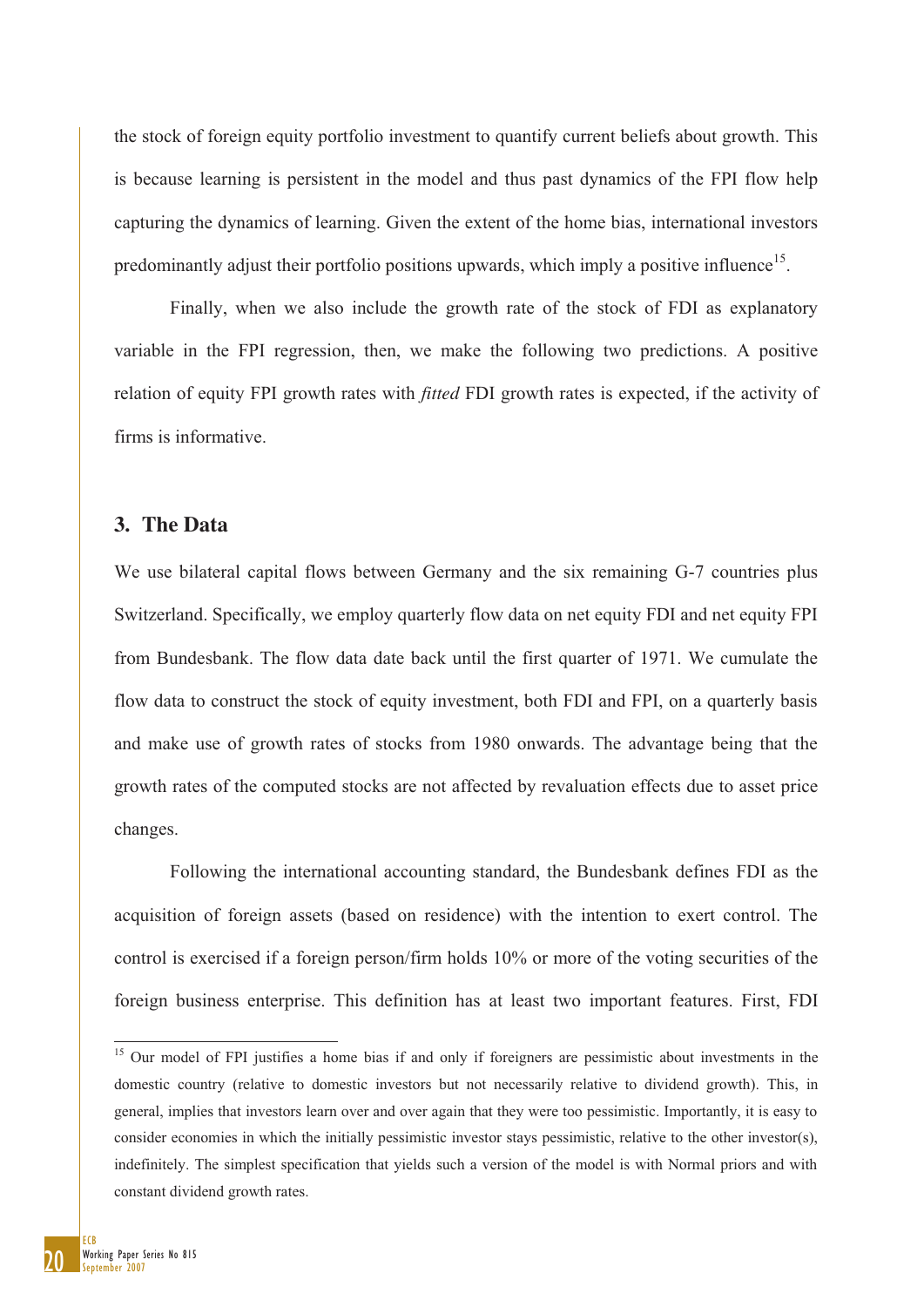reflects entering into a long-term relation with the host country. Second, FDI does not merely represent a transfer of resources across national borders, but also a transfer of corporate control.

The continuously compounded quarterly growth rates of the stock of FDI and the stock of FPI are calculated in Deutschmark from 1980 until the end of 1998 and in Euro from 1999 until fourth quarter of 2006, with a sample size of 108 observations. The time-series characteristics of the growth rates of the stock of equity FDI and equity FPI, respectively, are summarized in Figure 1 and Figure 2.

The main observations are that (1) the growth rates of the stock of capital, whether FDI or FPI, are highly volatile, (2) all time-series show several extreme outliers, and (3) that our data are stationary.

#### *[Insert Figures 1-2, here]*

We also collect data from Thomson DataStream (DS): the total return, the market capitalization, and market-to-book (our proxy for Tobin's q) on the DS country indexes in our data and on the DS World Index. From this raw data we construct continuously compounded quarterly returns. We also collect exchange rates as to convert all data into Deutschmark prior 1999 and into Euro thereafter. Again the sample size is  $108$  observations<sup>16</sup>.

#### *[Insert Table 1, here]*

Table 1 reports basic descriptive statistics (mean, median, maximum, minimum, standard deviation, and the number of observations) for capital flow growth rates and for the independent variables employed in this study. The independent variables are Tobin's q, the relative foreign equity return, home equity return, resources (human capital, technology, and the production relevant information set available abroad), and lagged growth rates and stock of the foreign capital.

 $\overline{a}$ 

<sup>&</sup>lt;sup>16</sup>The DS time series for the Tobin's q variable for Canada  $(80)$ , France  $(96)$ , Italy  $(84)$ , and Switzerland  $(84)$  is available only after 1980.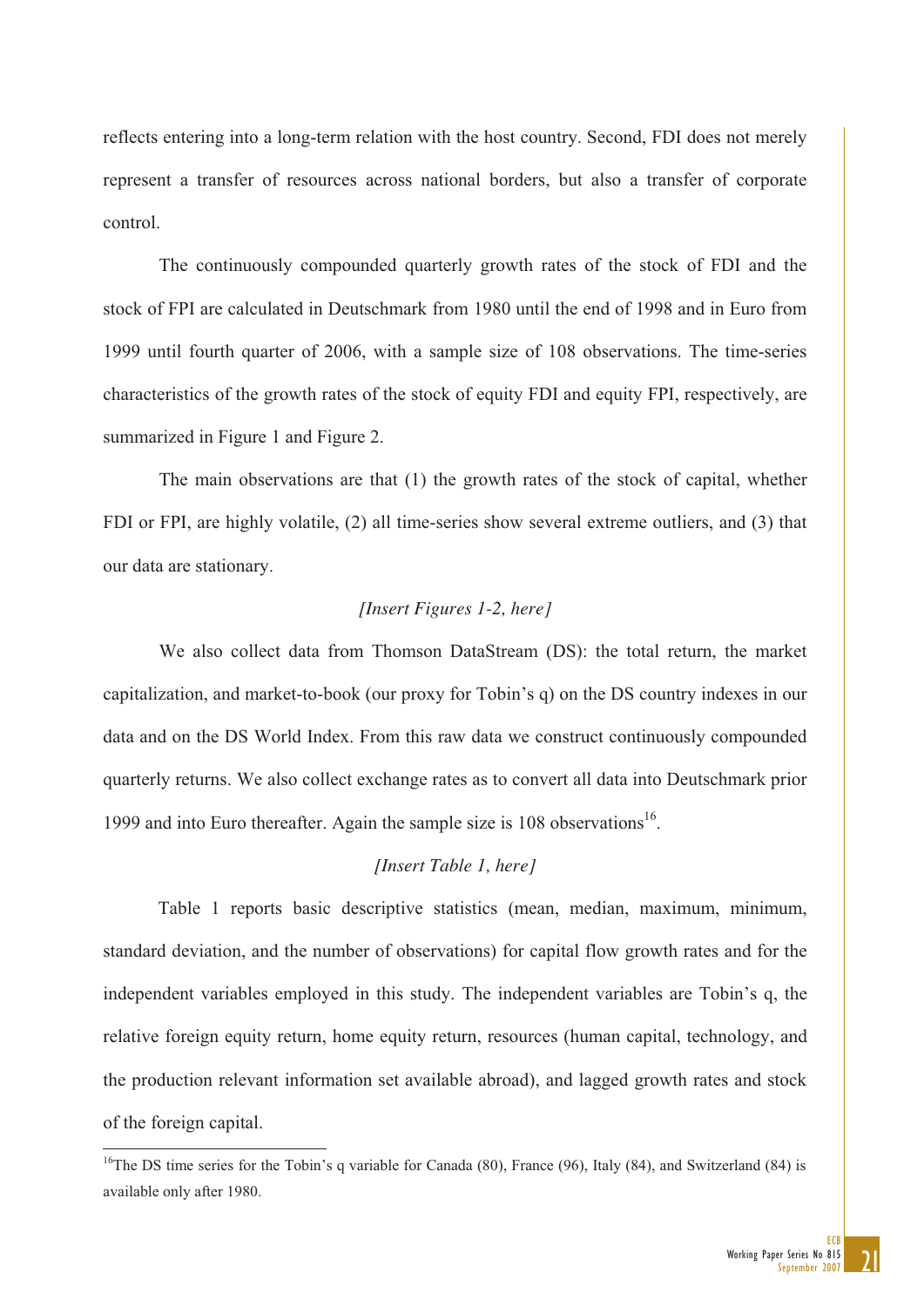We construct these variables as follows. The growth rate of the market capitalization is the continuously compounded change in market capitalization. The relative foreign equity return is the rate of growth in host country market capitalization minus the rate of growth in the world market capitalization. Tobin's q is the domestic market-to-book ratio. The variable "Resources" is the residuals of the long run relation between the market capitalization abroad and that in the rest of the world. It aims at measuring the discounted specific assets available in the host country.

In order to save space we do not report correlations for the data employed in the FDI and FPI models. We, however, remark that the correlations are small overall in both models. Therefore, the correlation coefficients do not suggest that our empirical regressions are spurious. Importantly, many correlation coefficients between the growth rate of FDI and Tobin's q show negative sign. So, our results below are not a mere consequence of data that happen to move together over time.

It remains to remark that pair wise correlations of FDI and FPI from one country to another are mostly negative and small. Thus, none of the correlation coefficient suggests a mechanical relation between pair wise FDI and FPI. The tables with correlations are available upon request.

#### **4. Empirical Results**

In Table 2, we present coefficient estimates and robust (HAC) GMM t-statistics of 2SLS simultaneous foreign direct investment (FDI) flow models and foreign portfolio investment (FPI) flow models. Panel A contains estimates of German investment abroad (asset side). Panel B contains estimates of foreign investment in Germany (liability side).

Tobin's q, resources, lagged stock of equity FDI, lagged growth rate of the stock of equity FDI, and fitted FPI from the first stage regression are employed to explain the growth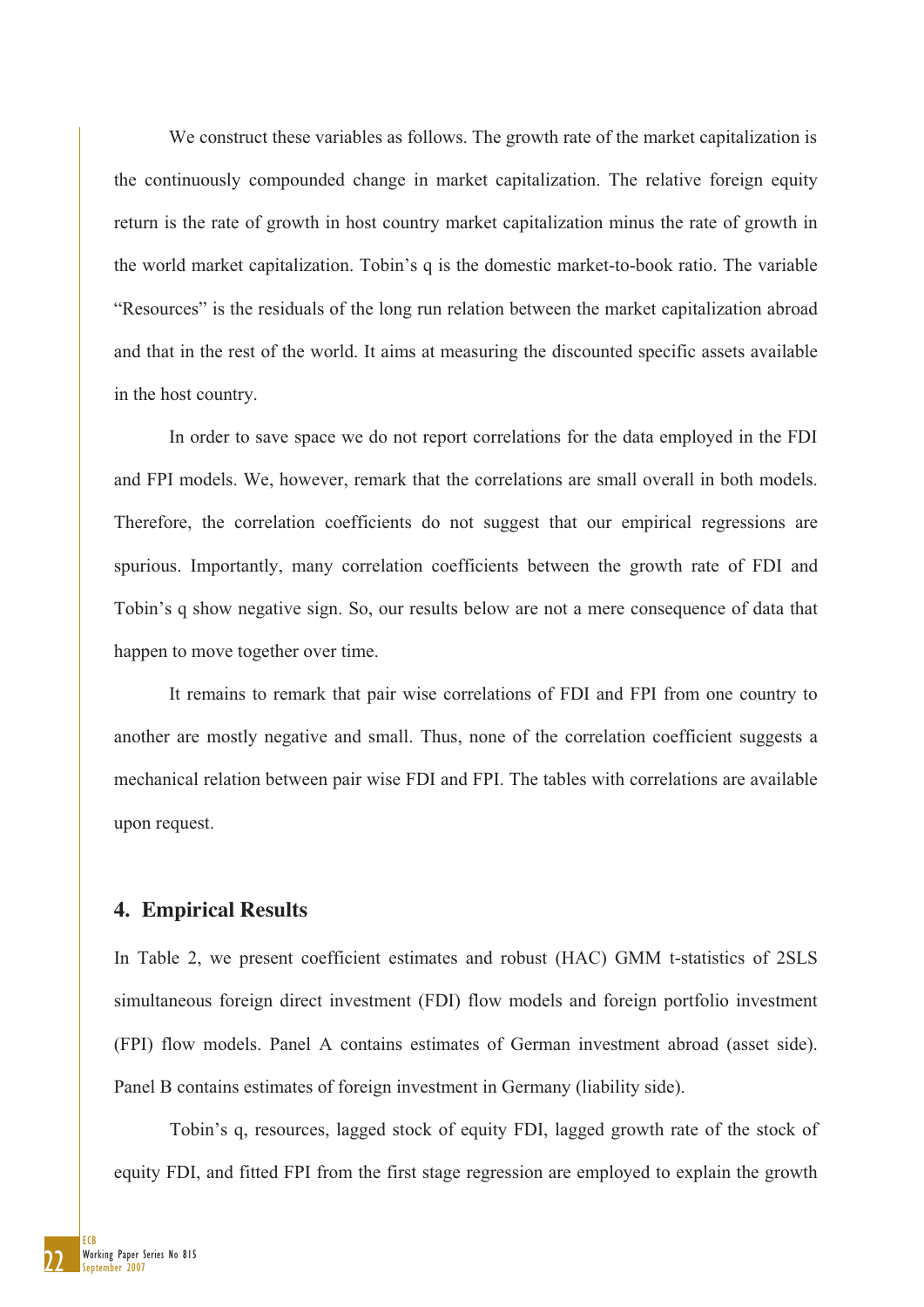rate of the stock of equity FDI. Relative foreign equity return, home equity return, lagged stock of equity FPI, lagged growth rate of the stock of equity FPI, and fitted FDI from the first stage regression explain the growth rate of the stock of equity portfolio investment.

As for German FDI, we find that our predictions are generally robust. More specifically, the Tobin's q variable shows with the exception of UK the predicted sign. However, statistical significance is not always achieved. Essentially, the same can be said about Resources.

The FPI model performs also well. In particular, the Home Equity Return variable is estimated as predicted and with large statistical significance, except for UK. Both lagged variables, the stock of FPI and the growth rate of FPI, also provide explanatory power, but less consistently. Relative foreign equity return yields significant results with positive and negative coefficient estimates. As predicted, assets are influenced mostly negatively by relative foreign equity return while liabilities are positively influence. The negative coefficients arise because relative foreign equity return variable picks up wealth effects.

When it comes to simultaneity we find little evidence for FPI to impact FDI. To the contrary, FDI explains FPI investment. The coefficient estimates for the *fitted* FDI variable from the first stage regressions in the FPI regression in Table 2 (Panel A) are large, positive and highly significant, except for Italy and Japan. Overall, we find that the regressions for Canada, France, Switzerland, the UK and the USA strongly support our models. The empirical evidence for Japan is somewhat inconsistent, as a negative and significant coefficient for FPI in the FDI model is not easy to interpret. It is remarkable that the Japanese economy did not grow in real terms in the years 1991–2002. Furthermore, since 1994 Japan has experienced deflation of about  $1\%$ –2% a year despite the Bank of Japan's "Zero Interest"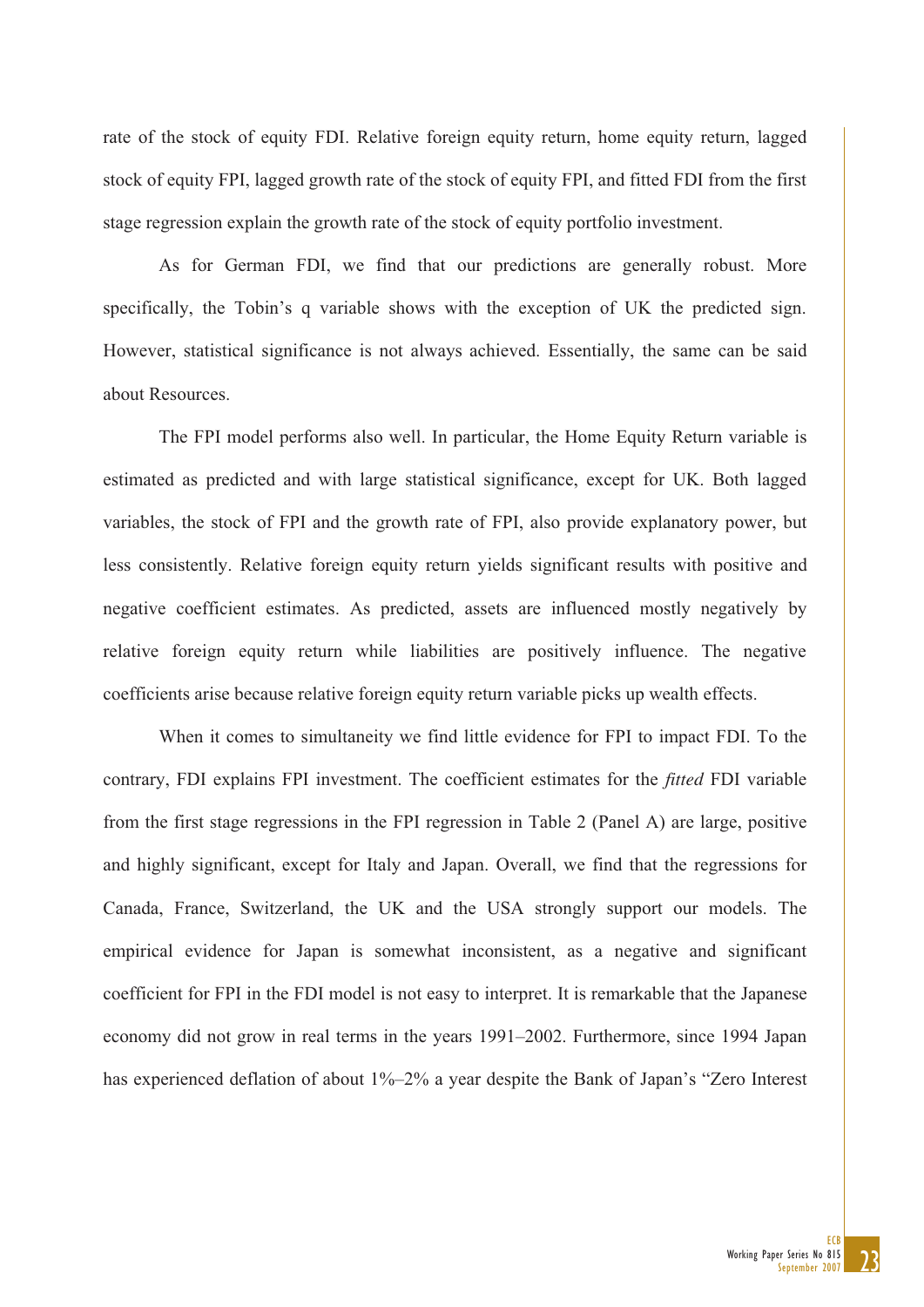Rate" policy. The consequences of the Japan's stock and real estate market bubble burst in 1989, which lasted more than a decade, might also be behind such inconsistency.<sup>17</sup>

On the liability side, Panel B, the results are somewhat weaker. On the one hand, Tobin's q and Home Equity Return still perform quite well. On the other hand, Tobin's q is insignificant in the regression for the US and so is the *fitted* FDI in the FPI regression. Similarly, the coefficient estimates for the *fitted* FDI variable from the first stage regressions in the FPI regression in Table 2 (Panel B) are large and positive. However, they are highly significant only in the case of Canada, Japan and the UK.

It is common knowledge that collecting data from foreign multinational enterprises and from foreign portfolio mangers is much more difficult for statistical offices. Therefore, these results and particularly the evidence on the asset side are supportive of the predictions of this paper.

#### *[Insert Table 2, here]*

Table 3 shows coefficient estimates and robust (HAC) GMM t-statistics of pooled 2SLS simultaneous FDI and FPI flow models. The columns two and three show the regression estimates for German investment abroad, while columns four and five contain estimates for foreign investment in Germany. Tobin's q is highly significant and shows the predicted sign for both assets and liabilities. The resources variable and the fitted FPI variables is always insignificant.

In the FPI regression, relative foreign equity return switches sign from asset side to liability side. Both coefficients are slightly insignificant. We again want to stress that the data on liabilities is potentially of very different quality. The coefficients estimates for the Home Equity Return are quite large, positive and highly significant. Last but not least, the *fitted* FDI

1

 $17$  On the link between Japanese stagnation and equity market see Hamao et al. (2007).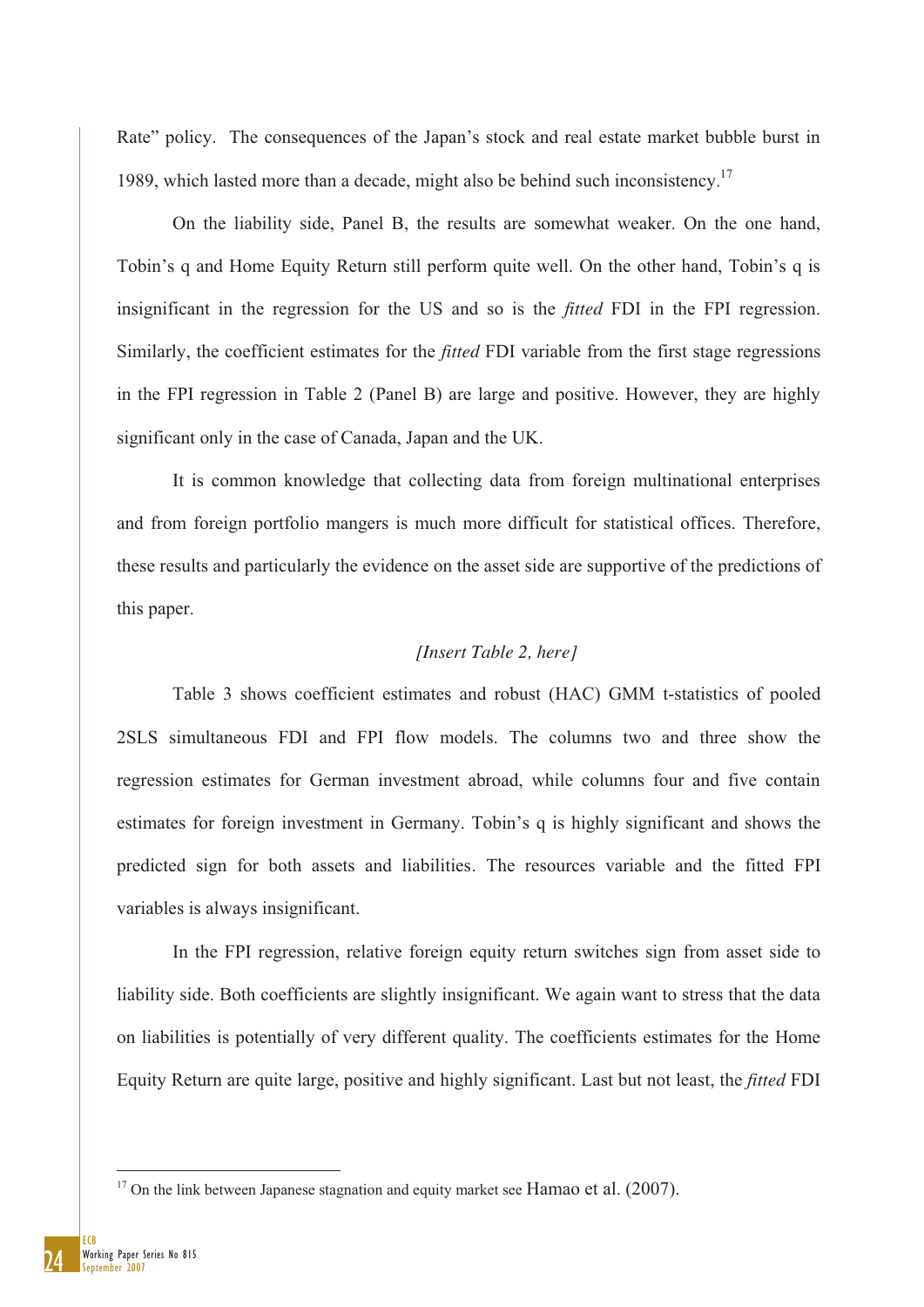variable from the first stage regression is estimated with positive sign for both assets and liabilities. Again only the coefficient on the asset side is strongly statistically significant.

All in all, since FDI and FPI transactions are extremely volatile we believe that results presented above and, in particular, the effect of FDI decisions on international portfolio allocation, are an accomplishment. As a rule of thumb, we find that a 1% increase in the expected growth rate of FDI raises the growth rate of FPI by 0.5%.

*[Insert Table 3, here]*

#### **5. Robustness Checks**

We have conducted a battery of robustness checks by controlling for additional potential variables, such as stock and exchange rate volatility, or by considering alternative instruments. To save space we do not include all the corresponding tables, but they are available upon request. Further, we comment only on the two most obvious concerns. First, because the simultaneous regressions suggest that there is no simultaneity between FDI and FPI, the presented regressions for the FDI models could be misspecified. Simple OLS regressions, however, suggest that the coefficient estimates of the variables from the FDI models are robust to the inclusion of the *fitted* FPI variables.

Second, we also run OLS regressions with the actual FDI data instead of the *fitted* data in the FPI regressions, but do not find that FDI helps to explain FPI. Indirectly, we obtain additional supportive evidence for our FDI model, which is the model that investors are not only aware of, but also employ for portfolio investment purposes.

Third, we run OLS regressions with the actual past FDI data (see Table 4). Results are very weak on the liability side with several coefficient estimates showing a negative sign. On the asset side, we obtain again the positive coefficients, which however are only statistically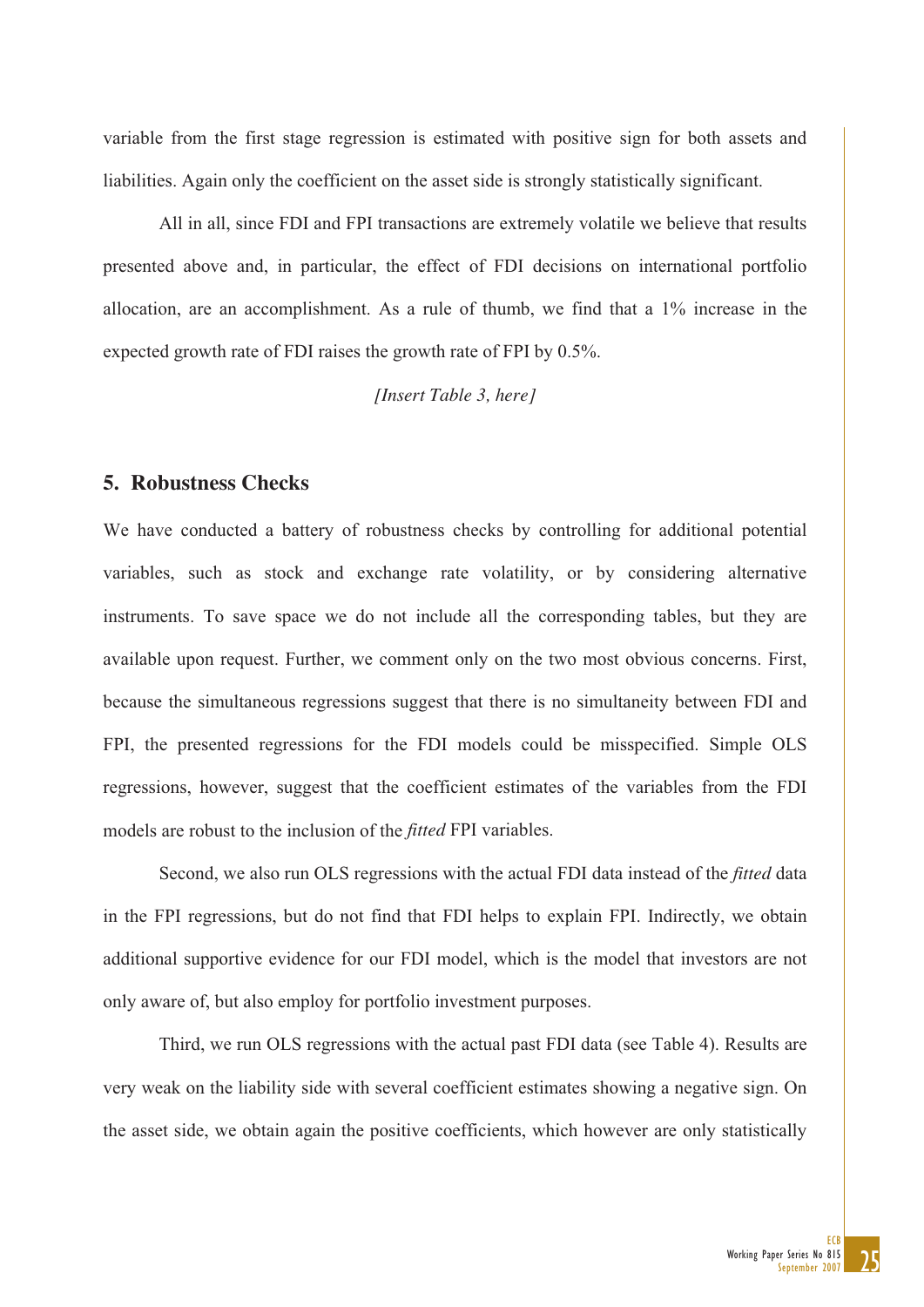significant for France, the UK and the US. Consistently with previous findings, past FDI transactions do not help explaining FPI decisions.

#### **6. Conclusions**

This paper contributes to the growing literature on foreign direct investment (FDI) and to the growing literature on foreign portfolio investment (FPI). Unlike many other studies we analyze the interlinkages between FDI and FPI transactions between Germany and the major economies. One important contribution of our paper is that we address the joint dynamics of FDI and FPI, making use of a data set from Deutsche Bundesbank that has not received much attention.

We focus on two central research questions: What is the common driving force of FDI and FPI flows? Are there any informational linkages between FDI and FPI which would justify the joint dynamics?

The evidence put forward above lends support to the argument that that the most important factor determining equity capital flows is the stock market. First, we show that Tobin's q helps explaining the variation of the growth rate of the stock of FDI. Second, we show that relative foreign equity return and home stock market return explain the variation of the growth rate of the stock of FPI.

Most importantly, we find that information about foreign fundamentals is revealed via direct investment. In other words, FDI transactions measured by *fitted* growth rates of the stock of FDI help explaining current growth rates of the stock of FPI. Conversely, actual and past FDI growth rate do not help explaining FPI transactions. To our knowledge this observation is the first unambiguous evidence that international portfolio investors follow firms' expected foreign investment decisions.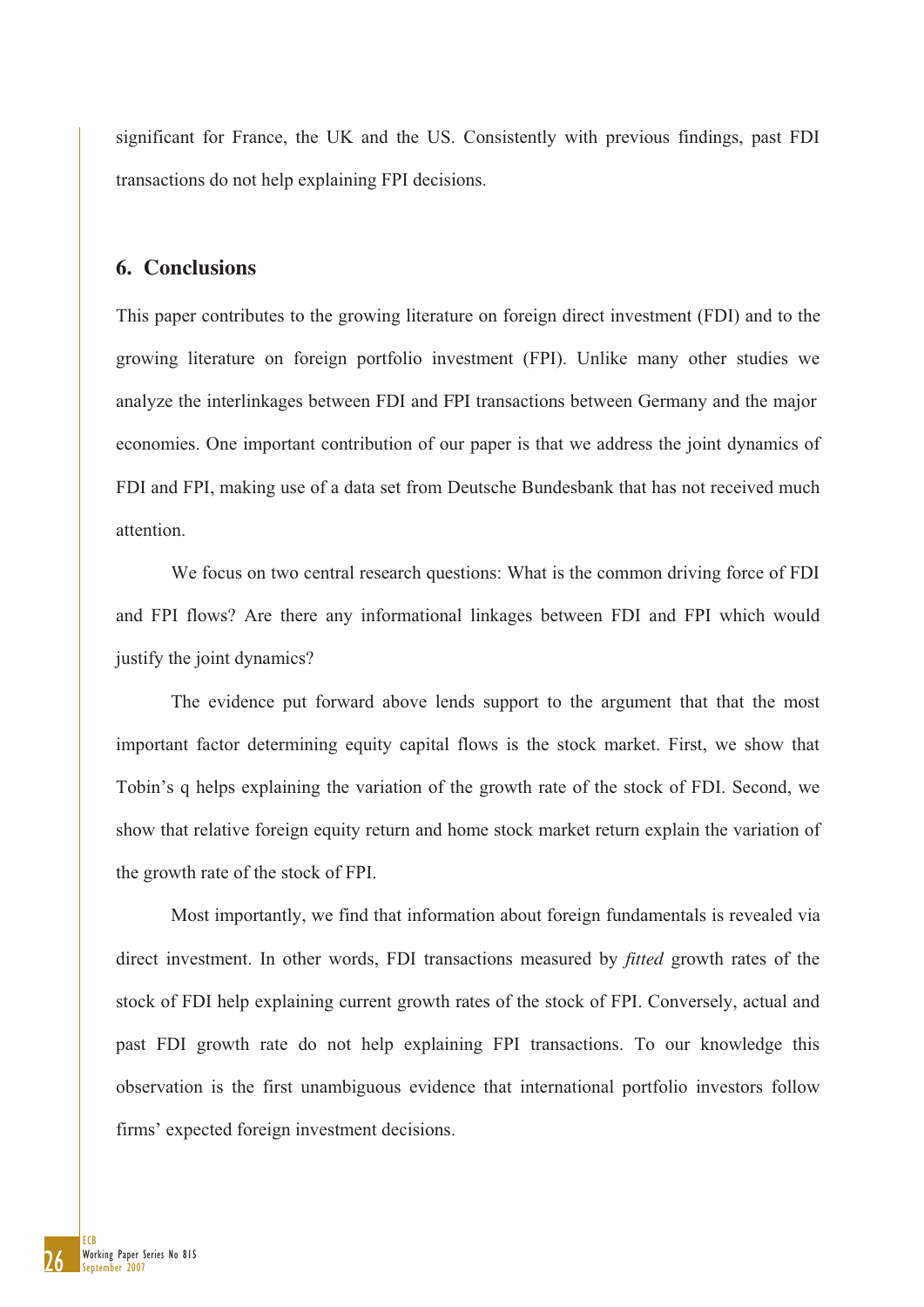Finally, we do not detect any evidence for the argument that swift portfolio investors are the first to spot foreign investment opportunities. If there is any simultaneous link between equity FDI and equity FPI flows, we could not find it in the data.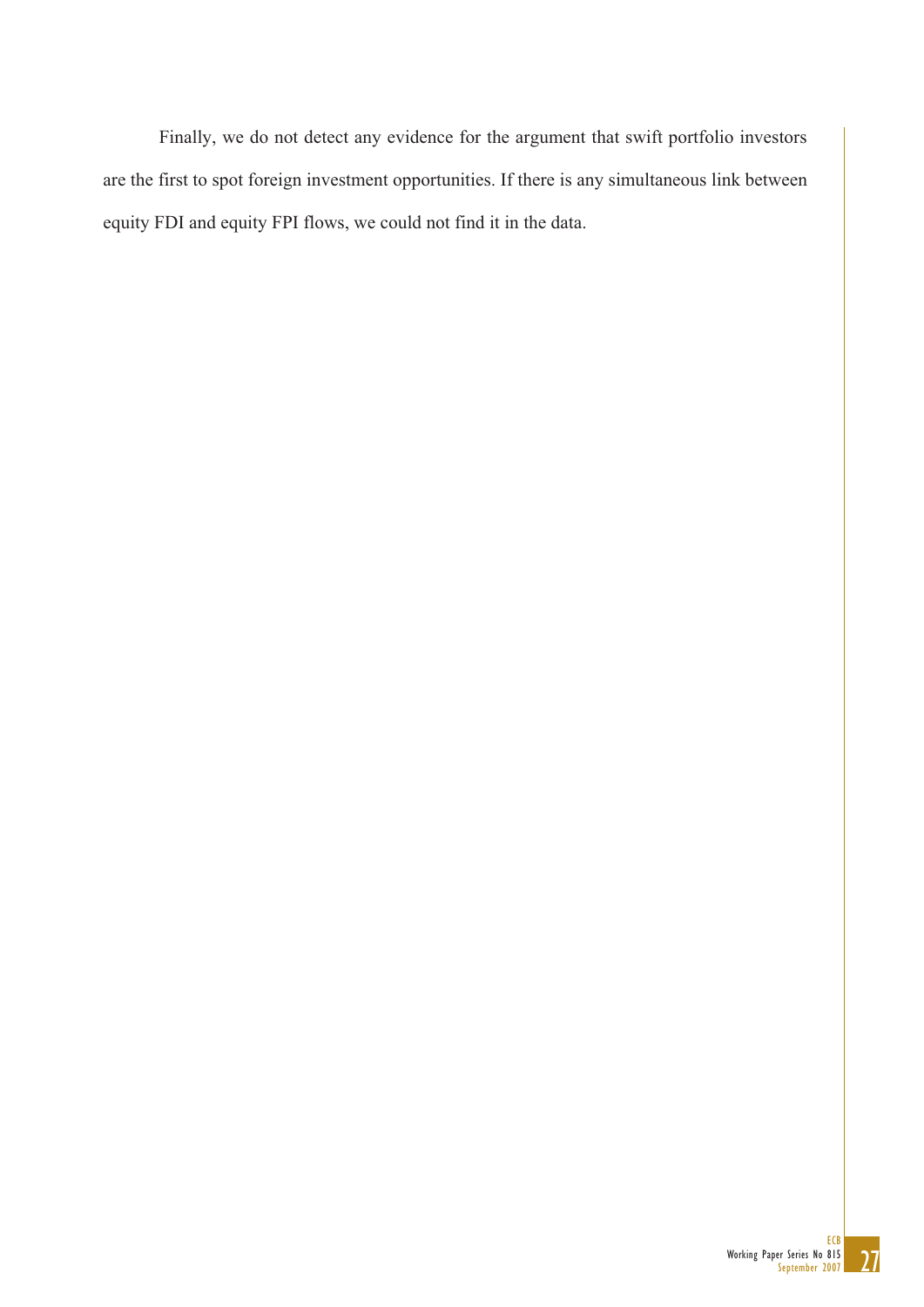#### **References**

- Albuquerque, R., Bauer, G.H. and M. Schneider, 2006a, International Equity Flows and Returns: A quantitative Equilibrium Approach, forthcoming Review of Economic Studies.
- Albuquerque, R., Bauer, G.H. and M. Schneider, 2006b, Global Private Information in International Equity Markets, Working Paper.
- Anderson, E. W., Ghysels, E. and J. L. Juergens, (2005), Do Heterogeneous Beliefs Matter for Asset Pricing?, Review of Financial Studies 18, 875-924.
- Basak, S., 2000, A Model of Dynamic Equilibrium Asset Pricing with Heterogeneous Beliefs and Extraneous Risk, Journal of Economic Dynamics and Control 24, 63-95.
- Blonigen, B.A., 1997, Firm-Specific Assets and the Link between Exchange Rates and Foreign Direct Investment, American Economic Review 87, 447-465.
- Bond, S. and J. Cummins, 2001, Noisy Share Prices and the q Model of Investment, IFS Working Paper, WP01/22.
- Brennan, M.J. and H.H. Cao, 1997, International Portfolio Investment Flows, Journal of Finance 52, 1851-1880.
- Brennan, M.J., Cao, H.H., Strong, N. and X. Xu, 2005, The Dynamics of International Equity Market Expectations, Journal of Financial Economics 77, 257-288.
- Chan, Y.L. and L. Kogan, 2002, Catching Up with the Joneses: Heterogeneous Preferences and the Dynamics of Asset Prices, Journal of Political Economy 110, 1255-1285.
- Constantinides, G.M. and D. Duffie, 1996, Asset Pricing with Heterogeneous Consumers, Journal of Political Economy 104, 219-240.
- De Santis, R.A. and F. Stähler, 2004, Endogenous Market Structures and the Gains from Foreign Direct Investment, Journal of International Economics 64, 545-565.
- De Santis, R.A., Anderton R. and A. Hijzen, 1995, On the Determinants of Euro Area FDI to the United States: The Knowledge-Capital-Tobin's q Framework, ECB Working Paper Series, NO. 329.
- Detemple, J.B. and S. Murthy, 1994, Intertemporal Asset Pricing with Heterogeneous Beliefs, Journal of Economic Theory 62, 294-320.
- Detemple, J.B., Garcia, R. and M. Rindisbacher, 2003, A Monte Carlo Method for Optimal Portfolios, Journal of Finance 58, 401-446.
- Dumas, B., 1989, Two-Person Dynamic Equilibrium in the Capital Market, The Review of Financial Studies 2, 157-188.

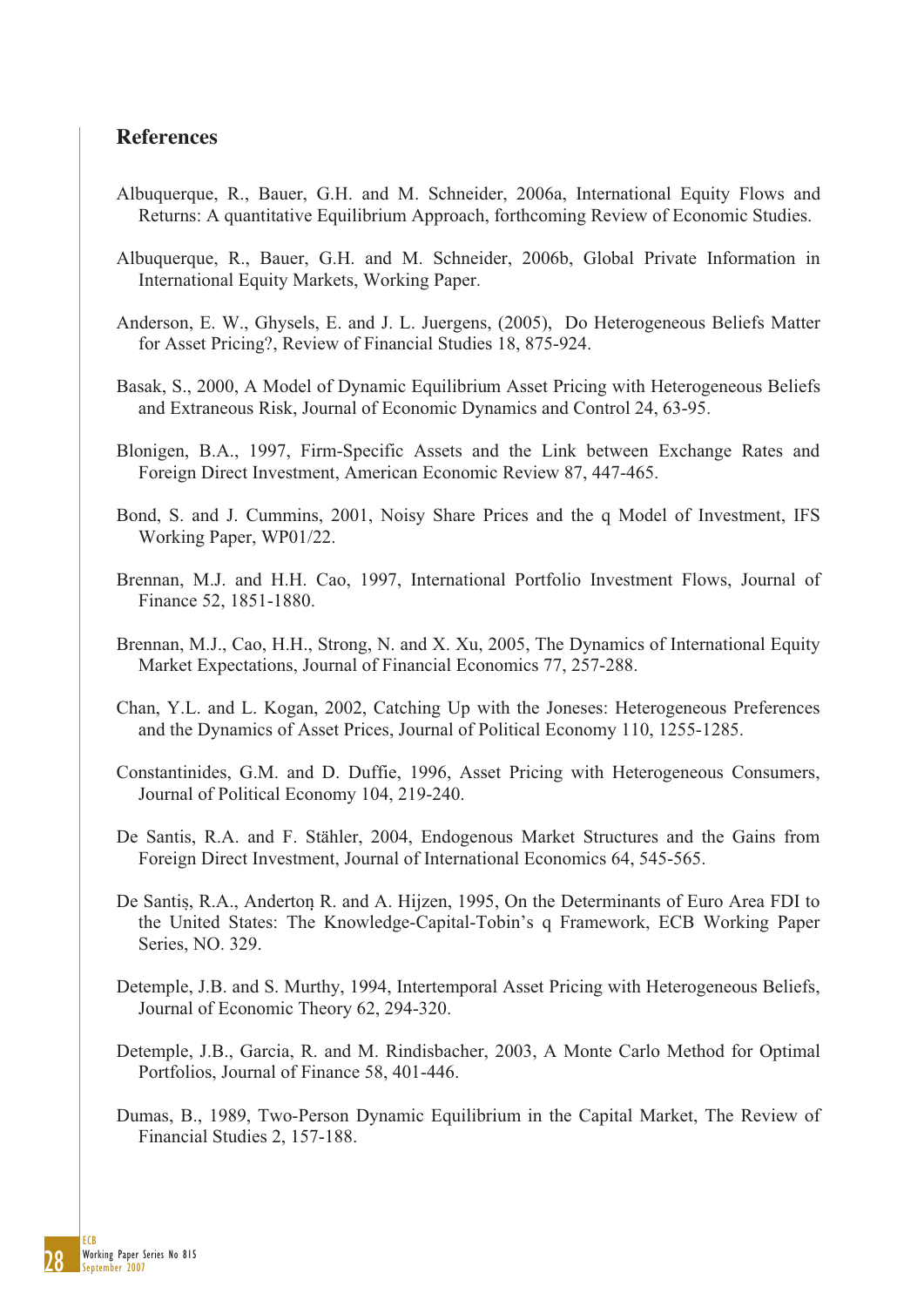- Erickson, T. and T.M. Whited, 2000, Measurement Error and the Relationship between Investment and q, Journal of Political Economy 108, 1027-1057.
- Forbes, K.J. and R. Rigobon, 2002, No Contagion, Only Interdependence: Measuring Stock Market Comovements, Journal of Finance 57, 2223-2261.

French, K. and J. Poterba, 1991, Investor Diversification and International Equity Markets, American Economic Review 81, 222-226.

- Froot, K.A., O'Conell, P.G.J. and M.S. Seasholes, 2001, The Portfolio Flows of International Investors, Journal of Financial Economics 59, 151-193.
- Goldstein, I., and A. Razin, 2006, An Information-Based Trade Off between Foreign Direct Investment and Foreign Portfolio Investment, Journal of International Economics 70. 271- 295.
- Griffin, J.M., Nardari, F., and R.M. Stulz, 2004, Are Daily Cross-Border Equity Flows Pushed or Pulled?, Review of Economics and Statistics 86, 641-657.
- Hamao, Y., Mei, J. and Y. Xu, 2007, Unique Symptoms of Japanese Stagnation: An Equity Market Perspective, Journal of Money, Credit and Banking, 39, 901-923.
- Hayashi, F., 1982, Tobin's Marginal q and Average q: A Neoclassical Interpretation, Econometrica, 50, 213-224.
- Jovanovic, B. and P.L. Rouseau, 2002, The q-Theory of Mergers, American Economic Review 92, 198-204.
- Lipster, R. and A. Shiryayev, 2001, Statistics and Random Processes II: Applications, Springer Verlag, Berlin.
- Markusen, J.R. and K.E. Maskus, 2001, General Equilibrium Approaches to the Multinational Firm: A Review of Theory and Evidence, in J. Harrigan (ed.), Handbook of International Trade, London: Basil Blackwell.
- Markusen, J.R., 2002, Multinational Firms and the Theory of International Trade, Cambridge, The MIT Press.
- Merton, R., 1969, Lifetime Portfolio Selection under Uncertainty: The Continuous Time Case, Review of Economics and Statistics 51, 247-257.
- Moner-Colonques, R., Orts, V. and J.J. Sempere-Monerris, 2007, Asymmetric Demand Information and Foreign Direct Investment, Scandinavian Journal of Economics 109, 93- 106.
- Nualart, D., 1995, The Malliavin Calculus and Related Topics, Springer, Berlin.
- Portes, R. and H. Rey, 2005, The determinants of Cross-Border Equity Flows, Journal of International Economics 65, 269-296.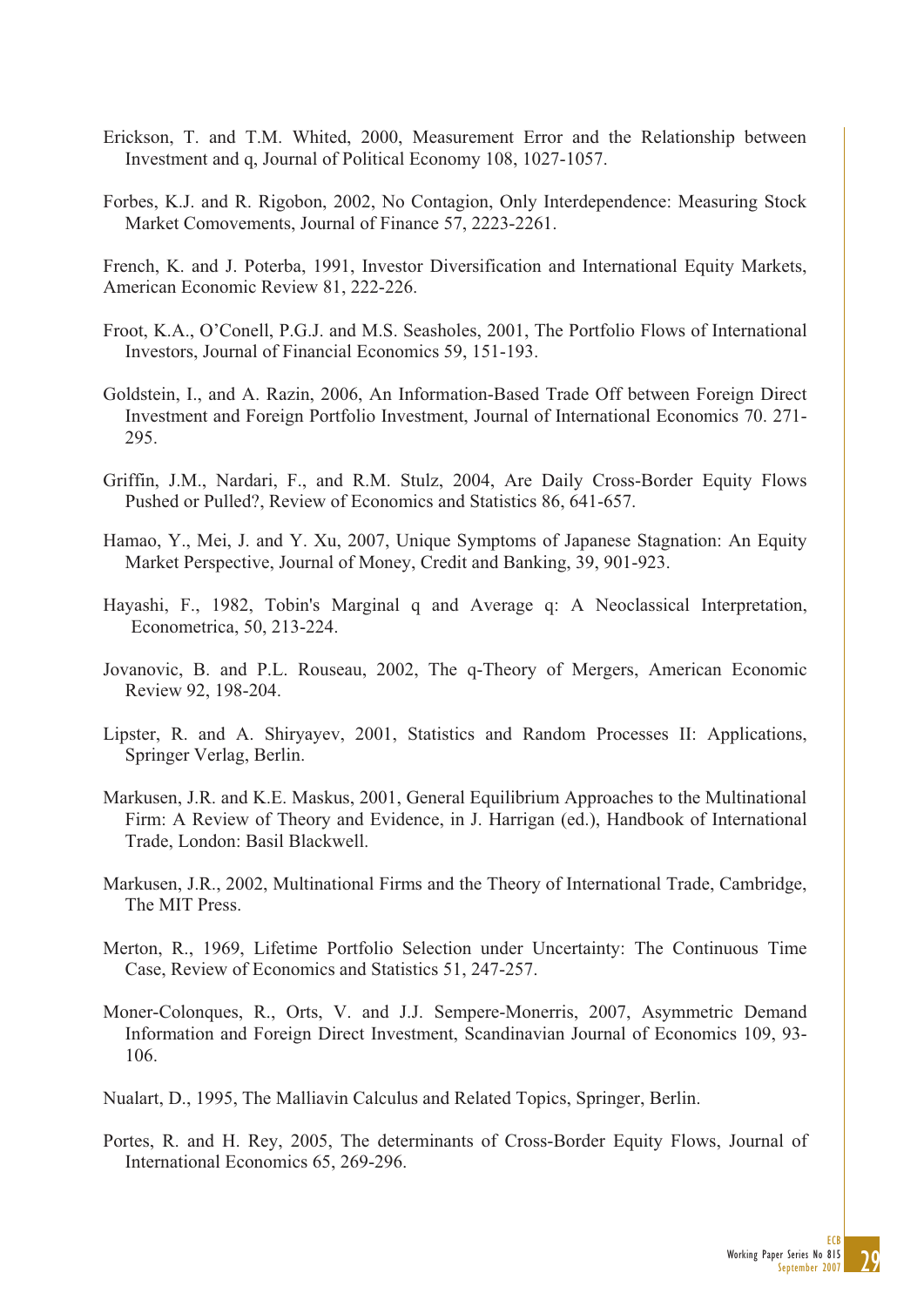- Richards, A., 2005, Big Fish in Small Ponds: The Trading Behavior and Price Impact of Foreign Investors in Asian Emerging Equity Markets, Journal of Financial and quantitative Analysis 40, 1-27.
- Stevens, G.V.G. and R.E. Lipsey, 1991, Interactions Between Domestic and Foreign Investment, Journal of International Money and Finance, 11, 40-62.
- Wang, J., 1996, The Term Structure of Interest Rates in a Pure Exchange Economy with Heterogeneous Investors, Journal of Financial Economics 41, 75-110.
- Williams, J.T., 1977, Capital Asset Prices with Heterogeneous Beliefs, Journal of Financial Economics 5, 219-239.
- Zapatero, F., 1998, Effects of Financial Innovations on Market Volatility when Beliefs are Heterogeneous, Journal of Economic Dynamics and Control 22, 597-626.
- Ziegler, A., 2002, State-Price Densities under Heterogeneous Beliefs, the Smile Effect, and Implied Risk Aversion, European Economic Review 46, 1539-1557.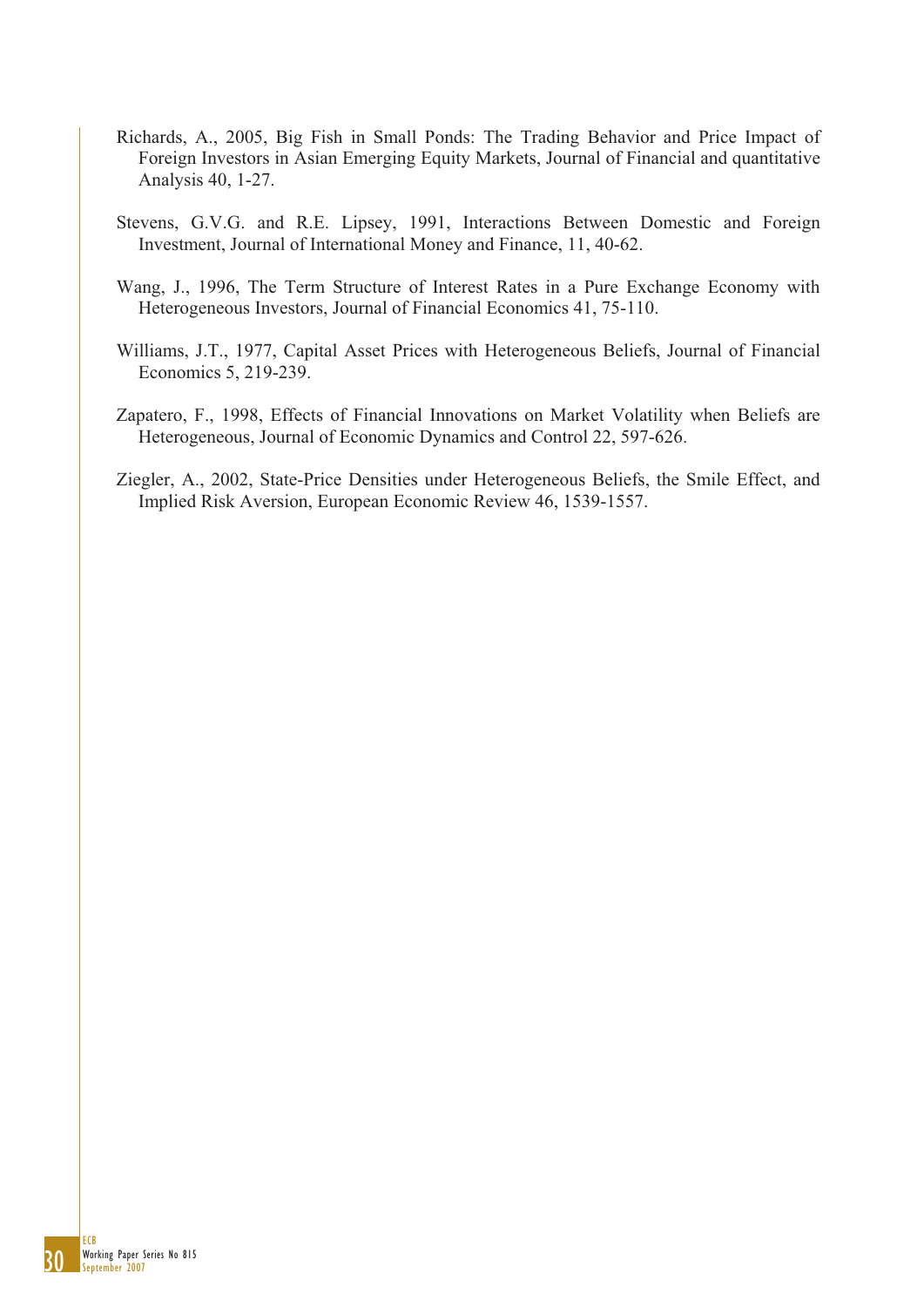### **7. Appendix A**

In this appendix, we show the link between marginal q and average q. Multiply (5) by  $I_t$ , (6) by  $FDI_t$  and (7) by  $k(t)$ . Then,

$$
\left(1+\delta^I \frac{I_t}{k_t}\right) I_t + \left(1+\delta^{FDI} \frac{FDI_t}{k_t}\right) FDI_t = q_t \dot{k}_t + hq_t k_t
$$
\n
$$
\left[G_k^D + \frac{\delta^I}{2} \left(\frac{I_t}{k_t}\right)^2 + G_k^F + \frac{\delta^{FDI}}{2} \left(\frac{FDI_t}{k_t}\right)^2\right] k_t = (r+h)q_t k_t - \dot{q}_t k_t.
$$

Since  $\frac{d(q_t k_t)}{dt} = q_t k_t + \dot{q}_t k_t$ *dt*  $\frac{d(q_ik_i)}{dt} = q_ik_i + \dot{q}_ik_i$ , then using the latter two expressions

$$
\frac{d(q_t k_t)}{dt} = r q_t k_t - \left[ G_k^D k_t - I_t - \frac{\delta^I}{2} \frac{I_t^2}{k_t} \right] - \left[ G_k^F k_t - F D I_t - \frac{\delta^{FDI}}{2} \frac{FD I_t^2}{k_t} \right].
$$

This differential equation can be solved as follows

$$
q_t k_t = \frac{1}{r} \left[ G_k^D k_t - I_t - \frac{\delta^I}{2} \frac{I_t^2}{k_t} \right] + \frac{1}{r} \left[ G_k^F k_t - F D I_t - \frac{\delta^{FDI}}{2} \frac{FD I_t^2}{k_t} \right] + B e^{-rt}.
$$

The transversality condition implies that the last term approaches zero as *t* approaches infinity. If the production functions exhibit constant returns to scale, since  $w_t^D l_t^D = G^D l^D$ *t*  $w_t^D l_t^D = G^D{}_{l^D}$  and  $F = G^F{}_{l^F}$ *t*  $w_t^F l_t^F = G^F{}_{l^F}$ , then  $G_k^D k_t = G^D - w_t^D l_t^D$ *D t D t*  $G_k^D k_t = G^D - w_t^D l_t^D$  and  $G_k^F k_t = G^F - w_t^F l_t^F - \sum_{j=1}^N w_j^F k_j^F$ *n j js js F t F t F t*  $G_k^F k_t = G^F - w_t^F l_t^F - \sum p_{js} a$ 1 . Both these

assumptions yield

$$
q_t k_t = V_t. \tag{A1}
$$

Therefore, (5) and (6) can be written as

$$
\frac{I_t}{k_t} = \frac{1}{\delta^I} \left( \frac{V_t}{k_t} - 1 \right)
$$
\n
$$
\frac{FDI_t}{k_t} = \frac{1}{\delta^{FDI}} \left( \frac{V_t}{k_t} - 1 \right).
$$
\n(A2)

Expressions (A2) and (A3) should explain respectively the growth rates of domestic investment and FDI activities.

Substituting (A2) and (A3) into (5) gives the investment flow: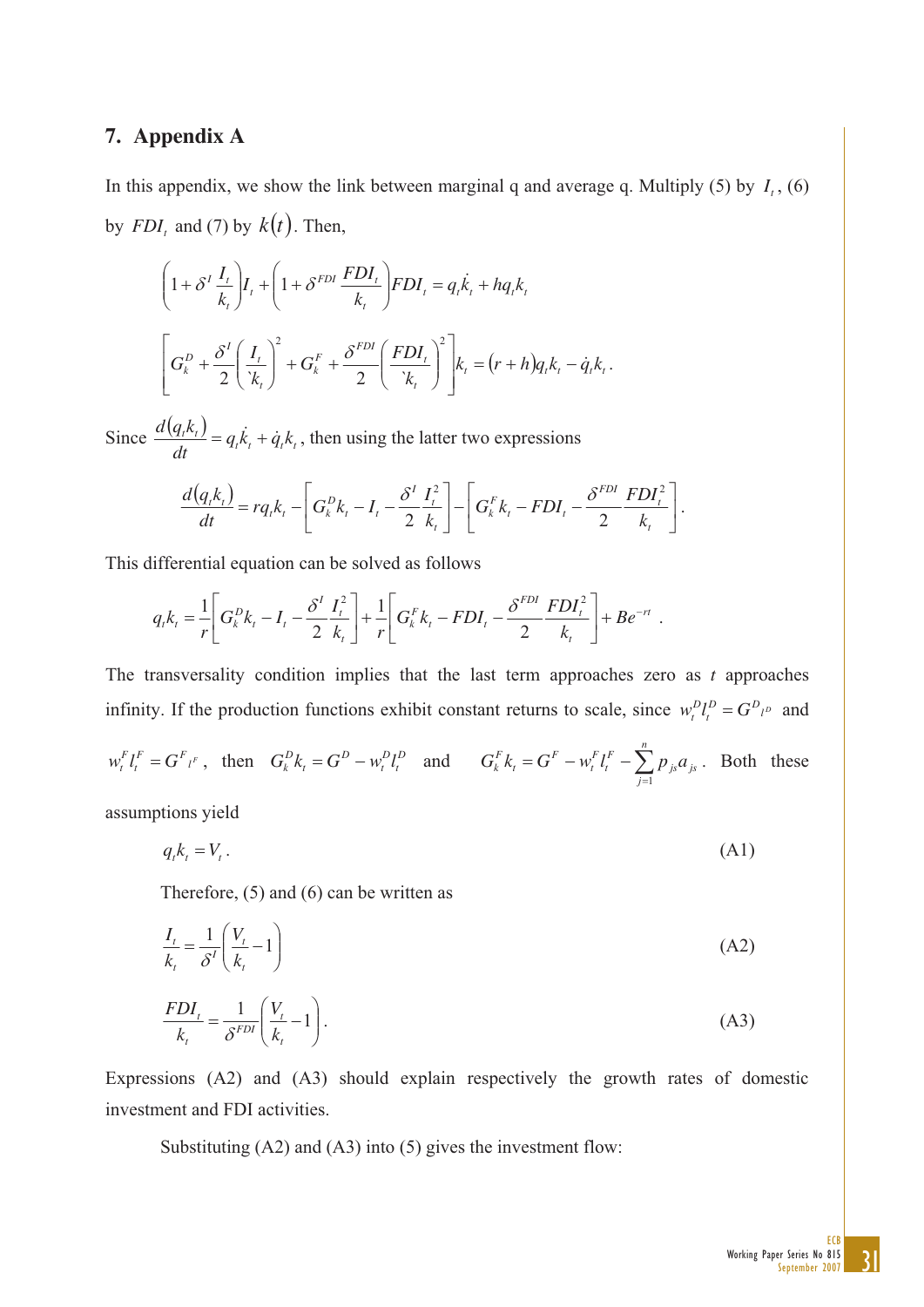$$
\dot{k}_t = \left[ \left( \frac{1}{\delta^t} + \frac{1}{\delta^{FDI}} \right) \left( \frac{V_t}{k_t} - 1 \right) - h \right] k_t.
$$
\n(A4)

Thus, the marginal adjustment cost model does not yield an "optimal capital" level but rather an optimal adjustment path.

#### **8. Appendix B**

In this Appendix we describe how the difference in beliefs about dividend growth evolves over time as well as state the propositions that are relevant for our purposes.

The relation between investors D's and investors F's, e.g. the domestic and foreign investor, state price densities is given by

$$
\eta_{Dt} = \xi_t \eta_{Ft} \tag{B1}
$$

where  $\eta$  denotes state price densities, domestic and foreign, and  $\xi$  is the density process capturing the evolution of heterogeneity of beliefs over time. Its dynamics are described by the following equation

$$
d\xi_t = -(\Delta_t)^T \xi_t dW_t^D \tag{B2}
$$

where the difference in beliefs process,  $\Delta$ , is given by

$$
\Delta_t = \left(\lambda^{\mathrm{T}}\lambda\right)^{-1/2}\left(m_{Dt} - m_{Ft}\right) \tag{B3}
$$

where  $\lambda$  are volatility coefficients (containing both the domestic and foreign volatility coefficient) and *m* represent dividend growth rates as perceived by the investors. Again the perceived growth rates are two dimensional since both agents form beliefs about domestic and foreign dividend growth.

In the paper the state price density appears in the optimal portfolio polices in Equation (10) while the density process capturing the evolution of heterogeneity of beliefs appears in the sharing rule.

For equilibrium we require that the commodity market, the stock market, and the bond market are cleared. Now suppose that the economy is indeed in equilibrium, then, the following list of propositions is sufficient for existence of the optimal portfolio policy stated in Equations (10-11).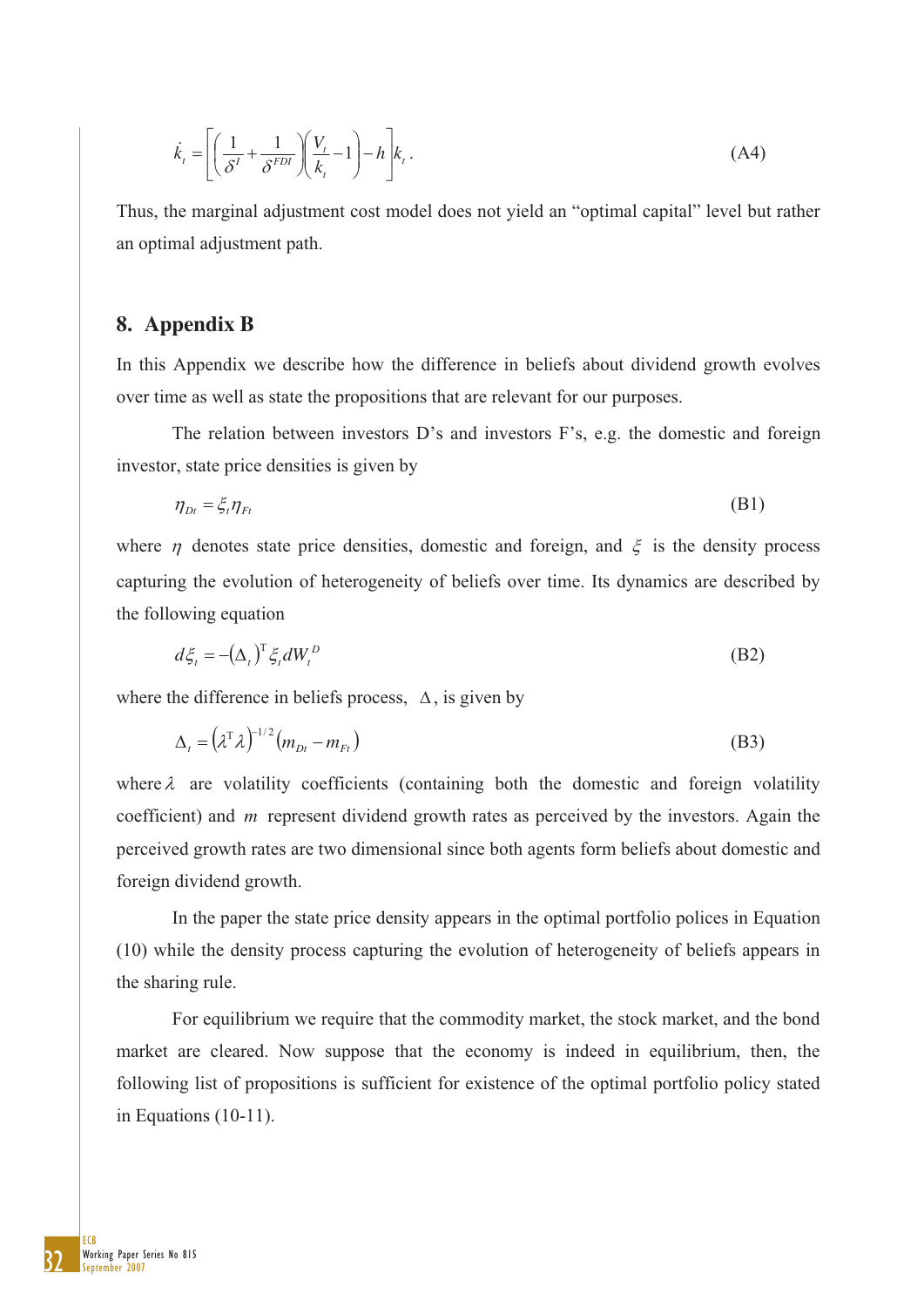*Proposition 1*: When the economy is in equilibrium, then the state price density is given by

$$
\eta_{\scriptscriptstyle D_t} = u_{\scriptscriptstyle D}^{\scriptscriptstyle \top} \left( c_{\scriptscriptstyle D_t}, t \right) \tag{B4}
$$

where  $u$  denotes utility,  $(.)'$  stands for first derivative of the utility function with respect to consumption and the second argument of the utility function is the time preference ( $\beta$  in Equation (9)).

*Proposition 2*: When the economy is in equilibrium, then wealth allocations are given by

$$
X_{it} = \frac{1}{u_D^{'}(c_{Dt}, t)} E_{Di} \left[ \int_{t}^{\infty} (u_D^{'}(c_{Ds}, s)c_{is}) ds \right]
$$
(B5)

where  $i \in (D, F)$  denote domestic and foreign, respectively.

*Proposition 3*: When the economy is in equilibrium, then optimal portfolio polices are given by

$$
\phi_{it} = X_{it} \left( \sigma_t^{\mathrm{T}} \right)^{-1} \theta_{Dt} + (\eta_{Dt})^{-1} (\sigma_t)^{-1} E_{D,t} \left[ \psi_t H_i \right] \tag{B6}
$$

where

$$
H_i = \int_0^\infty \left( u_D \left( c_{Dt}, t \right) c_{it} \right) dt \,. \tag{B7}
$$

Finally, the Malliavin derivative of  $H_i$ , e.g.  $\psi_t H_i$ , is given by Equation (11).

To save space we do not state the propositions for the endogenous equilibrium covariance matrix of stock returns,  $\sigma$ , and the Sharpe ratio,  $\theta$ . These propositions as well as the proofs are available upon request.

#### **9. Appendix C**

In this Appendix we describe how to filter two (dependent or independent) processes. Consider the following system

$$
dy_t = \begin{bmatrix} dy_{1t} \\ dy_{2t} \end{bmatrix} = \begin{bmatrix} x_{1t} \\ x_{2t} \end{bmatrix} dt + \begin{bmatrix} \sigma_{11} & \sigma_{12} \\ \sigma_{21} & \sigma_{22} \end{bmatrix} \begin{bmatrix} dW_{1t} \\ dW_{2t} \end{bmatrix}
$$
(C1)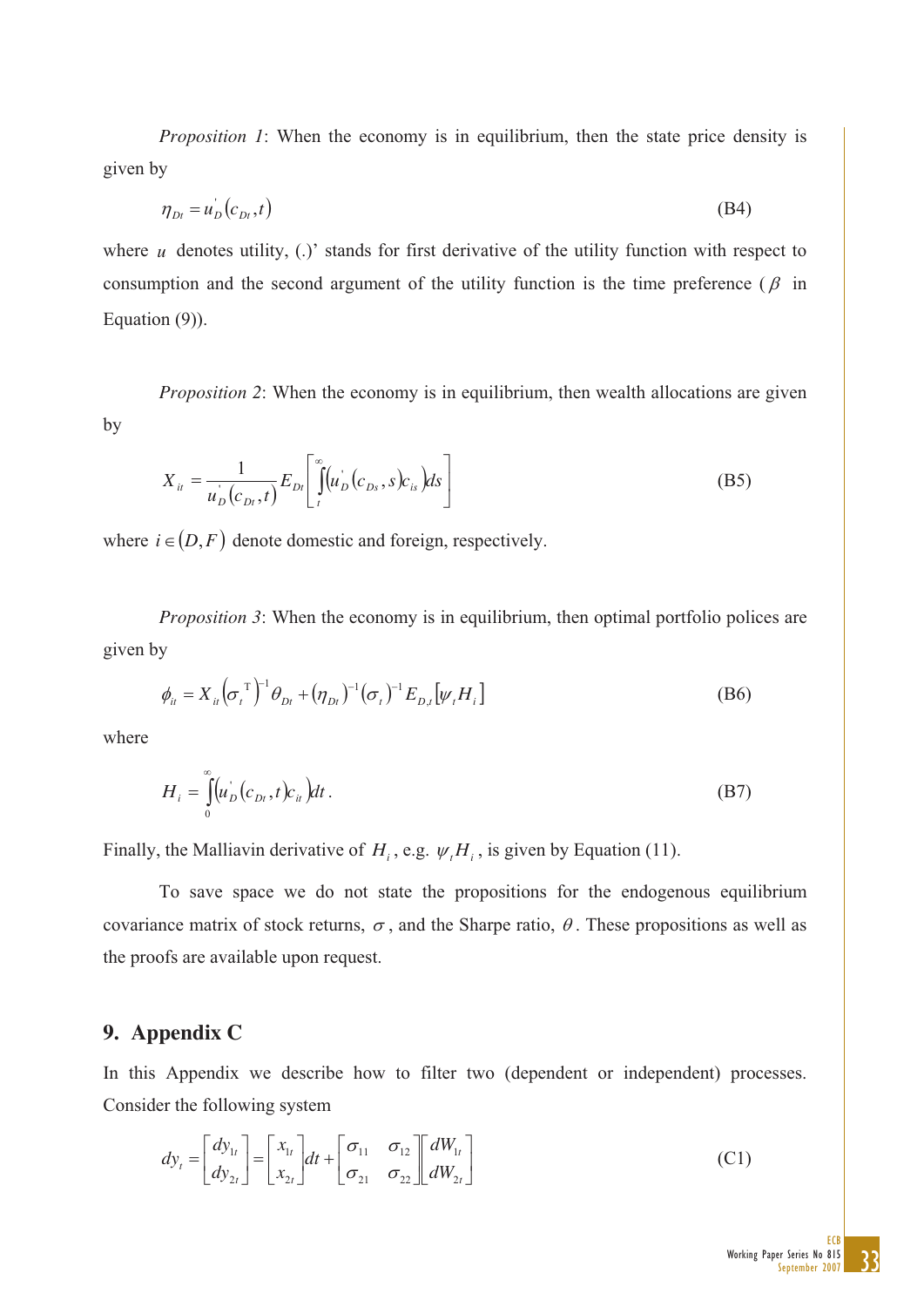where  $\sigma$  is known and *x* is unknown. In order to simplify the exposition assume that *x* is a constant. The problem is to estimate  $x$  based on the observation of  $y$ . The Kalman-Bucy filter is used to solve this problem. Assume that at time  $t=0$  the prior of x is normal with mean  $m(0)$  and variance  $V(0)$ . As time passes by the prior is updated via y.

The mean of *y* is updated according to (Lipster and Shiryayev, 2001):

$$
dm_{t} = V_{t} \left(\sigma \sigma^{T}\right)^{-1/2} d\widetilde{W}_{t}
$$
 (C2)

where

$$
d\widetilde{W}_t = \left(\sigma\sigma^{\mathrm{T}}\right)^{-1/2}\left(dy_t - m_t dt\right). \tag{C3}
$$

The variance of the mean is updated as follows

$$
dV_t = V_t \left(\sigma \sigma^{\mathrm{T}}\right)^{-1/2} \left(V_t\right)^T dt \tag{C4}
$$

Under such general dependency between two processes (in our model FDI and dividends or output) one cannot learn about the mean of one process without learning also the mean of the second moment even when it is unnecessary. In the language of our model this means portfolio investors must learn from FDI in order to estimate dividend (or output) growth.

Even when the processes follow somewhat simpler dynamics it can be beneficial to learn from two processes. Consider the following setting:

$$
dy_t = \begin{bmatrix} dy_{1t} \\ dy_{2t} \end{bmatrix} = \begin{bmatrix} x \\ x \end{bmatrix} dt + \begin{bmatrix} \sigma_{11} & 0 \\ 0 & \sigma_{22} \end{bmatrix} \begin{bmatrix} dW_{1t} \\ dW_{2t} \end{bmatrix}.
$$
 (C5)

Although here one can filter (learn) about the growth rate of the first process independently of the second process and may, thus, disregard the second process. However,  $m_t = m_{1t} + m_{2t}$  will converge faster and with lower variance to x than  $m_{1t}$  or  $m_{2t}$ . Therefore, it is suboptimal to ignore a second process growing with the same rate. Again in the language of our model this means even if FDI growth would not directly impact dividend growth (consumption or GDP growth) portfolio investors may nevertheless find it optimal to use it to estimate dividend growth as long as it helps to increase the speed of learning, decrease the noise in estimates, or both.

34 ECB Working Paper Series No 815 eptember 2007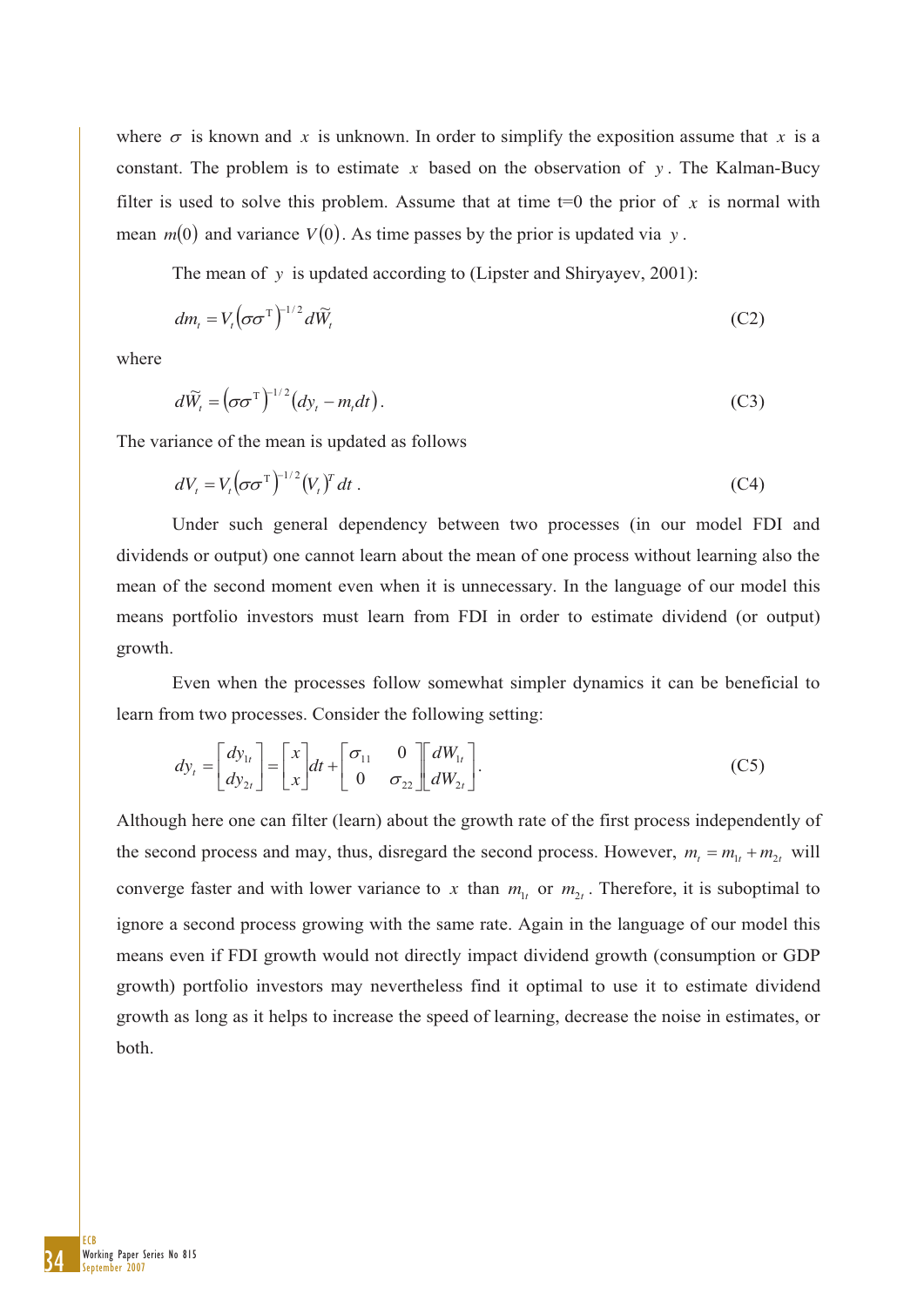### **Figures**

Figure 1. This figure displays the growth rate of the stock of FDI. The data are calculated in Deutschmark from 1980 until the end of 1998 and in Euro from 1999 until second quarter of 2006, with a sample size of 106 observations. The stocks of FDI are calculated with quarterly data starting with the first quarter in 1971. Sources: Deutsche Bundesbank, Thomson DataStream and own calculations.



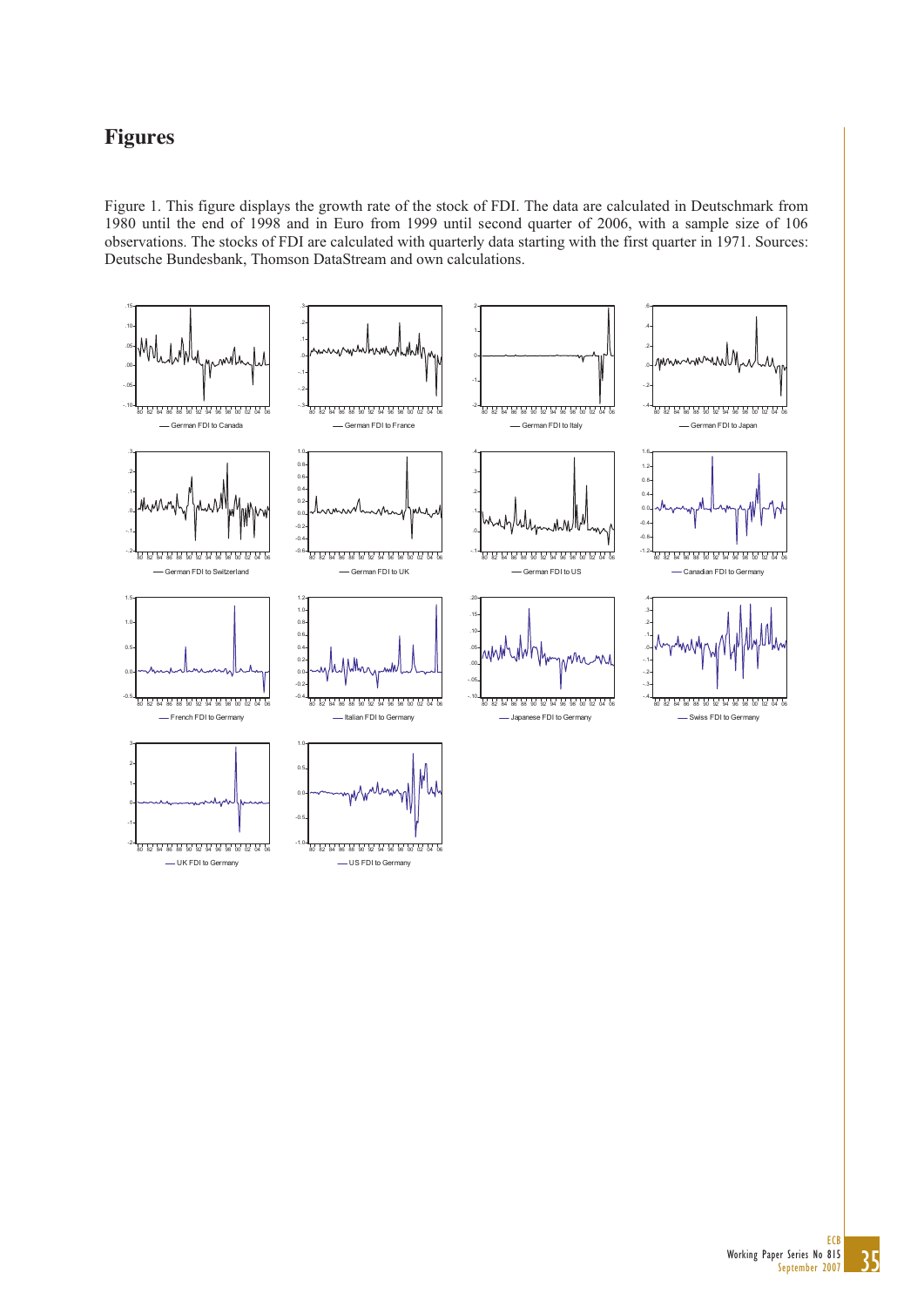Figure 2. This figure displays the growth rate of the stock of FPI. The data are calculated in Deutschmark from 1980 until the end of 1998 and in Euro from 1999 until second quarter of 2006, with a sample size of 106 observations. The stocks of FPI are calculated with quarterly data starting with the first quarter in 1971. Sources: Deutsche Bundesbank, Thomson DataStream and own calculations.

4



80 82 84 86 88 90 92 94 96 98 00 02 04 06 German FPI to Switzerland

-.6 -.4 -.2





- UK FPI to Germany





German FPI to UK



- Italian FPI to Germany

1.2







German FPI to US





-.6 -.4 -.2 .0 .2 .4 .6 80 82 84 86 88 90 92 94 96 98 00 02 04 06 Canadaian FPI to Germany



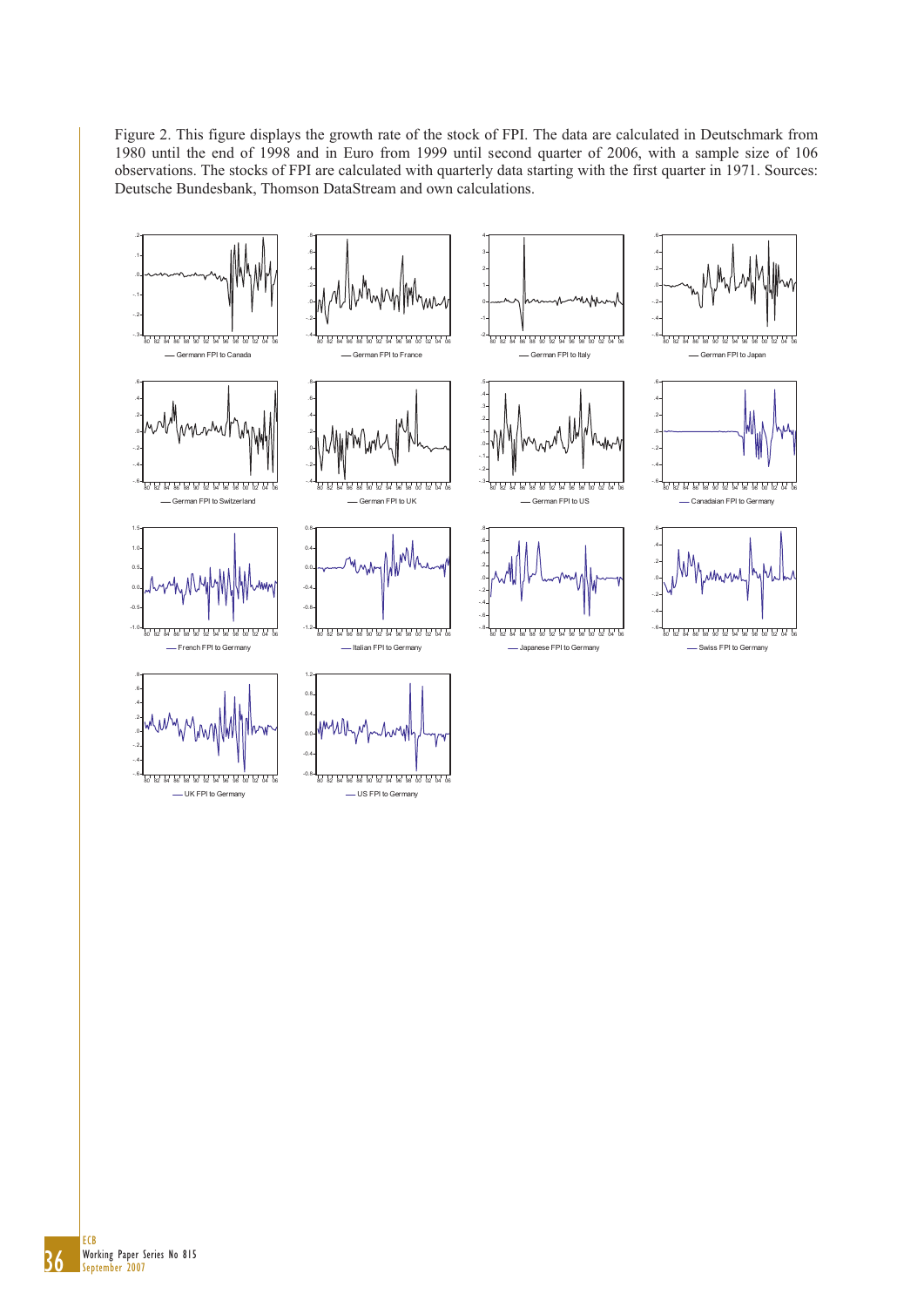### **Tables**

| Table 1: Descriptive statistics of capital flow variables and stock market variables |  |  |  |
|--------------------------------------------------------------------------------------|--|--|--|
|--------------------------------------------------------------------------------------|--|--|--|

| 0.0102<br>0.1459<br>108<br>Growth rate FDI Germany to Canada<br>0.0169<br>$-0.0883$<br>0.0253<br>0.0014<br>108<br>Growth rate FDI Canada to Germany<br>0.0159<br>1.4826<br>$-1.0049$<br>0.2463<br>108<br>Growth rate FDI Germany to France<br>0.0233<br>0.0240<br>0.2020<br>$-0.2429$<br>0.0457<br>0.0176<br>1.3402<br>0.1446<br>108<br>Growth rate FDI France to Germany<br>0.0349<br>$-0.4101$<br>108<br>Growth rate FDI Germany to Italy<br>0.0008<br>0.0044<br>1.9482<br>0.2856<br>$-1.9306$<br>108<br>Growth rate FDI Italy to Germany<br>0.0472<br>0.0108<br>1.0950<br>0.1433<br>$-0.2535$<br>Growth rate FDI Germany to Japan<br>0.0244<br>0.4968<br>$-0.3043$<br>108<br>0.0343<br>0.0703<br>Growth rate FDI Japan to Germany<br>0.0231<br>108<br>0.0191<br>0.1679<br>$-0.0761$<br>0.0262<br>Growth rate FDI Germany to Switzerland<br>0.0158<br>0.2473<br>$-0.1455$<br>108<br>0.0197<br>0.0525<br>Growth rate FDI Switzerland to Germany<br>0.0197<br>0.3526<br>$-0.3336$<br>0.0949<br>108<br>0.0227<br>0.9260<br>108<br>Growth rate FDI Germany to UK<br>0.0460<br>0.0310<br>$-0.3972$<br>0.1086<br>Growth rate FDI UK to Germany<br>2.8400<br>108<br>0.0362<br>0.0103<br>$-1.4598$<br>0.3130<br>Growth rate FDI Germany to US<br>0.0206<br>0.3732<br>108<br>0.0334<br>$-0.0681$<br>0.0491<br>Growth rate FDI US to Germany<br>0.0103<br>0.8060<br>108<br>0.0140<br>$-0.8820$<br>0.1939<br>Growth rate FPI Germany to Canada<br>$-0.0005$<br>0.0009<br>0.1920<br>$-0.2821$<br>0.0601<br>108<br>Growth rate FPI Canada to Germany<br>0.0000<br>0.5083<br>$-0.4209$<br>108<br>$-0.0079$<br>0.1192<br>Growth rate FPI Germany to France<br>108<br>0.0554<br>0.0281<br>0.7564<br>$-0.2679$<br>0.1456<br>Growth rate FPI France to Germany<br>0.0255<br>0.2602<br>108<br>0.0405<br>1.3742<br>$-0.8356$<br>108<br>Growth rate FPI Germany to Italy<br>0.0137<br>3.8835<br>$-1.7361$<br>0.0385<br>0.4445<br>Growth rate FPI Italy to Germany<br>0.0388<br>0.0117<br>0.6782<br>$-1.0350$<br>0.1762<br>108<br>Growth rate FPI Germany to Japan<br>$-0.0013$<br>0.5370<br>0.1486<br>108<br>0.0156<br>$-0.4979$<br>Growth rate FPI Japan to Germany<br>0.0165<br>$-0.0022$<br>0.5983<br>108<br>$-0.6133$<br>0.1800<br>Growth rate FPI Germany to Switzerland<br>0.5533<br>108<br>0.0262<br>0.0231<br>$-0.5237$<br>0.1467<br>Growth rate FPI Switzerland to Germany<br>0.5635<br>108<br>0.0284<br>0.0078<br>$-0.4912$<br>0.1347<br>0.7076<br>108<br>Growth rate FPI Germany to UK<br>0.0569<br>0.0284<br>$-0.3794$<br>0.1483<br>Growth rate FPI UK to Germany<br>0.0603<br>0.6643<br>$-0.5682$<br>0.1648<br>108<br>0.0509<br>Growth rate FPI Germany to US<br>0.0255<br>0.4419<br>108<br>0.0397<br>$-0.2525$<br>0.1029<br>Growth rate FPI US to Germany<br>0.0233<br>108<br>0.0597<br>1.0306<br>$-0.7348$<br>0.1837<br>Growth rate Market Cap Canada<br>0.0357<br>0.0491<br>0.2709<br>$-0.3557$<br>0.1137<br>108<br>Growth rate Market Cap France<br>0.0535<br>0.3017<br>108<br>0.0446<br>$-0.3550$<br>0.1131<br>Growth rate Market Cap Germany<br>0.0324<br>0.0454<br>0.2569<br>$-0.4039$<br>108<br>0.1112<br>Growth rate Market Cap Italy<br>0.0504<br>0.7628<br>$-0.2979$<br>108<br>0.0432<br>0.1502<br>Growth rate Market Cap Japan<br>108<br>0.0299<br>0.0427<br>0.3347<br>$-0.3506$<br>0.1322<br>Growth rate Market Cap Switzerland<br>0.0420<br>0.0506<br>0.2560<br>$-0.3653$<br>0.0995<br>108<br>Growth rate Market Cap UK<br>0.0369<br>0.0521<br>0.2216<br>$-0.3133$<br>0.0985<br>108<br>Growth rate Market Cap USA<br>0.0335<br>108<br>0.0495<br>0.2830<br>$-0.3990$<br>0.1063<br>Growth rate Market Cap World<br>0.0364<br>0.0491<br>0.2313<br>$-0.2847$<br>0.0973<br>108 | Mean | Median | Maximum | Minimum | Std. Dev. | ${\bf N}$ |
|-----------------------------------------------------------------------------------------------------------------------------------------------------------------------------------------------------------------------------------------------------------------------------------------------------------------------------------------------------------------------------------------------------------------------------------------------------------------------------------------------------------------------------------------------------------------------------------------------------------------------------------------------------------------------------------------------------------------------------------------------------------------------------------------------------------------------------------------------------------------------------------------------------------------------------------------------------------------------------------------------------------------------------------------------------------------------------------------------------------------------------------------------------------------------------------------------------------------------------------------------------------------------------------------------------------------------------------------------------------------------------------------------------------------------------------------------------------------------------------------------------------------------------------------------------------------------------------------------------------------------------------------------------------------------------------------------------------------------------------------------------------------------------------------------------------------------------------------------------------------------------------------------------------------------------------------------------------------------------------------------------------------------------------------------------------------------------------------------------------------------------------------------------------------------------------------------------------------------------------------------------------------------------------------------------------------------------------------------------------------------------------------------------------------------------------------------------------------------------------------------------------------------------------------------------------------------------------------------------------------------------------------------------------------------------------------------------------------------------------------------------------------------------------------------------------------------------------------------------------------------------------------------------------------------------------------------------------------------------------------------------------------------------------------------------------------------------------------------------------------------------------------------------------------------------------------------------------------------------------------------------------------------------------------------------------------------------------------------------------------------------------------------------------------------------------------------------------------------------------------------------------------------------------------------------------------------------------------------------------------------------------------------------------------------------------|------|--------|---------|---------|-----------|-----------|
|                                                                                                                                                                                                                                                                                                                                                                                                                                                                                                                                                                                                                                                                                                                                                                                                                                                                                                                                                                                                                                                                                                                                                                                                                                                                                                                                                                                                                                                                                                                                                                                                                                                                                                                                                                                                                                                                                                                                                                                                                                                                                                                                                                                                                                                                                                                                                                                                                                                                                                                                                                                                                                                                                                                                                                                                                                                                                                                                                                                                                                                                                                                                                                                                                                                                                                                                                                                                                                                                                                                                                                                                                                                                                   |      |        |         |         |           |           |
|                                                                                                                                                                                                                                                                                                                                                                                                                                                                                                                                                                                                                                                                                                                                                                                                                                                                                                                                                                                                                                                                                                                                                                                                                                                                                                                                                                                                                                                                                                                                                                                                                                                                                                                                                                                                                                                                                                                                                                                                                                                                                                                                                                                                                                                                                                                                                                                                                                                                                                                                                                                                                                                                                                                                                                                                                                                                                                                                                                                                                                                                                                                                                                                                                                                                                                                                                                                                                                                                                                                                                                                                                                                                                   |      |        |         |         |           |           |
|                                                                                                                                                                                                                                                                                                                                                                                                                                                                                                                                                                                                                                                                                                                                                                                                                                                                                                                                                                                                                                                                                                                                                                                                                                                                                                                                                                                                                                                                                                                                                                                                                                                                                                                                                                                                                                                                                                                                                                                                                                                                                                                                                                                                                                                                                                                                                                                                                                                                                                                                                                                                                                                                                                                                                                                                                                                                                                                                                                                                                                                                                                                                                                                                                                                                                                                                                                                                                                                                                                                                                                                                                                                                                   |      |        |         |         |           |           |
|                                                                                                                                                                                                                                                                                                                                                                                                                                                                                                                                                                                                                                                                                                                                                                                                                                                                                                                                                                                                                                                                                                                                                                                                                                                                                                                                                                                                                                                                                                                                                                                                                                                                                                                                                                                                                                                                                                                                                                                                                                                                                                                                                                                                                                                                                                                                                                                                                                                                                                                                                                                                                                                                                                                                                                                                                                                                                                                                                                                                                                                                                                                                                                                                                                                                                                                                                                                                                                                                                                                                                                                                                                                                                   |      |        |         |         |           |           |
|                                                                                                                                                                                                                                                                                                                                                                                                                                                                                                                                                                                                                                                                                                                                                                                                                                                                                                                                                                                                                                                                                                                                                                                                                                                                                                                                                                                                                                                                                                                                                                                                                                                                                                                                                                                                                                                                                                                                                                                                                                                                                                                                                                                                                                                                                                                                                                                                                                                                                                                                                                                                                                                                                                                                                                                                                                                                                                                                                                                                                                                                                                                                                                                                                                                                                                                                                                                                                                                                                                                                                                                                                                                                                   |      |        |         |         |           |           |
|                                                                                                                                                                                                                                                                                                                                                                                                                                                                                                                                                                                                                                                                                                                                                                                                                                                                                                                                                                                                                                                                                                                                                                                                                                                                                                                                                                                                                                                                                                                                                                                                                                                                                                                                                                                                                                                                                                                                                                                                                                                                                                                                                                                                                                                                                                                                                                                                                                                                                                                                                                                                                                                                                                                                                                                                                                                                                                                                                                                                                                                                                                                                                                                                                                                                                                                                                                                                                                                                                                                                                                                                                                                                                   |      |        |         |         |           |           |
|                                                                                                                                                                                                                                                                                                                                                                                                                                                                                                                                                                                                                                                                                                                                                                                                                                                                                                                                                                                                                                                                                                                                                                                                                                                                                                                                                                                                                                                                                                                                                                                                                                                                                                                                                                                                                                                                                                                                                                                                                                                                                                                                                                                                                                                                                                                                                                                                                                                                                                                                                                                                                                                                                                                                                                                                                                                                                                                                                                                                                                                                                                                                                                                                                                                                                                                                                                                                                                                                                                                                                                                                                                                                                   |      |        |         |         |           |           |
|                                                                                                                                                                                                                                                                                                                                                                                                                                                                                                                                                                                                                                                                                                                                                                                                                                                                                                                                                                                                                                                                                                                                                                                                                                                                                                                                                                                                                                                                                                                                                                                                                                                                                                                                                                                                                                                                                                                                                                                                                                                                                                                                                                                                                                                                                                                                                                                                                                                                                                                                                                                                                                                                                                                                                                                                                                                                                                                                                                                                                                                                                                                                                                                                                                                                                                                                                                                                                                                                                                                                                                                                                                                                                   |      |        |         |         |           |           |
|                                                                                                                                                                                                                                                                                                                                                                                                                                                                                                                                                                                                                                                                                                                                                                                                                                                                                                                                                                                                                                                                                                                                                                                                                                                                                                                                                                                                                                                                                                                                                                                                                                                                                                                                                                                                                                                                                                                                                                                                                                                                                                                                                                                                                                                                                                                                                                                                                                                                                                                                                                                                                                                                                                                                                                                                                                                                                                                                                                                                                                                                                                                                                                                                                                                                                                                                                                                                                                                                                                                                                                                                                                                                                   |      |        |         |         |           |           |
|                                                                                                                                                                                                                                                                                                                                                                                                                                                                                                                                                                                                                                                                                                                                                                                                                                                                                                                                                                                                                                                                                                                                                                                                                                                                                                                                                                                                                                                                                                                                                                                                                                                                                                                                                                                                                                                                                                                                                                                                                                                                                                                                                                                                                                                                                                                                                                                                                                                                                                                                                                                                                                                                                                                                                                                                                                                                                                                                                                                                                                                                                                                                                                                                                                                                                                                                                                                                                                                                                                                                                                                                                                                                                   |      |        |         |         |           |           |
|                                                                                                                                                                                                                                                                                                                                                                                                                                                                                                                                                                                                                                                                                                                                                                                                                                                                                                                                                                                                                                                                                                                                                                                                                                                                                                                                                                                                                                                                                                                                                                                                                                                                                                                                                                                                                                                                                                                                                                                                                                                                                                                                                                                                                                                                                                                                                                                                                                                                                                                                                                                                                                                                                                                                                                                                                                                                                                                                                                                                                                                                                                                                                                                                                                                                                                                                                                                                                                                                                                                                                                                                                                                                                   |      |        |         |         |           |           |
|                                                                                                                                                                                                                                                                                                                                                                                                                                                                                                                                                                                                                                                                                                                                                                                                                                                                                                                                                                                                                                                                                                                                                                                                                                                                                                                                                                                                                                                                                                                                                                                                                                                                                                                                                                                                                                                                                                                                                                                                                                                                                                                                                                                                                                                                                                                                                                                                                                                                                                                                                                                                                                                                                                                                                                                                                                                                                                                                                                                                                                                                                                                                                                                                                                                                                                                                                                                                                                                                                                                                                                                                                                                                                   |      |        |         |         |           |           |
|                                                                                                                                                                                                                                                                                                                                                                                                                                                                                                                                                                                                                                                                                                                                                                                                                                                                                                                                                                                                                                                                                                                                                                                                                                                                                                                                                                                                                                                                                                                                                                                                                                                                                                                                                                                                                                                                                                                                                                                                                                                                                                                                                                                                                                                                                                                                                                                                                                                                                                                                                                                                                                                                                                                                                                                                                                                                                                                                                                                                                                                                                                                                                                                                                                                                                                                                                                                                                                                                                                                                                                                                                                                                                   |      |        |         |         |           |           |
|                                                                                                                                                                                                                                                                                                                                                                                                                                                                                                                                                                                                                                                                                                                                                                                                                                                                                                                                                                                                                                                                                                                                                                                                                                                                                                                                                                                                                                                                                                                                                                                                                                                                                                                                                                                                                                                                                                                                                                                                                                                                                                                                                                                                                                                                                                                                                                                                                                                                                                                                                                                                                                                                                                                                                                                                                                                                                                                                                                                                                                                                                                                                                                                                                                                                                                                                                                                                                                                                                                                                                                                                                                                                                   |      |        |         |         |           |           |
|                                                                                                                                                                                                                                                                                                                                                                                                                                                                                                                                                                                                                                                                                                                                                                                                                                                                                                                                                                                                                                                                                                                                                                                                                                                                                                                                                                                                                                                                                                                                                                                                                                                                                                                                                                                                                                                                                                                                                                                                                                                                                                                                                                                                                                                                                                                                                                                                                                                                                                                                                                                                                                                                                                                                                                                                                                                                                                                                                                                                                                                                                                                                                                                                                                                                                                                                                                                                                                                                                                                                                                                                                                                                                   |      |        |         |         |           |           |
|                                                                                                                                                                                                                                                                                                                                                                                                                                                                                                                                                                                                                                                                                                                                                                                                                                                                                                                                                                                                                                                                                                                                                                                                                                                                                                                                                                                                                                                                                                                                                                                                                                                                                                                                                                                                                                                                                                                                                                                                                                                                                                                                                                                                                                                                                                                                                                                                                                                                                                                                                                                                                                                                                                                                                                                                                                                                                                                                                                                                                                                                                                                                                                                                                                                                                                                                                                                                                                                                                                                                                                                                                                                                                   |      |        |         |         |           |           |
|                                                                                                                                                                                                                                                                                                                                                                                                                                                                                                                                                                                                                                                                                                                                                                                                                                                                                                                                                                                                                                                                                                                                                                                                                                                                                                                                                                                                                                                                                                                                                                                                                                                                                                                                                                                                                                                                                                                                                                                                                                                                                                                                                                                                                                                                                                                                                                                                                                                                                                                                                                                                                                                                                                                                                                                                                                                                                                                                                                                                                                                                                                                                                                                                                                                                                                                                                                                                                                                                                                                                                                                                                                                                                   |      |        |         |         |           |           |
|                                                                                                                                                                                                                                                                                                                                                                                                                                                                                                                                                                                                                                                                                                                                                                                                                                                                                                                                                                                                                                                                                                                                                                                                                                                                                                                                                                                                                                                                                                                                                                                                                                                                                                                                                                                                                                                                                                                                                                                                                                                                                                                                                                                                                                                                                                                                                                                                                                                                                                                                                                                                                                                                                                                                                                                                                                                                                                                                                                                                                                                                                                                                                                                                                                                                                                                                                                                                                                                                                                                                                                                                                                                                                   |      |        |         |         |           |           |
|                                                                                                                                                                                                                                                                                                                                                                                                                                                                                                                                                                                                                                                                                                                                                                                                                                                                                                                                                                                                                                                                                                                                                                                                                                                                                                                                                                                                                                                                                                                                                                                                                                                                                                                                                                                                                                                                                                                                                                                                                                                                                                                                                                                                                                                                                                                                                                                                                                                                                                                                                                                                                                                                                                                                                                                                                                                                                                                                                                                                                                                                                                                                                                                                                                                                                                                                                                                                                                                                                                                                                                                                                                                                                   |      |        |         |         |           |           |
|                                                                                                                                                                                                                                                                                                                                                                                                                                                                                                                                                                                                                                                                                                                                                                                                                                                                                                                                                                                                                                                                                                                                                                                                                                                                                                                                                                                                                                                                                                                                                                                                                                                                                                                                                                                                                                                                                                                                                                                                                                                                                                                                                                                                                                                                                                                                                                                                                                                                                                                                                                                                                                                                                                                                                                                                                                                                                                                                                                                                                                                                                                                                                                                                                                                                                                                                                                                                                                                                                                                                                                                                                                                                                   |      |        |         |         |           |           |
|                                                                                                                                                                                                                                                                                                                                                                                                                                                                                                                                                                                                                                                                                                                                                                                                                                                                                                                                                                                                                                                                                                                                                                                                                                                                                                                                                                                                                                                                                                                                                                                                                                                                                                                                                                                                                                                                                                                                                                                                                                                                                                                                                                                                                                                                                                                                                                                                                                                                                                                                                                                                                                                                                                                                                                                                                                                                                                                                                                                                                                                                                                                                                                                                                                                                                                                                                                                                                                                                                                                                                                                                                                                                                   |      |        |         |         |           |           |
|                                                                                                                                                                                                                                                                                                                                                                                                                                                                                                                                                                                                                                                                                                                                                                                                                                                                                                                                                                                                                                                                                                                                                                                                                                                                                                                                                                                                                                                                                                                                                                                                                                                                                                                                                                                                                                                                                                                                                                                                                                                                                                                                                                                                                                                                                                                                                                                                                                                                                                                                                                                                                                                                                                                                                                                                                                                                                                                                                                                                                                                                                                                                                                                                                                                                                                                                                                                                                                                                                                                                                                                                                                                                                   |      |        |         |         |           |           |
|                                                                                                                                                                                                                                                                                                                                                                                                                                                                                                                                                                                                                                                                                                                                                                                                                                                                                                                                                                                                                                                                                                                                                                                                                                                                                                                                                                                                                                                                                                                                                                                                                                                                                                                                                                                                                                                                                                                                                                                                                                                                                                                                                                                                                                                                                                                                                                                                                                                                                                                                                                                                                                                                                                                                                                                                                                                                                                                                                                                                                                                                                                                                                                                                                                                                                                                                                                                                                                                                                                                                                                                                                                                                                   |      |        |         |         |           |           |
|                                                                                                                                                                                                                                                                                                                                                                                                                                                                                                                                                                                                                                                                                                                                                                                                                                                                                                                                                                                                                                                                                                                                                                                                                                                                                                                                                                                                                                                                                                                                                                                                                                                                                                                                                                                                                                                                                                                                                                                                                                                                                                                                                                                                                                                                                                                                                                                                                                                                                                                                                                                                                                                                                                                                                                                                                                                                                                                                                                                                                                                                                                                                                                                                                                                                                                                                                                                                                                                                                                                                                                                                                                                                                   |      |        |         |         |           |           |
|                                                                                                                                                                                                                                                                                                                                                                                                                                                                                                                                                                                                                                                                                                                                                                                                                                                                                                                                                                                                                                                                                                                                                                                                                                                                                                                                                                                                                                                                                                                                                                                                                                                                                                                                                                                                                                                                                                                                                                                                                                                                                                                                                                                                                                                                                                                                                                                                                                                                                                                                                                                                                                                                                                                                                                                                                                                                                                                                                                                                                                                                                                                                                                                                                                                                                                                                                                                                                                                                                                                                                                                                                                                                                   |      |        |         |         |           |           |
|                                                                                                                                                                                                                                                                                                                                                                                                                                                                                                                                                                                                                                                                                                                                                                                                                                                                                                                                                                                                                                                                                                                                                                                                                                                                                                                                                                                                                                                                                                                                                                                                                                                                                                                                                                                                                                                                                                                                                                                                                                                                                                                                                                                                                                                                                                                                                                                                                                                                                                                                                                                                                                                                                                                                                                                                                                                                                                                                                                                                                                                                                                                                                                                                                                                                                                                                                                                                                                                                                                                                                                                                                                                                                   |      |        |         |         |           |           |
|                                                                                                                                                                                                                                                                                                                                                                                                                                                                                                                                                                                                                                                                                                                                                                                                                                                                                                                                                                                                                                                                                                                                                                                                                                                                                                                                                                                                                                                                                                                                                                                                                                                                                                                                                                                                                                                                                                                                                                                                                                                                                                                                                                                                                                                                                                                                                                                                                                                                                                                                                                                                                                                                                                                                                                                                                                                                                                                                                                                                                                                                                                                                                                                                                                                                                                                                                                                                                                                                                                                                                                                                                                                                                   |      |        |         |         |           |           |
|                                                                                                                                                                                                                                                                                                                                                                                                                                                                                                                                                                                                                                                                                                                                                                                                                                                                                                                                                                                                                                                                                                                                                                                                                                                                                                                                                                                                                                                                                                                                                                                                                                                                                                                                                                                                                                                                                                                                                                                                                                                                                                                                                                                                                                                                                                                                                                                                                                                                                                                                                                                                                                                                                                                                                                                                                                                                                                                                                                                                                                                                                                                                                                                                                                                                                                                                                                                                                                                                                                                                                                                                                                                                                   |      |        |         |         |           |           |
|                                                                                                                                                                                                                                                                                                                                                                                                                                                                                                                                                                                                                                                                                                                                                                                                                                                                                                                                                                                                                                                                                                                                                                                                                                                                                                                                                                                                                                                                                                                                                                                                                                                                                                                                                                                                                                                                                                                                                                                                                                                                                                                                                                                                                                                                                                                                                                                                                                                                                                                                                                                                                                                                                                                                                                                                                                                                                                                                                                                                                                                                                                                                                                                                                                                                                                                                                                                                                                                                                                                                                                                                                                                                                   |      |        |         |         |           |           |
|                                                                                                                                                                                                                                                                                                                                                                                                                                                                                                                                                                                                                                                                                                                                                                                                                                                                                                                                                                                                                                                                                                                                                                                                                                                                                                                                                                                                                                                                                                                                                                                                                                                                                                                                                                                                                                                                                                                                                                                                                                                                                                                                                                                                                                                                                                                                                                                                                                                                                                                                                                                                                                                                                                                                                                                                                                                                                                                                                                                                                                                                                                                                                                                                                                                                                                                                                                                                                                                                                                                                                                                                                                                                                   |      |        |         |         |           |           |
|                                                                                                                                                                                                                                                                                                                                                                                                                                                                                                                                                                                                                                                                                                                                                                                                                                                                                                                                                                                                                                                                                                                                                                                                                                                                                                                                                                                                                                                                                                                                                                                                                                                                                                                                                                                                                                                                                                                                                                                                                                                                                                                                                                                                                                                                                                                                                                                                                                                                                                                                                                                                                                                                                                                                                                                                                                                                                                                                                                                                                                                                                                                                                                                                                                                                                                                                                                                                                                                                                                                                                                                                                                                                                   |      |        |         |         |           |           |
|                                                                                                                                                                                                                                                                                                                                                                                                                                                                                                                                                                                                                                                                                                                                                                                                                                                                                                                                                                                                                                                                                                                                                                                                                                                                                                                                                                                                                                                                                                                                                                                                                                                                                                                                                                                                                                                                                                                                                                                                                                                                                                                                                                                                                                                                                                                                                                                                                                                                                                                                                                                                                                                                                                                                                                                                                                                                                                                                                                                                                                                                                                                                                                                                                                                                                                                                                                                                                                                                                                                                                                                                                                                                                   |      |        |         |         |           |           |
|                                                                                                                                                                                                                                                                                                                                                                                                                                                                                                                                                                                                                                                                                                                                                                                                                                                                                                                                                                                                                                                                                                                                                                                                                                                                                                                                                                                                                                                                                                                                                                                                                                                                                                                                                                                                                                                                                                                                                                                                                                                                                                                                                                                                                                                                                                                                                                                                                                                                                                                                                                                                                                                                                                                                                                                                                                                                                                                                                                                                                                                                                                                                                                                                                                                                                                                                                                                                                                                                                                                                                                                                                                                                                   |      |        |         |         |           |           |
|                                                                                                                                                                                                                                                                                                                                                                                                                                                                                                                                                                                                                                                                                                                                                                                                                                                                                                                                                                                                                                                                                                                                                                                                                                                                                                                                                                                                                                                                                                                                                                                                                                                                                                                                                                                                                                                                                                                                                                                                                                                                                                                                                                                                                                                                                                                                                                                                                                                                                                                                                                                                                                                                                                                                                                                                                                                                                                                                                                                                                                                                                                                                                                                                                                                                                                                                                                                                                                                                                                                                                                                                                                                                                   |      |        |         |         |           |           |
|                                                                                                                                                                                                                                                                                                                                                                                                                                                                                                                                                                                                                                                                                                                                                                                                                                                                                                                                                                                                                                                                                                                                                                                                                                                                                                                                                                                                                                                                                                                                                                                                                                                                                                                                                                                                                                                                                                                                                                                                                                                                                                                                                                                                                                                                                                                                                                                                                                                                                                                                                                                                                                                                                                                                                                                                                                                                                                                                                                                                                                                                                                                                                                                                                                                                                                                                                                                                                                                                                                                                                                                                                                                                                   |      |        |         |         |           |           |
|                                                                                                                                                                                                                                                                                                                                                                                                                                                                                                                                                                                                                                                                                                                                                                                                                                                                                                                                                                                                                                                                                                                                                                                                                                                                                                                                                                                                                                                                                                                                                                                                                                                                                                                                                                                                                                                                                                                                                                                                                                                                                                                                                                                                                                                                                                                                                                                                                                                                                                                                                                                                                                                                                                                                                                                                                                                                                                                                                                                                                                                                                                                                                                                                                                                                                                                                                                                                                                                                                                                                                                                                                                                                                   |      |        |         |         |           |           |
|                                                                                                                                                                                                                                                                                                                                                                                                                                                                                                                                                                                                                                                                                                                                                                                                                                                                                                                                                                                                                                                                                                                                                                                                                                                                                                                                                                                                                                                                                                                                                                                                                                                                                                                                                                                                                                                                                                                                                                                                                                                                                                                                                                                                                                                                                                                                                                                                                                                                                                                                                                                                                                                                                                                                                                                                                                                                                                                                                                                                                                                                                                                                                                                                                                                                                                                                                                                                                                                                                                                                                                                                                                                                                   |      |        |         |         |           |           |
|                                                                                                                                                                                                                                                                                                                                                                                                                                                                                                                                                                                                                                                                                                                                                                                                                                                                                                                                                                                                                                                                                                                                                                                                                                                                                                                                                                                                                                                                                                                                                                                                                                                                                                                                                                                                                                                                                                                                                                                                                                                                                                                                                                                                                                                                                                                                                                                                                                                                                                                                                                                                                                                                                                                                                                                                                                                                                                                                                                                                                                                                                                                                                                                                                                                                                                                                                                                                                                                                                                                                                                                                                                                                                   |      |        |         |         |           |           |
|                                                                                                                                                                                                                                                                                                                                                                                                                                                                                                                                                                                                                                                                                                                                                                                                                                                                                                                                                                                                                                                                                                                                                                                                                                                                                                                                                                                                                                                                                                                                                                                                                                                                                                                                                                                                                                                                                                                                                                                                                                                                                                                                                                                                                                                                                                                                                                                                                                                                                                                                                                                                                                                                                                                                                                                                                                                                                                                                                                                                                                                                                                                                                                                                                                                                                                                                                                                                                                                                                                                                                                                                                                                                                   |      |        |         |         |           |           |
|                                                                                                                                                                                                                                                                                                                                                                                                                                                                                                                                                                                                                                                                                                                                                                                                                                                                                                                                                                                                                                                                                                                                                                                                                                                                                                                                                                                                                                                                                                                                                                                                                                                                                                                                                                                                                                                                                                                                                                                                                                                                                                                                                                                                                                                                                                                                                                                                                                                                                                                                                                                                                                                                                                                                                                                                                                                                                                                                                                                                                                                                                                                                                                                                                                                                                                                                                                                                                                                                                                                                                                                                                                                                                   |      |        |         |         |           |           |
|                                                                                                                                                                                                                                                                                                                                                                                                                                                                                                                                                                                                                                                                                                                                                                                                                                                                                                                                                                                                                                                                                                                                                                                                                                                                                                                                                                                                                                                                                                                                                                                                                                                                                                                                                                                                                                                                                                                                                                                                                                                                                                                                                                                                                                                                                                                                                                                                                                                                                                                                                                                                                                                                                                                                                                                                                                                                                                                                                                                                                                                                                                                                                                                                                                                                                                                                                                                                                                                                                                                                                                                                                                                                                   |      |        |         |         |           |           |
| Return Canada<br>0.0310<br>0.0465<br>0.2703<br>$-0.3582$<br>0.1142<br>108                                                                                                                                                                                                                                                                                                                                                                                                                                                                                                                                                                                                                                                                                                                                                                                                                                                                                                                                                                                                                                                                                                                                                                                                                                                                                                                                                                                                                                                                                                                                                                                                                                                                                                                                                                                                                                                                                                                                                                                                                                                                                                                                                                                                                                                                                                                                                                                                                                                                                                                                                                                                                                                                                                                                                                                                                                                                                                                                                                                                                                                                                                                                                                                                                                                                                                                                                                                                                                                                                                                                                                                                         |      |        |         |         |           |           |
| <b>Return France</b><br>0.0354<br>0.0421<br>108<br>0.2608<br>$-0.3477$<br>0.1124                                                                                                                                                                                                                                                                                                                                                                                                                                                                                                                                                                                                                                                                                                                                                                                                                                                                                                                                                                                                                                                                                                                                                                                                                                                                                                                                                                                                                                                                                                                                                                                                                                                                                                                                                                                                                                                                                                                                                                                                                                                                                                                                                                                                                                                                                                                                                                                                                                                                                                                                                                                                                                                                                                                                                                                                                                                                                                                                                                                                                                                                                                                                                                                                                                                                                                                                                                                                                                                                                                                                                                                                  |      |        |         |         |           |           |
| <b>Return Germany</b><br>0.0293<br>0.0437<br>0.2552<br>$-0.3729$<br>108<br>0.1077                                                                                                                                                                                                                                                                                                                                                                                                                                                                                                                                                                                                                                                                                                                                                                                                                                                                                                                                                                                                                                                                                                                                                                                                                                                                                                                                                                                                                                                                                                                                                                                                                                                                                                                                                                                                                                                                                                                                                                                                                                                                                                                                                                                                                                                                                                                                                                                                                                                                                                                                                                                                                                                                                                                                                                                                                                                                                                                                                                                                                                                                                                                                                                                                                                                                                                                                                                                                                                                                                                                                                                                                 |      |        |         |         |           |           |
| Return Italy<br>0.0353<br>0.0324<br>0.4580<br>$-0.3055$<br>0.1342<br>108                                                                                                                                                                                                                                                                                                                                                                                                                                                                                                                                                                                                                                                                                                                                                                                                                                                                                                                                                                                                                                                                                                                                                                                                                                                                                                                                                                                                                                                                                                                                                                                                                                                                                                                                                                                                                                                                                                                                                                                                                                                                                                                                                                                                                                                                                                                                                                                                                                                                                                                                                                                                                                                                                                                                                                                                                                                                                                                                                                                                                                                                                                                                                                                                                                                                                                                                                                                                                                                                                                                                                                                                          |      |        |         |         |           |           |
| Return Japan<br>0.0248<br>0.0334<br>0.2661<br>$-0.3572$<br>0.1303<br>108                                                                                                                                                                                                                                                                                                                                                                                                                                                                                                                                                                                                                                                                                                                                                                                                                                                                                                                                                                                                                                                                                                                                                                                                                                                                                                                                                                                                                                                                                                                                                                                                                                                                                                                                                                                                                                                                                                                                                                                                                                                                                                                                                                                                                                                                                                                                                                                                                                                                                                                                                                                                                                                                                                                                                                                                                                                                                                                                                                                                                                                                                                                                                                                                                                                                                                                                                                                                                                                                                                                                                                                                          |      |        |         |         |           |           |
| Return Switzerland<br>0.0345<br>0.0449<br>0.2411<br>$-0.3710$<br>0.0962<br>108                                                                                                                                                                                                                                                                                                                                                                                                                                                                                                                                                                                                                                                                                                                                                                                                                                                                                                                                                                                                                                                                                                                                                                                                                                                                                                                                                                                                                                                                                                                                                                                                                                                                                                                                                                                                                                                                                                                                                                                                                                                                                                                                                                                                                                                                                                                                                                                                                                                                                                                                                                                                                                                                                                                                                                                                                                                                                                                                                                                                                                                                                                                                                                                                                                                                                                                                                                                                                                                                                                                                                                                                    |      |        |         |         |           |           |
| Return UK<br>0.0370<br>0.0549<br>0.2113<br>0.0970<br>108<br>$-0.3214$                                                                                                                                                                                                                                                                                                                                                                                                                                                                                                                                                                                                                                                                                                                                                                                                                                                                                                                                                                                                                                                                                                                                                                                                                                                                                                                                                                                                                                                                                                                                                                                                                                                                                                                                                                                                                                                                                                                                                                                                                                                                                                                                                                                                                                                                                                                                                                                                                                                                                                                                                                                                                                                                                                                                                                                                                                                                                                                                                                                                                                                                                                                                                                                                                                                                                                                                                                                                                                                                                                                                                                                                             |      |        |         |         |           |           |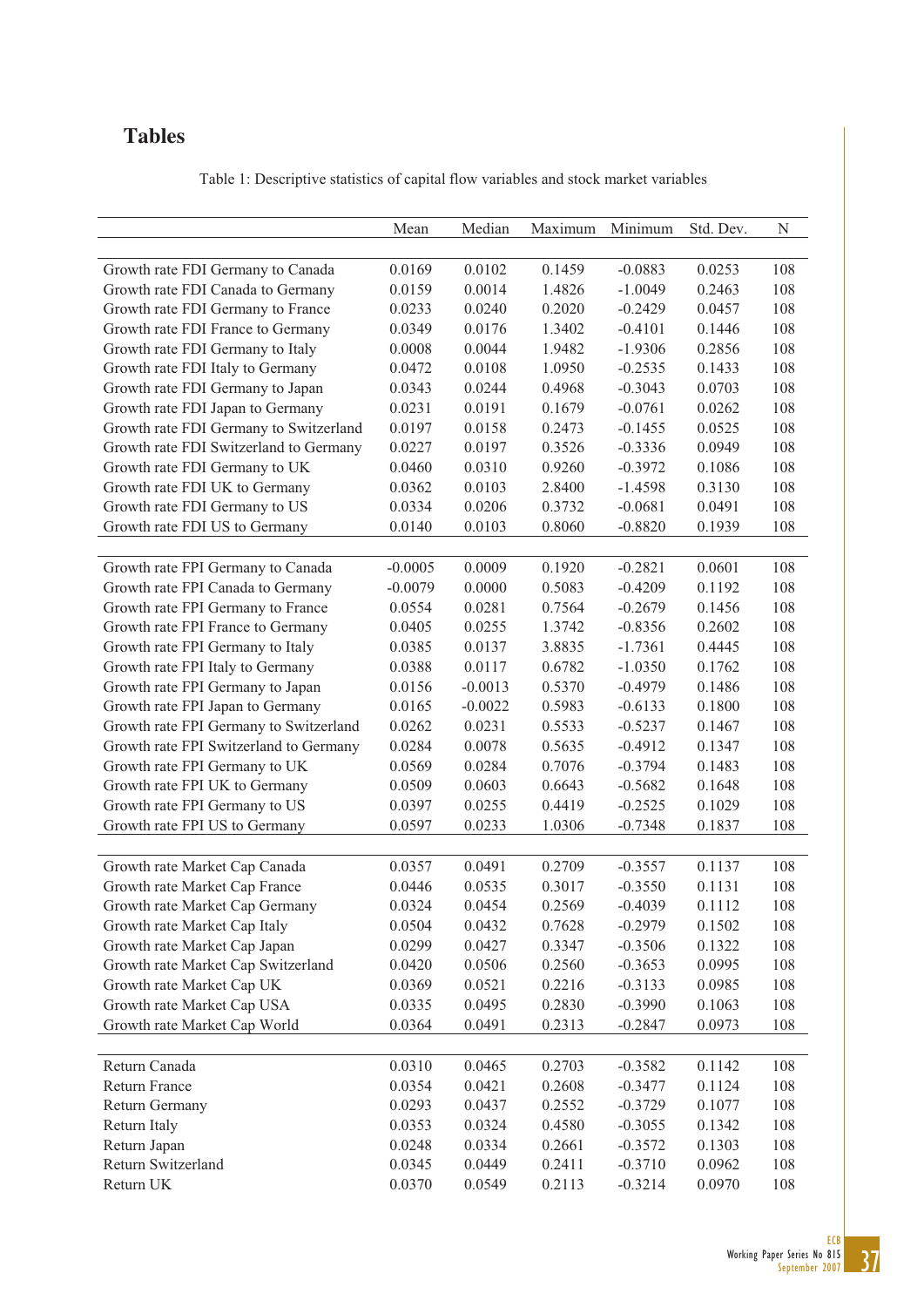| Return USA            | 0.0349 | 0.0506 | 0.2840 | $-0.3905$ | 0.1059 | 108 |
|-----------------------|--------|--------|--------|-----------|--------|-----|
|                       |        |        |        |           |        |     |
| Tobin's q Canada      | 1.8916 | 1.8150 | 2.8800 | 1.2900    | 0.3941 | 80  |
| Tobin's q France      | 1.8353 | 1.7800 | 3.1600 | 0.7200    | 0.4876 | 96  |
| Tobin's q Germany     | 1.8287 | 1.7750 | 3.2500 | 1.0000    | 0.5124 | 108 |
| Tobin's q Italy       | 1.7725 | 1.7600 | 3.0000 | 0.8800    | 0.4932 | 84  |
| Tobin's q Japan       | 2.1858 | 1.9800 | 4.2200 | 1.4700    | 0.6654 | 108 |
| Tobin's q Switzerland | 2.1265 | 2.0350 | 3.9400 | 1.1300    | 0.7589 | 84  |
| Tobin's q UK          | 1.9117 | 1.9050 | 3.7600 | 0.7400    | 0.7535 | 108 |
| Tobin's q USA         | 2.4569 | 2.4900 | 4.7300 | 1.1600    | 0.9307 | 108 |

This table reports the following basic descriptive statistics for the capital flow and capital market data in this study: quarterly mean, median, maximum, minimum, standard deviation (Std. Dev.), and the number of observations (N). The continuously compounded quarterly growth rates and quarterly returns are calculated in Deutschmark from 1980 until the end of 1998 and in Euro from 1999 until fourth quarter of 2006, with a sample size of 108 observations. Growth rate of FDI is the growth rate of the stock of equity foreign direct investment. Growth rate of FPI is the growth rate of the stock of equity foreign portfolio investment. The stocks of FDI and FPI are calculated with quarterly data starting with the first quarter in 1971. Growth rate Market Cap is the growth rate of Thomson DataStream country index market capitalization. Return is quarterly return of Thomson DataStream country indexes. Tobin's q is market-to-book. Source: Deutsche Bundesbank, Thomson DataStream and own calculations.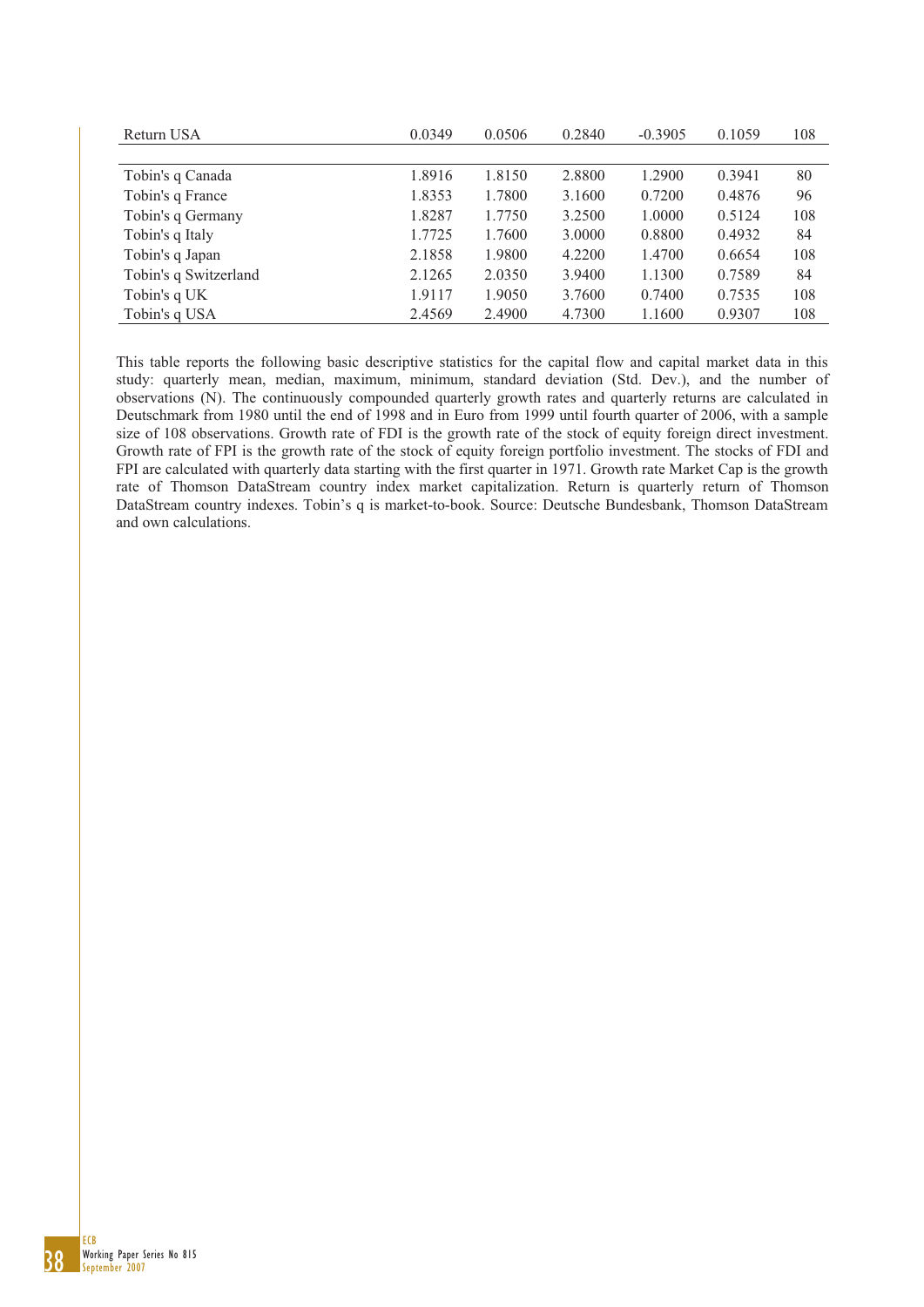|                                                                              |                                            |     |             | t-stat      |          |                            |                            | 3.66<br>2.30<br>2.18<br>3.05                   | $-0.02$              | 0.08      |     |             | t-stat      |           | $0.33$<br>$-0.19$<br>$4.95$<br>$-0.73$ |                         |                         | 4.08                            | 2.65             |
|------------------------------------------------------------------------------|--------------------------------------------|-----|-------------|-------------|----------|----------------------------|----------------------------|------------------------------------------------|----------------------|-----------|-----|-------------|-------------|-----------|----------------------------------------|-------------------------|-------------------------|---------------------------------|------------------|
|                                                                              |                                            |     | USA         | Coefficient | 0.1280   | 0.0253                     | 0.0252                     | $-0.0134$                                      | $-0.0007$            | 0.0101    |     | USA         | Coefficient | 0.0305    | $-0.0402$                              | 0.7774                  | $-0.0059$               | 0.3915                          | 1.8386           |
|                                                                              |                                            |     |             | t-stat      |          | 2.23                       | $-1.24$                    |                                                | $-1.88$              | 2.51      |     |             | t-stat      | $-1.01$   | 0.86                                   |                         | $-0.59$<br>0.65<br>0.57 |                                 | 1.87             |
|                                                                              |                                            |     | UK          | Coefficient | 0.1406   | $-0.0312$                  | $-0.1418$                  | $-0.0063$                                      | $-0.1662$            | 0.5173    |     | UК          | Coefficient | $-0.2518$ | 1.2571                                 | $-0.6879$               | 0.0124                  | 0.1206                          | 4.7394           |
|                                                                              |                                            |     |             | $t$ -stat   |          | $2.59$<br>$2.15$<br>$0.69$ |                            | $-2.42$                                        | $-1.63$              | 0.56      |     |             | $t$ -stat   |           | $0.98$<br>1.74<br>3.44<br>1.15         |                         |                         | 1.09                            | 2.51             |
|                                                                              |                                            |     | Switzerland | Coefficient |          |                            | 0.1696<br>0.0293<br>0.0142 | $-0.0243$                                      | $-0.1315$            | 0.0530    |     | Switzerland | Coefficient | 0.1244    | $-1.2978$                              | 1.7603                  | $-0.0174$               | 0.1260                          | 3.4518           |
|                                                                              |                                            |     |             | $t$ -stat   |          |                            |                            | $3.55$<br>$1.55$<br>$2.11$<br>$2.11$<br>$0.60$ |                      | $-2.64$   |     |             | $t$ -stat   | 1.01      |                                        | $-0.42$<br>5.16<br>0.96 |                         | $-0.76$                         | $-1.04$          |
|                                                                              | Panel A: Assets – German investment abroad | ΙOΗ | Japan       | Coefficient |          |                            | 0.0746<br>0.0142<br>0.0177 | $-0.0092$                                      | 0.0179               | $-0.0923$ | FPI | Japan       | Coefficient | 0.8676    | $-0.2779$                              | 0.9031                  | $-0.0798$               | $-0.2028$                       | $-4.7310$        |
|                                                                              |                                            |     |             | t-stat      |          | $2.82$<br>1.04             |                            | $-0.90$<br>$-2.87$                             | 4.61                 | 1.28      |     |             | t-stat      |           | $2.07$<br>-1.97<br>4.86<br>-1.77       |                         |                         | $-1.69$                         | 0.10             |
| Table 2: Simultaneous system for the growth rate of the stock of FDI and FPI |                                            |     | Italy       | Coefficient | 1.2806   | 0.0365                     | $-0.0791$                  | $-0.1421$                                      | 0.1297               | 0.6665    |     | Italy       | Coefficient | 0.3905    | $-0.5302$                              | 0.9205                  | $-0.0415$               | $-0.1517$                       | $-0.0032$        |
|                                                                              |                                            |     |             | t-stat      |          | 3.33<br>2.59<br>2.25       |                            | $-3.36$                                        | $-0.18$              | $-0.15$   |     |             | $t$ -stat   | $-0.10$   | $-2.74$                                | 5.89                    | 0.12                    | 2.44                            | 2.81             |
|                                                                              |                                            |     | France      | Coefficient | 0.1505   | 0.0295                     | 0.0288                     | $-0.0195$                                      | $-0.0084$            | $-0.0124$ |     | France      | Coefficient | $-0.0083$ | $-0.8672$                              | 1.5357                  | 0.0011                  | 0.3628                          | 2.5805           |
|                                                                              |                                            |     |             | t-stat      | 5.39     | 1.20                       | 0.20                       | $-4.79$                                        | 1.42                 | $-0.96$   |     |             | t-stat      | 2.20      | 0.11                                   | 4.83                    | $-2.22$                 | $-0.34$                         | 2.31             |
|                                                                              |                                            |     | Canada      | Coefficient | 0.2053   | 0.0070                     | 0.0027                     | $-0.0250$                                      | 0.0839               | 0.3031    |     | Canada      | Coefficient | 1.4723    | 0.0178                                 | 0.5023                  | $-0.1753$               | $-0.0638$                       | 2.9421           |
|                                                                              |                                            |     |             |             | Constant | Tobin's q                  | Resources                  | FDI stock (-1)                                 | Growth rate FDI (-1) | FPI*      |     |             |             | Constant  | Foreign Equity Return                  | Home Equity Return      | Equity stock (-1)       | Growth rate FPI <sup>(-1)</sup> | FDI <sup>*</sup> |

Table 2: Simultaneous system for the growth rate of the stock of FDI and FPI **CED** l,  $f + 1$ J. l.  $\zeta$  $\frac{1}{2}$ cir<br>V Table  $2$ :

39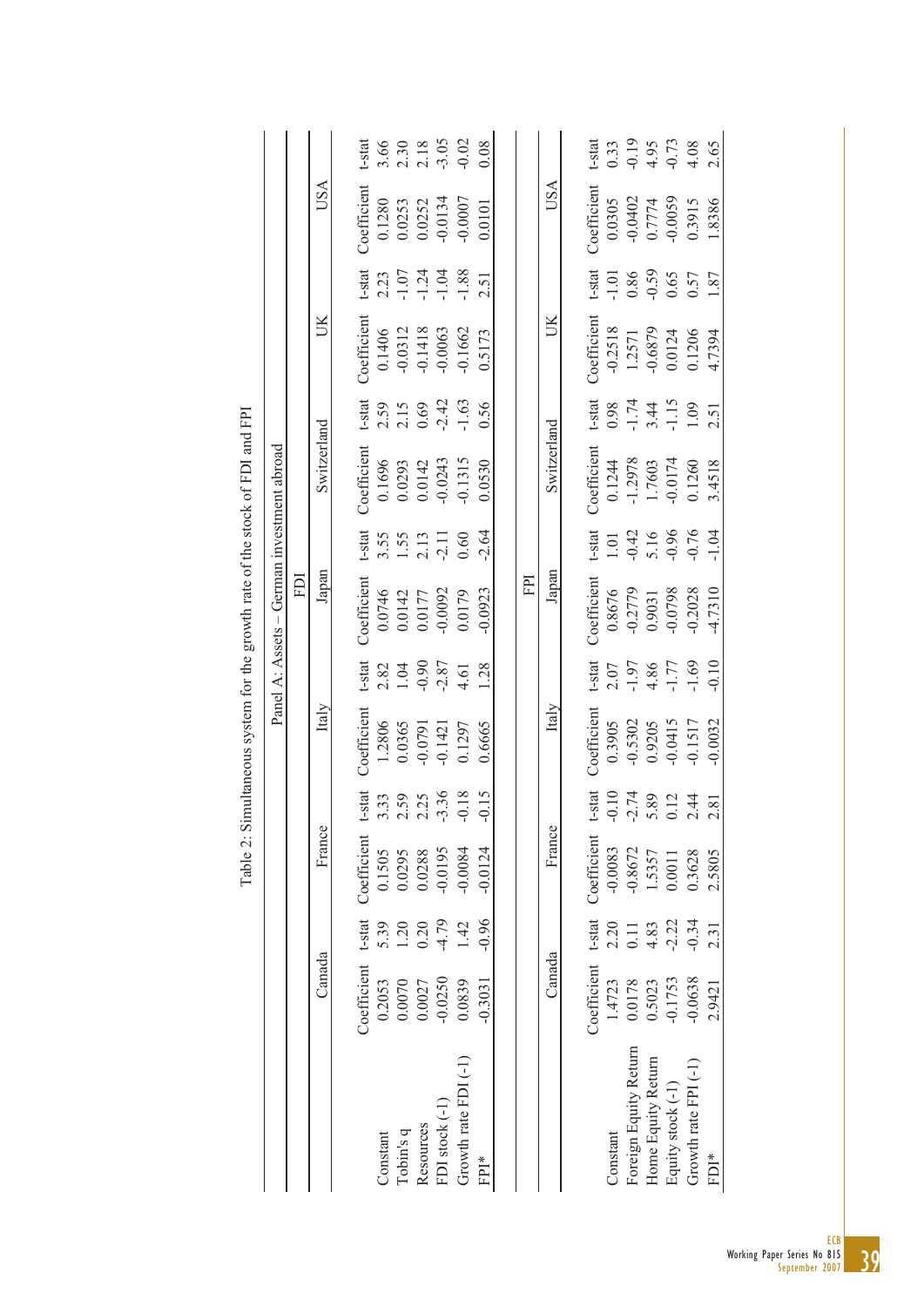| $-0.94$<br>t-stat<br>$-0.42$<br>$-2.52$<br>8.20<br>t-stat<br>$-4.48$<br>1.28<br>1.16<br>2.64<br>5.25<br>0.73<br>4.80<br>1.55<br>with robust (HAC) GMM t-statistics (t-stat) of simultaneous foreign direct investment (FDI) flow models<br>A and Panel B contain estimates for German assets and liabilities, respectively. Home market Tobin's q,<br>book value. Resources is the residual of the long run relation between the market capitalization in a country and the rest of the world market capitalization. The<br>Return, Home Equity Return, lagged stock of equity FPI, lagged growth rate of the stock of equity FPI, and the (fitted) growth rate of the stock of equity FDI* (from the<br>first stage regression) explain the growth rate of the stock of equity foreign portfolio investment (FPI). Foreign Equity Return is the rate of growth of the market<br>Resources in the host country, lagged stock of equity FDI, lagged growth rate of the stock of equity FDI, and the (fitted) growth rate of the stock of equity FPI* (from<br>capitalization in a country minus the rate of growth in the world market capitalization. Home Equity Return is the return on the home stock market. All explanatory<br>variables are employed as instruments. We also include FDI(-2) as instrument. All growth rates are continuously compounded. The data are calculated in Deutschmark<br>the first stage regression) explain the growth rate of the stock of equity FDI. Home market Tobin's q is measured by the logarithm of market capitalization scaled by<br>Resources variable proxies for the specific assets (human capital, technology, and the production relevant information set) available in the host country. Foreign Equity<br><b>USA</b><br><b>USA</b><br>Coefficient<br>Coefficient<br>$-0.0296$<br>$-0.0053$<br>$-0.0888$<br>$-0.1373$<br>0.8006<br>0.0413<br>0.1383<br>0.4957<br>0.4363<br>0.2105<br>0.9833<br>0.2921<br>t-stat<br>t-stat<br>$-2.86$<br>$-1.19$<br>$-2.95$<br>$-2.07$<br>$-0.26$<br>$-1.67$<br>3.02<br>2.79<br>2.55<br>$-1.81$<br>3.14<br>1.82<br>Coefficient<br>Coefficient<br>ŬК<br>ŬК<br>$-0.4955$<br>$-0.0608$<br>$-0.0403$<br>$-0.1242$<br>$-0.1432$<br>0.3418<br>$-0.0761$<br>0.1343<br>$-0.4891$<br>1.5118<br>1.6911<br>0.3651<br>t-stat<br>t-stat<br>$-1.86$<br>$-0.04$<br>$-1.95$<br>2.86<br>2.42<br>0.52<br>1.47<br>$1.00\,$<br>0.28<br>1.92<br>0.07<br>0.04<br>Switzerland<br>Switzerland<br>Coefficient<br>Coefficient<br>$-0.0046$<br>$-0.0979$<br>$-2.1113$<br>0.0019<br>0.0562<br>0.0009<br>0.0239<br>0.4152<br>0.0101<br>2.1177<br>1.6327<br>0.9321<br>t-stat<br>t-stat<br>$-5.30$<br>$-0.15$<br>$-0.20$<br>$-0.72$<br>3.64<br>3.23<br>1.28<br>0.23<br>4.13<br>0.82<br>5.32<br>$0.61\,$<br>Japan<br>Japan<br>Coefficient<br>FРI<br>Coefficient<br>$-0.0114$<br>$-0.0094$<br>$-0.0187$<br>0.0986<br>$-0.0054$<br>0.0055<br>0.1820<br>0.0250<br>0.0074<br>0.1503<br>0.7723<br>4.4942<br>t-stat<br>t-stat<br>$-1.30$<br>$-0.24$<br>$-1.24$<br>$-0.54$<br>$-1.77$<br>2.36<br>$-0.81$<br>1.33<br>1.24<br>3.75<br>$-0.91$<br>0.87<br>Italy<br>Italy<br>Coefficient<br>Coefficient<br>$-0.1302$<br>$-0.0075$<br>$-0.1795$<br>$-0.1603$<br>$-0.2383$<br>$-0.0213$<br>0.1166<br>0.1454<br>$-0.0071$<br>0.1613<br>1.6460<br>1.1339<br>-stat<br>-stat<br>1.56<br>$-2.55$<br>$-3.13$<br>$-2.03$<br>$-2.17$<br>$-0.71$<br>59<br>2.04<br>3.04<br>$\overline{17}$<br>2.32<br>2.13<br>The table presents 2SLS coefficient estimates (Coefficient)<br>and foreign portfolio investment (FPI) flow models. Panel<br>France<br>France<br>Coefficient<br>Coefficient<br>$-0.0110$<br>$-0.3538$<br>$-0.0543$<br>$-0.0673$<br>$-0.0263$<br>$-2.0513$<br>0.1775<br>0.9596<br>0.1664<br>0.0617<br>0.0764<br>2.2447<br>t-stat<br>$-1.76$<br>$-0.48$<br>t-stat<br>$-2.18$<br>0.36<br>2.18<br>2.70<br>$-0.27$<br>0.20<br>1.97<br>2.23<br>2.01<br>0.91<br>Canada<br>Canada<br>Coefficient<br>Coefficient<br>$-0.0326$<br>$-0.1032$<br>0.0186<br>0.1975<br>0.9324<br>0.4406<br>$-0.2031$<br>0.4565<br>1.4032<br>$-0.1421$<br>1.5833<br>2.6633<br>Foreign Equity Return<br>Growth rate FDI <sup>(-1)</sup><br>Home Equity Return<br>Growth rate $FPI(-1)$<br>Equity stock (-1)<br>FDI stock (-1)<br>Resources<br>Tobin's q<br>Constant<br>Constant<br>FDI*<br>FPI* | from 1980 until the end of 1998 and in Euro from 1999 until second quarter of 2006, with a sample size of 106 observations (Missing Tobin's q data for Liabilities<br>reduces the sample size for some countries.). Source: Deutsche Bundesbank, Thomson DataStream and own calculations. |  |  |  | Ē | Panel B: Liabilities - Foreign Investment in Germany |  |  |  |
|-----------------------------------------------------------------------------------------------------------------------------------------------------------------------------------------------------------------------------------------------------------------------------------------------------------------------------------------------------------------------------------------------------------------------------------------------------------------------------------------------------------------------------------------------------------------------------------------------------------------------------------------------------------------------------------------------------------------------------------------------------------------------------------------------------------------------------------------------------------------------------------------------------------------------------------------------------------------------------------------------------------------------------------------------------------------------------------------------------------------------------------------------------------------------------------------------------------------------------------------------------------------------------------------------------------------------------------------------------------------------------------------------------------------------------------------------------------------------------------------------------------------------------------------------------------------------------------------------------------------------------------------------------------------------------------------------------------------------------------------------------------------------------------------------------------------------------------------------------------------------------------------------------------------------------------------------------------------------------------------------------------------------------------------------------------------------------------------------------------------------------------------------------------------------------------------------------------------------------------------------------------------------------------------------------------------------------------------------------------------------------------------------------------------------------------------------------------------------------------------------------------------------------------------------------------------------------------------------------------------------------------------------------------------------------------------------------------------------------------------------------------------------------------------------------------------------------------------------------------------------------------------------------------------------------------------------------------------------------------------------------------------------------------------------------------------------------------------------------------------------------------------------------------------------------------------------------------------------------------------------------------------------------------------------------------------------------------------------------------------------------------------------------------------------------------------------------------------------------------------------------------------------------------------------------------------------------------------------------------------------------------------------------------------------------------------------------------------------------------------------------------------------------------------------------------------------------------------------------------------------------------------------------------------------------------------------------------------------------------------------------------------------------------------------------------------------------------------------------------------------------------------------------------------------------------------------------------------------------------------------------------------------------------------------------------|-------------------------------------------------------------------------------------------------------------------------------------------------------------------------------------------------------------------------------------------------------------------------------------------|--|--|--|---|------------------------------------------------------|--|--|--|
|                                                                                                                                                                                                                                                                                                                                                                                                                                                                                                                                                                                                                                                                                                                                                                                                                                                                                                                                                                                                                                                                                                                                                                                                                                                                                                                                                                                                                                                                                                                                                                                                                                                                                                                                                                                                                                                                                                                                                                                                                                                                                                                                                                                                                                                                                                                                                                                                                                                                                                                                                                                                                                                                                                                                                                                                                                                                                                                                                                                                                                                                                                                                                                                                                                                                                                                                                                                                                                                                                                                                                                                                                                                                                                                                                                                                                                                                                                                                                                                                                                                                                                                                                                                                                                                                                                           |                                                                                                                                                                                                                                                                                           |  |  |  |   |                                                      |  |  |  |
|                                                                                                                                                                                                                                                                                                                                                                                                                                                                                                                                                                                                                                                                                                                                                                                                                                                                                                                                                                                                                                                                                                                                                                                                                                                                                                                                                                                                                                                                                                                                                                                                                                                                                                                                                                                                                                                                                                                                                                                                                                                                                                                                                                                                                                                                                                                                                                                                                                                                                                                                                                                                                                                                                                                                                                                                                                                                                                                                                                                                                                                                                                                                                                                                                                                                                                                                                                                                                                                                                                                                                                                                                                                                                                                                                                                                                                                                                                                                                                                                                                                                                                                                                                                                                                                                                                           |                                                                                                                                                                                                                                                                                           |  |  |  |   |                                                      |  |  |  |
|                                                                                                                                                                                                                                                                                                                                                                                                                                                                                                                                                                                                                                                                                                                                                                                                                                                                                                                                                                                                                                                                                                                                                                                                                                                                                                                                                                                                                                                                                                                                                                                                                                                                                                                                                                                                                                                                                                                                                                                                                                                                                                                                                                                                                                                                                                                                                                                                                                                                                                                                                                                                                                                                                                                                                                                                                                                                                                                                                                                                                                                                                                                                                                                                                                                                                                                                                                                                                                                                                                                                                                                                                                                                                                                                                                                                                                                                                                                                                                                                                                                                                                                                                                                                                                                                                                           |                                                                                                                                                                                                                                                                                           |  |  |  |   |                                                      |  |  |  |
|                                                                                                                                                                                                                                                                                                                                                                                                                                                                                                                                                                                                                                                                                                                                                                                                                                                                                                                                                                                                                                                                                                                                                                                                                                                                                                                                                                                                                                                                                                                                                                                                                                                                                                                                                                                                                                                                                                                                                                                                                                                                                                                                                                                                                                                                                                                                                                                                                                                                                                                                                                                                                                                                                                                                                                                                                                                                                                                                                                                                                                                                                                                                                                                                                                                                                                                                                                                                                                                                                                                                                                                                                                                                                                                                                                                                                                                                                                                                                                                                                                                                                                                                                                                                                                                                                                           |                                                                                                                                                                                                                                                                                           |  |  |  |   |                                                      |  |  |  |
|                                                                                                                                                                                                                                                                                                                                                                                                                                                                                                                                                                                                                                                                                                                                                                                                                                                                                                                                                                                                                                                                                                                                                                                                                                                                                                                                                                                                                                                                                                                                                                                                                                                                                                                                                                                                                                                                                                                                                                                                                                                                                                                                                                                                                                                                                                                                                                                                                                                                                                                                                                                                                                                                                                                                                                                                                                                                                                                                                                                                                                                                                                                                                                                                                                                                                                                                                                                                                                                                                                                                                                                                                                                                                                                                                                                                                                                                                                                                                                                                                                                                                                                                                                                                                                                                                                           |                                                                                                                                                                                                                                                                                           |  |  |  |   |                                                      |  |  |  |
|                                                                                                                                                                                                                                                                                                                                                                                                                                                                                                                                                                                                                                                                                                                                                                                                                                                                                                                                                                                                                                                                                                                                                                                                                                                                                                                                                                                                                                                                                                                                                                                                                                                                                                                                                                                                                                                                                                                                                                                                                                                                                                                                                                                                                                                                                                                                                                                                                                                                                                                                                                                                                                                                                                                                                                                                                                                                                                                                                                                                                                                                                                                                                                                                                                                                                                                                                                                                                                                                                                                                                                                                                                                                                                                                                                                                                                                                                                                                                                                                                                                                                                                                                                                                                                                                                                           |                                                                                                                                                                                                                                                                                           |  |  |  |   |                                                      |  |  |  |
|                                                                                                                                                                                                                                                                                                                                                                                                                                                                                                                                                                                                                                                                                                                                                                                                                                                                                                                                                                                                                                                                                                                                                                                                                                                                                                                                                                                                                                                                                                                                                                                                                                                                                                                                                                                                                                                                                                                                                                                                                                                                                                                                                                                                                                                                                                                                                                                                                                                                                                                                                                                                                                                                                                                                                                                                                                                                                                                                                                                                                                                                                                                                                                                                                                                                                                                                                                                                                                                                                                                                                                                                                                                                                                                                                                                                                                                                                                                                                                                                                                                                                                                                                                                                                                                                                                           |                                                                                                                                                                                                                                                                                           |  |  |  |   |                                                      |  |  |  |
|                                                                                                                                                                                                                                                                                                                                                                                                                                                                                                                                                                                                                                                                                                                                                                                                                                                                                                                                                                                                                                                                                                                                                                                                                                                                                                                                                                                                                                                                                                                                                                                                                                                                                                                                                                                                                                                                                                                                                                                                                                                                                                                                                                                                                                                                                                                                                                                                                                                                                                                                                                                                                                                                                                                                                                                                                                                                                                                                                                                                                                                                                                                                                                                                                                                                                                                                                                                                                                                                                                                                                                                                                                                                                                                                                                                                                                                                                                                                                                                                                                                                                                                                                                                                                                                                                                           |                                                                                                                                                                                                                                                                                           |  |  |  |   |                                                      |  |  |  |
|                                                                                                                                                                                                                                                                                                                                                                                                                                                                                                                                                                                                                                                                                                                                                                                                                                                                                                                                                                                                                                                                                                                                                                                                                                                                                                                                                                                                                                                                                                                                                                                                                                                                                                                                                                                                                                                                                                                                                                                                                                                                                                                                                                                                                                                                                                                                                                                                                                                                                                                                                                                                                                                                                                                                                                                                                                                                                                                                                                                                                                                                                                                                                                                                                                                                                                                                                                                                                                                                                                                                                                                                                                                                                                                                                                                                                                                                                                                                                                                                                                                                                                                                                                                                                                                                                                           |                                                                                                                                                                                                                                                                                           |  |  |  |   |                                                      |  |  |  |
|                                                                                                                                                                                                                                                                                                                                                                                                                                                                                                                                                                                                                                                                                                                                                                                                                                                                                                                                                                                                                                                                                                                                                                                                                                                                                                                                                                                                                                                                                                                                                                                                                                                                                                                                                                                                                                                                                                                                                                                                                                                                                                                                                                                                                                                                                                                                                                                                                                                                                                                                                                                                                                                                                                                                                                                                                                                                                                                                                                                                                                                                                                                                                                                                                                                                                                                                                                                                                                                                                                                                                                                                                                                                                                                                                                                                                                                                                                                                                                                                                                                                                                                                                                                                                                                                                                           |                                                                                                                                                                                                                                                                                           |  |  |  |   |                                                      |  |  |  |
|                                                                                                                                                                                                                                                                                                                                                                                                                                                                                                                                                                                                                                                                                                                                                                                                                                                                                                                                                                                                                                                                                                                                                                                                                                                                                                                                                                                                                                                                                                                                                                                                                                                                                                                                                                                                                                                                                                                                                                                                                                                                                                                                                                                                                                                                                                                                                                                                                                                                                                                                                                                                                                                                                                                                                                                                                                                                                                                                                                                                                                                                                                                                                                                                                                                                                                                                                                                                                                                                                                                                                                                                                                                                                                                                                                                                                                                                                                                                                                                                                                                                                                                                                                                                                                                                                                           |                                                                                                                                                                                                                                                                                           |  |  |  |   |                                                      |  |  |  |
|                                                                                                                                                                                                                                                                                                                                                                                                                                                                                                                                                                                                                                                                                                                                                                                                                                                                                                                                                                                                                                                                                                                                                                                                                                                                                                                                                                                                                                                                                                                                                                                                                                                                                                                                                                                                                                                                                                                                                                                                                                                                                                                                                                                                                                                                                                                                                                                                                                                                                                                                                                                                                                                                                                                                                                                                                                                                                                                                                                                                                                                                                                                                                                                                                                                                                                                                                                                                                                                                                                                                                                                                                                                                                                                                                                                                                                                                                                                                                                                                                                                                                                                                                                                                                                                                                                           |                                                                                                                                                                                                                                                                                           |  |  |  |   |                                                      |  |  |  |
|                                                                                                                                                                                                                                                                                                                                                                                                                                                                                                                                                                                                                                                                                                                                                                                                                                                                                                                                                                                                                                                                                                                                                                                                                                                                                                                                                                                                                                                                                                                                                                                                                                                                                                                                                                                                                                                                                                                                                                                                                                                                                                                                                                                                                                                                                                                                                                                                                                                                                                                                                                                                                                                                                                                                                                                                                                                                                                                                                                                                                                                                                                                                                                                                                                                                                                                                                                                                                                                                                                                                                                                                                                                                                                                                                                                                                                                                                                                                                                                                                                                                                                                                                                                                                                                                                                           |                                                                                                                                                                                                                                                                                           |  |  |  |   |                                                      |  |  |  |
|                                                                                                                                                                                                                                                                                                                                                                                                                                                                                                                                                                                                                                                                                                                                                                                                                                                                                                                                                                                                                                                                                                                                                                                                                                                                                                                                                                                                                                                                                                                                                                                                                                                                                                                                                                                                                                                                                                                                                                                                                                                                                                                                                                                                                                                                                                                                                                                                                                                                                                                                                                                                                                                                                                                                                                                                                                                                                                                                                                                                                                                                                                                                                                                                                                                                                                                                                                                                                                                                                                                                                                                                                                                                                                                                                                                                                                                                                                                                                                                                                                                                                                                                                                                                                                                                                                           |                                                                                                                                                                                                                                                                                           |  |  |  |   |                                                      |  |  |  |
|                                                                                                                                                                                                                                                                                                                                                                                                                                                                                                                                                                                                                                                                                                                                                                                                                                                                                                                                                                                                                                                                                                                                                                                                                                                                                                                                                                                                                                                                                                                                                                                                                                                                                                                                                                                                                                                                                                                                                                                                                                                                                                                                                                                                                                                                                                                                                                                                                                                                                                                                                                                                                                                                                                                                                                                                                                                                                                                                                                                                                                                                                                                                                                                                                                                                                                                                                                                                                                                                                                                                                                                                                                                                                                                                                                                                                                                                                                                                                                                                                                                                                                                                                                                                                                                                                                           |                                                                                                                                                                                                                                                                                           |  |  |  |   |                                                      |  |  |  |
|                                                                                                                                                                                                                                                                                                                                                                                                                                                                                                                                                                                                                                                                                                                                                                                                                                                                                                                                                                                                                                                                                                                                                                                                                                                                                                                                                                                                                                                                                                                                                                                                                                                                                                                                                                                                                                                                                                                                                                                                                                                                                                                                                                                                                                                                                                                                                                                                                                                                                                                                                                                                                                                                                                                                                                                                                                                                                                                                                                                                                                                                                                                                                                                                                                                                                                                                                                                                                                                                                                                                                                                                                                                                                                                                                                                                                                                                                                                                                                                                                                                                                                                                                                                                                                                                                                           |                                                                                                                                                                                                                                                                                           |  |  |  |   |                                                      |  |  |  |
|                                                                                                                                                                                                                                                                                                                                                                                                                                                                                                                                                                                                                                                                                                                                                                                                                                                                                                                                                                                                                                                                                                                                                                                                                                                                                                                                                                                                                                                                                                                                                                                                                                                                                                                                                                                                                                                                                                                                                                                                                                                                                                                                                                                                                                                                                                                                                                                                                                                                                                                                                                                                                                                                                                                                                                                                                                                                                                                                                                                                                                                                                                                                                                                                                                                                                                                                                                                                                                                                                                                                                                                                                                                                                                                                                                                                                                                                                                                                                                                                                                                                                                                                                                                                                                                                                                           |                                                                                                                                                                                                                                                                                           |  |  |  |   |                                                      |  |  |  |
|                                                                                                                                                                                                                                                                                                                                                                                                                                                                                                                                                                                                                                                                                                                                                                                                                                                                                                                                                                                                                                                                                                                                                                                                                                                                                                                                                                                                                                                                                                                                                                                                                                                                                                                                                                                                                                                                                                                                                                                                                                                                                                                                                                                                                                                                                                                                                                                                                                                                                                                                                                                                                                                                                                                                                                                                                                                                                                                                                                                                                                                                                                                                                                                                                                                                                                                                                                                                                                                                                                                                                                                                                                                                                                                                                                                                                                                                                                                                                                                                                                                                                                                                                                                                                                                                                                           |                                                                                                                                                                                                                                                                                           |  |  |  |   |                                                      |  |  |  |
|                                                                                                                                                                                                                                                                                                                                                                                                                                                                                                                                                                                                                                                                                                                                                                                                                                                                                                                                                                                                                                                                                                                                                                                                                                                                                                                                                                                                                                                                                                                                                                                                                                                                                                                                                                                                                                                                                                                                                                                                                                                                                                                                                                                                                                                                                                                                                                                                                                                                                                                                                                                                                                                                                                                                                                                                                                                                                                                                                                                                                                                                                                                                                                                                                                                                                                                                                                                                                                                                                                                                                                                                                                                                                                                                                                                                                                                                                                                                                                                                                                                                                                                                                                                                                                                                                                           |                                                                                                                                                                                                                                                                                           |  |  |  |   |                                                      |  |  |  |
|                                                                                                                                                                                                                                                                                                                                                                                                                                                                                                                                                                                                                                                                                                                                                                                                                                                                                                                                                                                                                                                                                                                                                                                                                                                                                                                                                                                                                                                                                                                                                                                                                                                                                                                                                                                                                                                                                                                                                                                                                                                                                                                                                                                                                                                                                                                                                                                                                                                                                                                                                                                                                                                                                                                                                                                                                                                                                                                                                                                                                                                                                                                                                                                                                                                                                                                                                                                                                                                                                                                                                                                                                                                                                                                                                                                                                                                                                                                                                                                                                                                                                                                                                                                                                                                                                                           |                                                                                                                                                                                                                                                                                           |  |  |  |   |                                                      |  |  |  |
|                                                                                                                                                                                                                                                                                                                                                                                                                                                                                                                                                                                                                                                                                                                                                                                                                                                                                                                                                                                                                                                                                                                                                                                                                                                                                                                                                                                                                                                                                                                                                                                                                                                                                                                                                                                                                                                                                                                                                                                                                                                                                                                                                                                                                                                                                                                                                                                                                                                                                                                                                                                                                                                                                                                                                                                                                                                                                                                                                                                                                                                                                                                                                                                                                                                                                                                                                                                                                                                                                                                                                                                                                                                                                                                                                                                                                                                                                                                                                                                                                                                                                                                                                                                                                                                                                                           |                                                                                                                                                                                                                                                                                           |  |  |  |   |                                                      |  |  |  |
|                                                                                                                                                                                                                                                                                                                                                                                                                                                                                                                                                                                                                                                                                                                                                                                                                                                                                                                                                                                                                                                                                                                                                                                                                                                                                                                                                                                                                                                                                                                                                                                                                                                                                                                                                                                                                                                                                                                                                                                                                                                                                                                                                                                                                                                                                                                                                                                                                                                                                                                                                                                                                                                                                                                                                                                                                                                                                                                                                                                                                                                                                                                                                                                                                                                                                                                                                                                                                                                                                                                                                                                                                                                                                                                                                                                                                                                                                                                                                                                                                                                                                                                                                                                                                                                                                                           |                                                                                                                                                                                                                                                                                           |  |  |  |   |                                                      |  |  |  |
|                                                                                                                                                                                                                                                                                                                                                                                                                                                                                                                                                                                                                                                                                                                                                                                                                                                                                                                                                                                                                                                                                                                                                                                                                                                                                                                                                                                                                                                                                                                                                                                                                                                                                                                                                                                                                                                                                                                                                                                                                                                                                                                                                                                                                                                                                                                                                                                                                                                                                                                                                                                                                                                                                                                                                                                                                                                                                                                                                                                                                                                                                                                                                                                                                                                                                                                                                                                                                                                                                                                                                                                                                                                                                                                                                                                                                                                                                                                                                                                                                                                                                                                                                                                                                                                                                                           |                                                                                                                                                                                                                                                                                           |  |  |  |   |                                                      |  |  |  |
|                                                                                                                                                                                                                                                                                                                                                                                                                                                                                                                                                                                                                                                                                                                                                                                                                                                                                                                                                                                                                                                                                                                                                                                                                                                                                                                                                                                                                                                                                                                                                                                                                                                                                                                                                                                                                                                                                                                                                                                                                                                                                                                                                                                                                                                                                                                                                                                                                                                                                                                                                                                                                                                                                                                                                                                                                                                                                                                                                                                                                                                                                                                                                                                                                                                                                                                                                                                                                                                                                                                                                                                                                                                                                                                                                                                                                                                                                                                                                                                                                                                                                                                                                                                                                                                                                                           |                                                                                                                                                                                                                                                                                           |  |  |  |   |                                                      |  |  |  |
|                                                                                                                                                                                                                                                                                                                                                                                                                                                                                                                                                                                                                                                                                                                                                                                                                                                                                                                                                                                                                                                                                                                                                                                                                                                                                                                                                                                                                                                                                                                                                                                                                                                                                                                                                                                                                                                                                                                                                                                                                                                                                                                                                                                                                                                                                                                                                                                                                                                                                                                                                                                                                                                                                                                                                                                                                                                                                                                                                                                                                                                                                                                                                                                                                                                                                                                                                                                                                                                                                                                                                                                                                                                                                                                                                                                                                                                                                                                                                                                                                                                                                                                                                                                                                                                                                                           |                                                                                                                                                                                                                                                                                           |  |  |  |   |                                                      |  |  |  |
|                                                                                                                                                                                                                                                                                                                                                                                                                                                                                                                                                                                                                                                                                                                                                                                                                                                                                                                                                                                                                                                                                                                                                                                                                                                                                                                                                                                                                                                                                                                                                                                                                                                                                                                                                                                                                                                                                                                                                                                                                                                                                                                                                                                                                                                                                                                                                                                                                                                                                                                                                                                                                                                                                                                                                                                                                                                                                                                                                                                                                                                                                                                                                                                                                                                                                                                                                                                                                                                                                                                                                                                                                                                                                                                                                                                                                                                                                                                                                                                                                                                                                                                                                                                                                                                                                                           |                                                                                                                                                                                                                                                                                           |  |  |  |   |                                                      |  |  |  |
|                                                                                                                                                                                                                                                                                                                                                                                                                                                                                                                                                                                                                                                                                                                                                                                                                                                                                                                                                                                                                                                                                                                                                                                                                                                                                                                                                                                                                                                                                                                                                                                                                                                                                                                                                                                                                                                                                                                                                                                                                                                                                                                                                                                                                                                                                                                                                                                                                                                                                                                                                                                                                                                                                                                                                                                                                                                                                                                                                                                                                                                                                                                                                                                                                                                                                                                                                                                                                                                                                                                                                                                                                                                                                                                                                                                                                                                                                                                                                                                                                                                                                                                                                                                                                                                                                                           |                                                                                                                                                                                                                                                                                           |  |  |  |   |                                                      |  |  |  |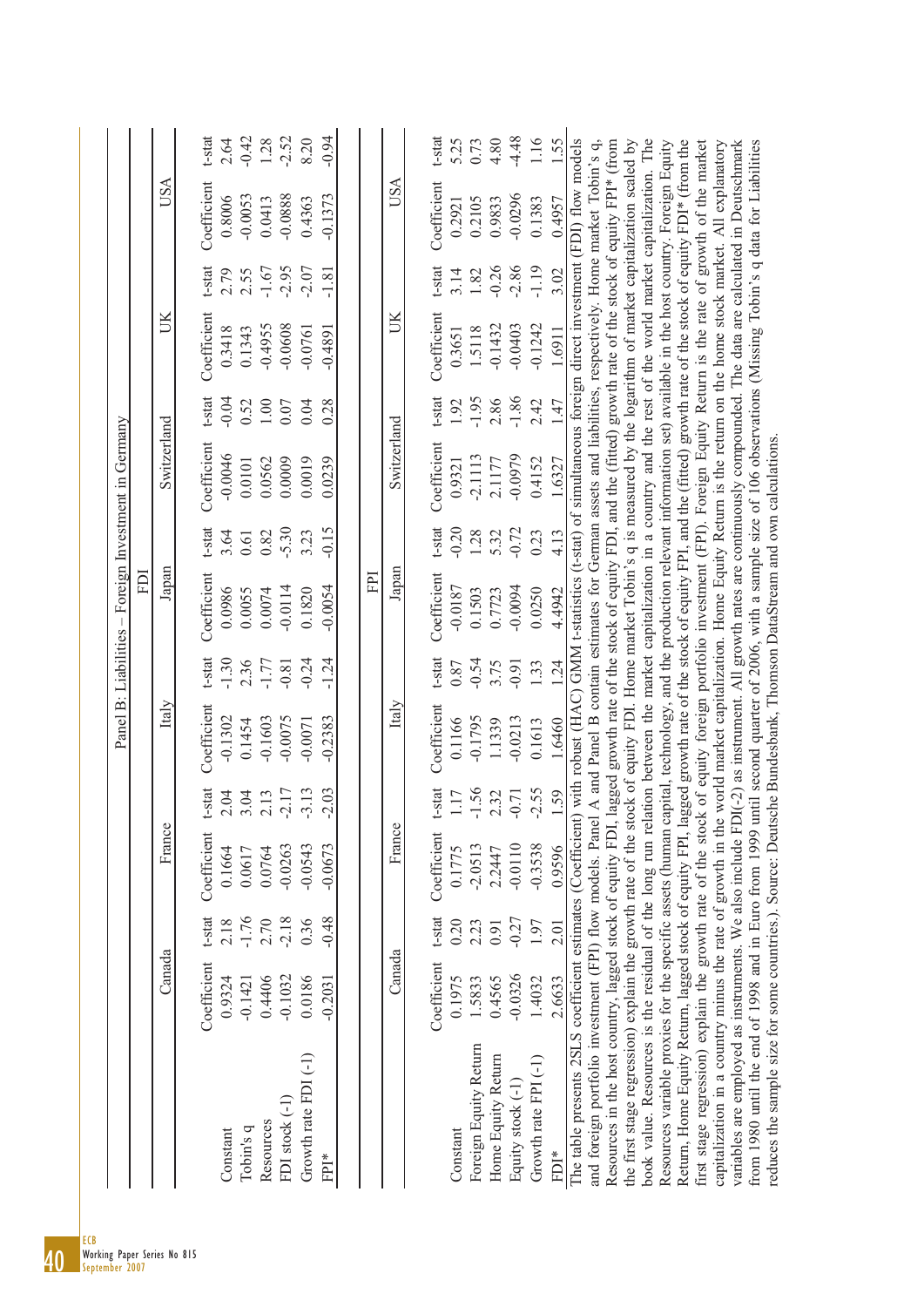|                                | Assets      |         | Liabilities  |         |
|--------------------------------|-------------|---------|--------------|---------|
|                                |             |         | Panel A: FDI |         |
|                                |             |         |              |         |
|                                | Coefficient | t-stat  | Coefficient  | t-stat  |
| Constant                       | 0.1291      | 5.34    | 0.1228       | 1.97    |
| Tobin's q                      | 0.0245      | 4.47    | 0.0285       | 2.50    |
| <b>Resources</b>               | $-0.0016$   | $-0.29$ | 0.0583       | 1.04    |
| FDI stock $(-1)$               | 0.0656      | 3.22    | 0.0612       | 1.48    |
| Growth rate FDI (-1)           | $-0.0196$   | $-5.84$ | $-0.0263$    | $-2.56$ |
| FPI*                           | $-0.0431$   | $-0.76$ | $-0.2709$    | $-0.72$ |
| <b>Country Dummy Variables</b> |             |         |              |         |
| France                         | 0.0307      | 3.98    | 0.1143       | 1.87    |
| Italy                          | 0.0172      | 1.55    | 0.0917       | 1.85    |
| Switzerland                    | 0.0083      | 1.47    | 0.0612       | 1.50    |
| Japan                          | $-0.0021$   | $-0.22$ | 0.0537       | 1.36    |
| <b>UK</b>                      | 0.0540      | 5.82    | 0.1058       | 1.67    |
| <b>USA</b>                     | 0.0656      | 6.06    | 0.0597       | 1.23    |
|                                |             |         |              |         |
|                                |             |         | Panel B: FPI |         |
|                                |             |         |              |         |
|                                | Coefficient | t-stat  | Coefficient  | t-stat  |
| Constant                       | 0.1108      | 2.23    | 0.1508       | 2.59    |
| Foreign Equity Return          | $-0.2634$   | $-1.69$ | 0.2455       | 1.77    |
| Home Equity Return             | 0.9329      | 8.63    | 0.5921       | 5.24    |
| Equity stock (-1)              | $-0.0530$   | $-0.69$ | $-0.0204$    | $-3.38$ |
| Growth rate FPI (-1)           | $-0.0122$   | $-2.21$ | 0.0140       | 0.20    |
| $FDI*$                         | 0.4416      | 3.07    | 0.6429       | 0.89    |
| <b>Country Dummy Variables</b> |             |         |              |         |
| France                         | 0.0530      | 2.37    | 0.0289       | 0.74    |
| Italy                          | 0.0406      | 1.75    | 0.0104       | 0.21    |
| Switzerland                    | 0.0196      | 0.92    | 0.0473       | 1.45    |
| Japan                          | 0.0055      | 0.26    | $-0.0071$    | $-0.19$ |
| UK                             | 0.0388      | 1.57    | 0.0759       | 2.25    |
| <b>USA</b>                     | 0.0425      | 2.15    | 0.0798       | 2.27    |

Table 3: Simultaneous system for the pooled growth rate of the stock of FDI and FPI

The table presents pooled 2SLS coefficient estimates (Coefficient) with robust (HAC) GMM t-statistics (t-stat) of a simultaneous foreign direct investment (FDI) flow model and foreign portfolio investment (FPI) flow model. Panel A and Panel B contain estimates for FDI and FPI, respectively. Home market Tobin's q, Resources in the host country, lagged stock of equity FDI, lagged growth rate of the stock of equity FDI, and the (fitted) growth rate of the stock of equity FPI\* (from the first stage regression) explain the growth rate of the stock of equity FDI. Home market Tobin's q is measured by the logarithm of market capitalization scaled by book value. Resources is the residual of the long run relation between the market capitalization in a country and the rest of the world market capitalization. The Resources variable proxies for the specific assets (human capital, technology, and the production relevant information set) available in the host country. Foreign Equity Return, Home Equity Return, lagged stock of equity FPI, lagged growth rate of the stock of equity FPI, and the (fitted) growth rate of the stock of equity FDI\* (from the first stage regression) explain the growth rate of the stock of equity foreign portfolio investment (FPI). Foreign Equity Return is the rate of growth of the market capitalization in a country minus the rate of growth in the world market capitalization. Home Equity Return is the return on the home stock market. All explanatory variables are employed as instruments. We also include FDI(-2) as instrument. All growth rates are continuously compounded. The data are calculated in Deutschmark from 1980 until the end of 1998 and in Euro from 1999 until second quarter of 2006, with a sample size of 581 observations. Source: Deutsche Bundesbank, Thomson DataStream and own calculations.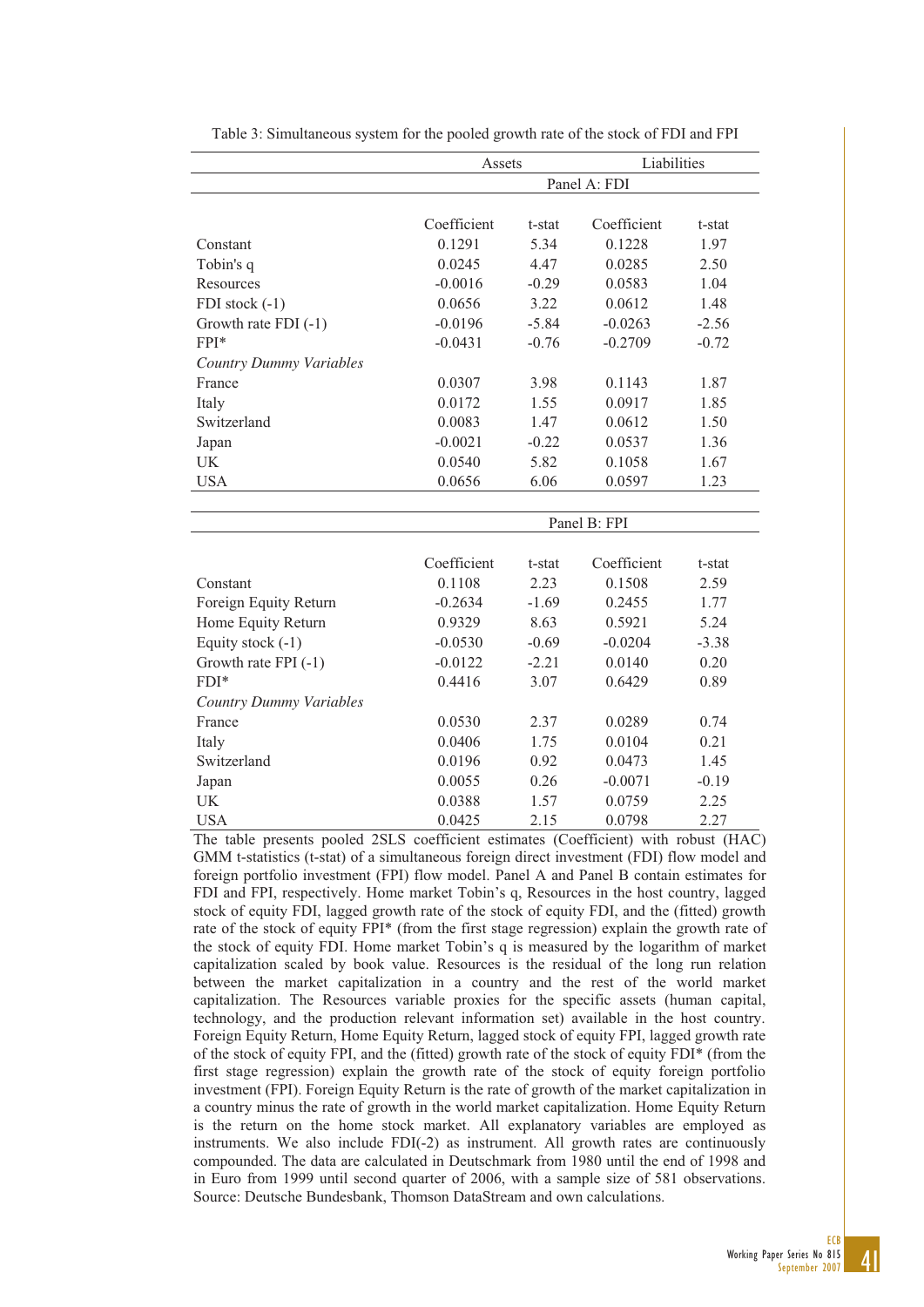| t-stat<br>$-0.86$<br>$-1.80$<br>t-stat<br>$-0.24$<br>$-0.75$<br>0.85<br>0.60<br>0.02<br>1.24<br>Italy<br>Italy<br>Coefficient<br>Coefficient<br>$-0.3415$<br>$-0.0300$<br>$-0.2268$<br>$-0.0392$<br>0.0309<br>0.2795<br>0.3453<br>0.0007<br>0.02<br>t-stat<br>t-stat<br>$-0.28$<br>0.68<br>2.32<br>0.54<br>2.24<br>0.51<br>2.91<br>4.21<br>France<br>France<br>Coefficient<br>Coefficient<br>$-0.0016$<br>0.2612<br>0.6378<br>0.0262<br>0.1162<br>0.3377<br>0.6903<br>0.0627<br>0.16<br>t-stat<br>t-stat<br>$-0.30$<br>$-1.25$<br>$-2.09$<br>$-0.01$<br>0.18<br>1.06<br>0.72<br>2.07<br>Canada<br>Canada<br>Coefficient<br>Coefficient<br>$-0.1266$<br>$-0.0549$<br>$-0.0502$<br>$-0.0023$<br>0.3566<br>0.0118<br>0.0902<br>1.0841<br>0.02<br>Foreign Equity Return<br>Foreign Equity Return<br>Home Equity Return<br>Growth rate $FPI(-1)$<br>Equity stock (-1<br>Adj. R-squared<br>Constant<br>Constant<br>$FDI(-1)$ | Panel B: Liabilities – Foreign investment in Germany<br>t-stat<br>$-0.15$<br>$-0.25$<br>$-1.58$<br>1.22<br>2.98<br>0.27<br>Panel A: Assets<br>Japan<br>Japan<br>Coefficient<br>$-0.0436$<br>$-0.0024$<br>$-0.4472$<br>0.2296<br>0.4164<br>0.0394<br>0.12 | t-stat<br>$-2.59$<br>2.24<br>2.62<br>3.28<br>2.24<br>1.58<br>Switzerland<br>Coefficient<br>$-0.0225$<br>0.1746<br>0.2862<br>0.3475<br>0.4332<br>0.1453<br>0.18 | $-1.21$<br>0.41<br>Coefficient<br>ŬК<br>$-0.2715$<br>0.1609<br>0.0009<br>0.1650<br>0.0023<br>0.4757<br>0.12 | $-0.35$<br><b>USA</b><br>Coefficient<br>$-0.1620$<br>$-0.0018$<br>0.0256<br>0.2178<br>0.3654<br>0.2401<br>0.14<br>t-stat<br>2.76<br>1.37<br>0.02<br>1.17 |
|------------------------------------------------------------------------------------------------------------------------------------------------------------------------------------------------------------------------------------------------------------------------------------------------------------------------------------------------------------------------------------------------------------------------------------------------------------------------------------------------------------------------------------------------------------------------------------------------------------------------------------------------------------------------------------------------------------------------------------------------------------------------------------------------------------------------------------------------------------------------------------------------------------------------|----------------------------------------------------------------------------------------------------------------------------------------------------------------------------------------------------------------------------------------------------------|----------------------------------------------------------------------------------------------------------------------------------------------------------------|-------------------------------------------------------------------------------------------------------------|----------------------------------------------------------------------------------------------------------------------------------------------------------|
|                                                                                                                                                                                                                                                                                                                                                                                                                                                                                                                                                                                                                                                                                                                                                                                                                                                                                                                        |                                                                                                                                                                                                                                                          |                                                                                                                                                                |                                                                                                             |                                                                                                                                                          |
|                                                                                                                                                                                                                                                                                                                                                                                                                                                                                                                                                                                                                                                                                                                                                                                                                                                                                                                        |                                                                                                                                                                                                                                                          |                                                                                                                                                                |                                                                                                             |                                                                                                                                                          |
|                                                                                                                                                                                                                                                                                                                                                                                                                                                                                                                                                                                                                                                                                                                                                                                                                                                                                                                        |                                                                                                                                                                                                                                                          |                                                                                                                                                                |                                                                                                             |                                                                                                                                                          |
|                                                                                                                                                                                                                                                                                                                                                                                                                                                                                                                                                                                                                                                                                                                                                                                                                                                                                                                        |                                                                                                                                                                                                                                                          |                                                                                                                                                                |                                                                                                             |                                                                                                                                                          |
|                                                                                                                                                                                                                                                                                                                                                                                                                                                                                                                                                                                                                                                                                                                                                                                                                                                                                                                        |                                                                                                                                                                                                                                                          |                                                                                                                                                                |                                                                                                             |                                                                                                                                                          |
|                                                                                                                                                                                                                                                                                                                                                                                                                                                                                                                                                                                                                                                                                                                                                                                                                                                                                                                        |                                                                                                                                                                                                                                                          |                                                                                                                                                                |                                                                                                             |                                                                                                                                                          |
|                                                                                                                                                                                                                                                                                                                                                                                                                                                                                                                                                                                                                                                                                                                                                                                                                                                                                                                        |                                                                                                                                                                                                                                                          |                                                                                                                                                                |                                                                                                             |                                                                                                                                                          |
|                                                                                                                                                                                                                                                                                                                                                                                                                                                                                                                                                                                                                                                                                                                                                                                                                                                                                                                        |                                                                                                                                                                                                                                                          |                                                                                                                                                                |                                                                                                             |                                                                                                                                                          |
|                                                                                                                                                                                                                                                                                                                                                                                                                                                                                                                                                                                                                                                                                                                                                                                                                                                                                                                        |                                                                                                                                                                                                                                                          |                                                                                                                                                                |                                                                                                             |                                                                                                                                                          |
|                                                                                                                                                                                                                                                                                                                                                                                                                                                                                                                                                                                                                                                                                                                                                                                                                                                                                                                        |                                                                                                                                                                                                                                                          |                                                                                                                                                                |                                                                                                             |                                                                                                                                                          |
|                                                                                                                                                                                                                                                                                                                                                                                                                                                                                                                                                                                                                                                                                                                                                                                                                                                                                                                        |                                                                                                                                                                                                                                                          |                                                                                                                                                                |                                                                                                             |                                                                                                                                                          |
|                                                                                                                                                                                                                                                                                                                                                                                                                                                                                                                                                                                                                                                                                                                                                                                                                                                                                                                        |                                                                                                                                                                                                                                                          | Switzerland                                                                                                                                                    | ŬК                                                                                                          | <b>USA</b>                                                                                                                                               |
|                                                                                                                                                                                                                                                                                                                                                                                                                                                                                                                                                                                                                                                                                                                                                                                                                                                                                                                        | t-stat<br>Coefficient                                                                                                                                                                                                                                    | t-stat<br>Coefficient                                                                                                                                          | Coefficient                                                                                                 | t-stat<br>Coefficient<br>t-stat                                                                                                                          |
|                                                                                                                                                                                                                                                                                                                                                                                                                                                                                                                                                                                                                                                                                                                                                                                                                                                                                                                        | 1.48<br>0.1294                                                                                                                                                                                                                                           | 0.47<br>0.0565                                                                                                                                                 | 0.2555                                                                                                      | 0.2400<br>3.77                                                                                                                                           |
|                                                                                                                                                                                                                                                                                                                                                                                                                                                                                                                                                                                                                                                                                                                                                                                                                                                                                                                        | 1.58<br>0.5217                                                                                                                                                                                                                                           | 0.41<br>0.0706                                                                                                                                                 | 0.5441                                                                                                      | 0.4628<br>3.12                                                                                                                                           |
| 0.99<br>0.0886<br>$-0.25$<br>$-0.0754$<br>$-1.32$<br>$-0.1504$<br>Home Equity Return                                                                                                                                                                                                                                                                                                                                                                                                                                                                                                                                                                                                                                                                                                                                                                                                                                   | 0.54<br>0.0521                                                                                                                                                                                                                                           | 1.74<br>0.2015                                                                                                                                                 | 0.21<br>0.0267                                                                                              | 0.3284                                                                                                                                                   |
| 0.52<br>0.0035<br>$0.01\,$<br>0.0001<br>$-1.08$<br>$-0.0424$<br>Equity stock (-1)                                                                                                                                                                                                                                                                                                                                                                                                                                                                                                                                                                                                                                                                                                                                                                                                                                      | $-1.77$<br>$-0.0218$                                                                                                                                                                                                                                     | $-0.42$<br>$-0.0054$                                                                                                                                           | $-0.0207$                                                                                                   | $-2.41$<br>$-0.0234$<br>$-3.07$                                                                                                                          |
| 2.64<br>0.2668<br>$-2.36$<br>$-0.2704$<br>0.84<br>0.1498<br>Growth rate $FPI(-1)$                                                                                                                                                                                                                                                                                                                                                                                                                                                                                                                                                                                                                                                                                                                                                                                                                                      | 0.89<br>0.1335                                                                                                                                                                                                                                           | 3.28<br>0.3366                                                                                                                                                 | $-0.0559$                                                                                                   | 0.0666<br>$-0.59$                                                                                                                                        |
| 0.69<br>0.0370<br>$-1.34$<br>$-0.1428$<br>$-1.69$<br>$-0.1059$<br>$FDI(-1)$                                                                                                                                                                                                                                                                                                                                                                                                                                                                                                                                                                                                                                                                                                                                                                                                                                            | 1.29<br>1.0554                                                                                                                                                                                                                                           | 0.48<br>0.0470                                                                                                                                                 | $-0.1542$                                                                                                   | 0.2025<br>$-2.24$                                                                                                                                        |
| 0.05<br>0.08<br>0.05<br>Adj. R-squared                                                                                                                                                                                                                                                                                                                                                                                                                                                                                                                                                                                                                                                                                                                                                                                                                                                                                 | 0.12                                                                                                                                                                                                                                                     | 0.11                                                                                                                                                           | 0.12                                                                                                        | 0.13                                                                                                                                                     |
| The table presents OLS coefficient estimates (Coefficient) and corresponding t-statistics (t-stat) of foreign portfolio investment (FPI) models with foreign direct                                                                                                                                                                                                                                                                                                                                                                                                                                                                                                                                                                                                                                                                                                                                                    |                                                                                                                                                                                                                                                          |                                                                                                                                                                |                                                                                                             |                                                                                                                                                          |
| investment (FDI). Panel A and Panel B contain estimates for German assets and liabilities, respectively. Foreign Equity Return, Home Equity Return, lagged stock of                                                                                                                                                                                                                                                                                                                                                                                                                                                                                                                                                                                                                                                                                                                                                    |                                                                                                                                                                                                                                                          |                                                                                                                                                                |                                                                                                             |                                                                                                                                                          |
| and the growth rate of the stock of equity FDI explain the growth rate of the stock of equity foreign portfolio<br>equity FPI, lagged growth rate of the stock of equity FPI,                                                                                                                                                                                                                                                                                                                                                                                                                                                                                                                                                                                                                                                                                                                                          |                                                                                                                                                                                                                                                          |                                                                                                                                                                |                                                                                                             |                                                                                                                                                          |
| investment (FPI). Foreign Equity Return is the rate of growth of the market capitalization in a country minus the rate of growth in the world market capitalization. Home<br>Equity Return is the return on the home stock market. All returns are continuously compounded. The data are calculated in Deutschmark from 1980 until the end of 1998                                                                                                                                                                                                                                                                                                                                                                                                                                                                                                                                                                     |                                                                                                                                                                                                                                                          |                                                                                                                                                                |                                                                                                             |                                                                                                                                                          |
|                                                                                                                                                                                                                                                                                                                                                                                                                                                                                                                                                                                                                                                                                                                                                                                                                                                                                                                        |                                                                                                                                                                                                                                                          |                                                                                                                                                                |                                                                                                             |                                                                                                                                                          |

ECB Working Paper Series No 815

42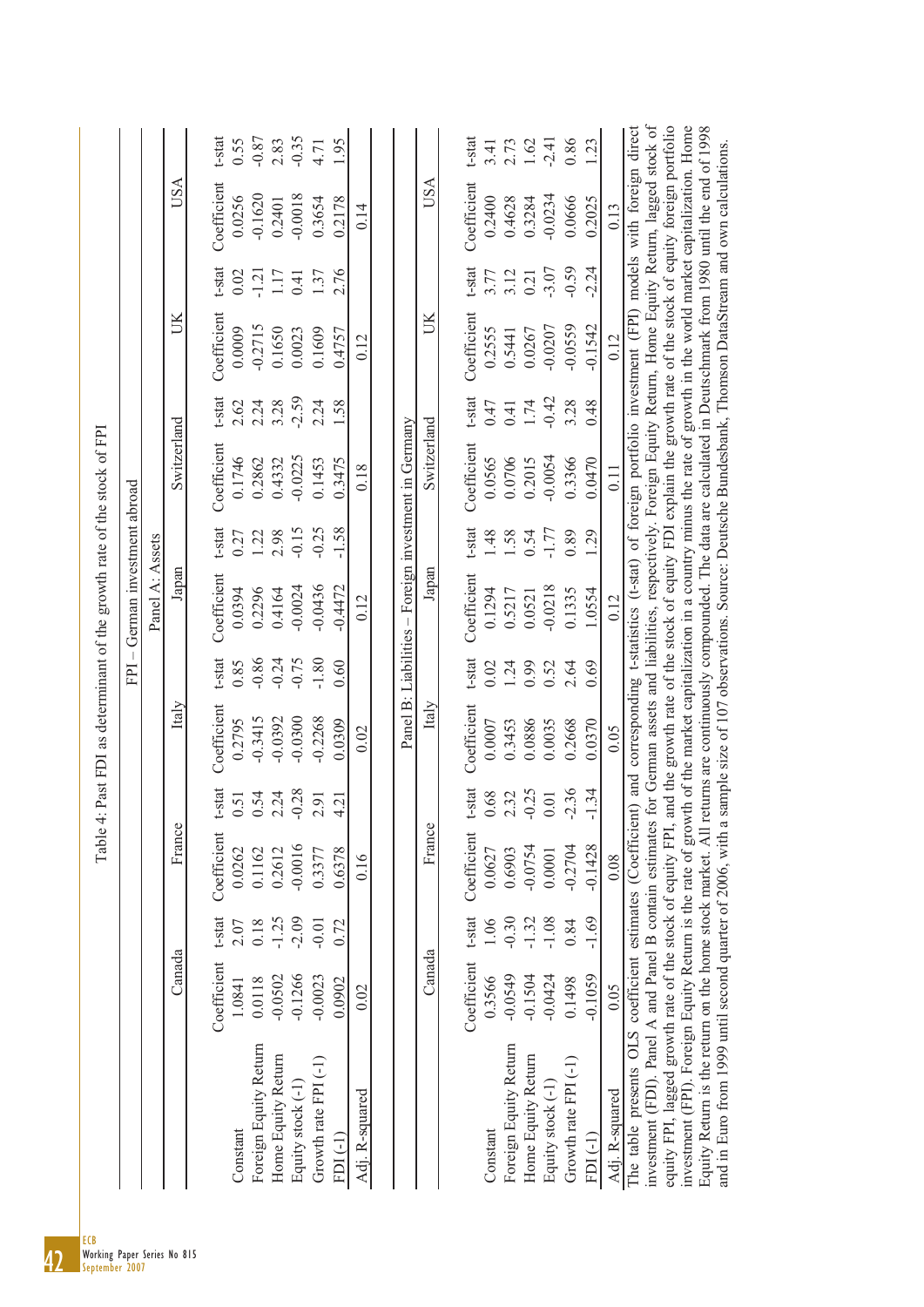#### **European Central Bank Working Paper Series**

For a complete list of Working Papers published by the ECB, please visit the ECB's website (http://www.ecb.int)

- 758 "Red tape and delayed entry" by A. Ciccone and E. Papaioannou, June 2007.
- 759 "Linear-quadratic approximation, external habit and targeting rules" by P. Levine, J. Pearlman and R. Pierse, June 2007.
- 760 "Modelling intra- and extra-area trade substitution and exchange rate pass-through in the euro area" by A. Dieppe and T. Warmedinger, June 2007.
- 761 "External imbalances and the US current account: how supply-side changes affect an exchange rate adjustment" P. Engler, M. Fidora and C. Thimann, June 2007.
- 762 "Patterns of current account adjustment: insights from past experience" by B. Algieri and T. Bracke, June 2007.
- 763 "Short- and long-run tax elasticities: the case of the Netherlands" by G. Wolswijk, June 2007.
- 764 "Robust monetary policy with imperfect knowledge" by A. Orphanides and J. C. Williams, June 2007.
- 765 "Sequential optimization, front-loaded information, and U.S. consumption" by A. Willman, June 2007.
- 766 "How and when do markets tip? Lessons from the Battle of the Bund" by E. Cantillon and P.-L. Yin, June 2007.
- 767 "Explaining monetary policy in press conferences" by M. Ehrmann and M. Fratzscher, June 2007.
- 768 "A new approach to measuring competition in the loan markets of the euro area" by M. van Leuvensteijn, J. A. Bikker, A. van Rixtel and C. Kok Sørensen, June 2007.
- 769 "The 'Great Moderation' in the United Kingdom" by L. Benati, June 2007.
- 770 "Welfare implications of Calvo vs. Rotemberg pricing assumptions" by G. Lombardo and D. Vestin, June 2007.
- 771 "Policy rate decisions and unbiased parameter estimation in typical monetary policy rules" by J. Podpiera, June 2007.
- 772 "Can adjustment costs explain the variability and counter-cyclicality of the labour share at the firm and aggregate level?" by P. Vermeulen, June 2007.
- 773 "Exchange rate volatility and growth in small open economies at the EMU periphery" by G. Schnabl, July 2007.
- 774 "Shocks, structures or monetary policies? The euro area and US after 2001" by L. Christiano, R. Motto and M. Rostagno, July 2007.
- 775 "The dynamic behaviour of budget components and output" by A. Afonso and P. Claeys, July 2007.
- 776 "Insights gained from conversations with labor market decision makers" by T. F. Bewley, July 2007.
- 777 "Downward nominal wage rigidity in the OECD" by S. Holden and F. Wulfsberg, July 2007.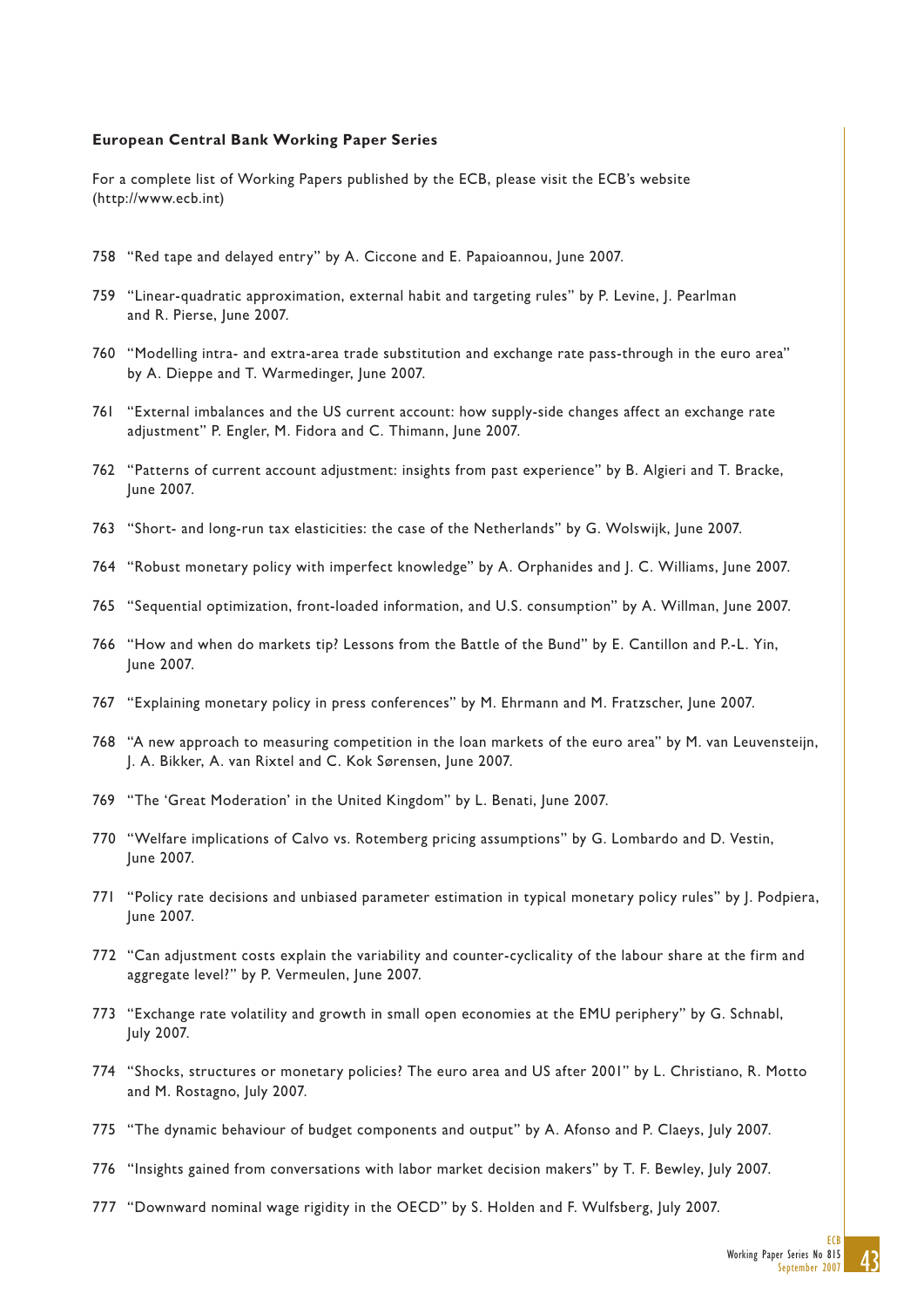- 778 "Employment protection legislation and wages" by M. Leonardi and G. Pica, July 2007.
- 779 "On-the-job search and the cyclical dynamics of the labor market" by M. U. Krause and T. A. Lubik, July 2007.
- 780 "Dynamics and monetary policy in a fair wage model of the business cycle" by D. de la Croix, G. de Walque and R. Wouters, July 2007.
- 781 "Wage inequality in Spain: recent developments" by M. Izquierdo and A. Lacuesta, July 2007.
- 782 "Panel data estimates of the production function and product and labor market imperfections" by S. Dobbelaere and J. Mairesse, July 2007.
- 783 "The cyclicality of effective wages within employer-employee matches evidence from German panel data" by S. Anger, July 2007.
- 784 "Understanding the dynamics of labor shares and inflation" by M. Lawless and K. Whelan, July 2007.
- 785 "Aggregating Phillips curves" by J. Imbs, E. Jondeau and F. Pelgrin, July 2007.
- 786 "The economic impact of merger control: what is special about banking?" by E. Carletti, P. Hartmann and S. Ongena, July 2007.
- 787 "Finance and growth: a macroeconomic assessment of the evidence from a European angle" by E. Papaioannou, July 2007.
- 788 "Evaluating the real effect of bank branching deregulation: comparing contiguous counties across U.S. state borders" by R. R. Huang, July 2007.
- 789 "Modeling the impact of external factors on the euro area's HICP and real economy: a focus on pass-through and the trade balance" by L. Landolfo, July 2007.
- 790 "Asset prices, exchange rates and the current account" by M. Fratzscher, L. Juvenal and L. Sarno, August 2007.
- 791 "Inquiries on dynamics of transition economy convergence in a two-country model" by J. Brůha and J. Podpiera, August 2007.
- 792 "Euro area market reactions to the monetary developments press release" by J. Coffinet and S. Gouteron, August 2007.
- 793 "Structural econometric approach to bidding in the main refinancing operations of the Eurosystem" by N. Cassola, C. Ewerhart and C. Morana, August 2007.
- 794 "(Un)naturally low? Sequential Monte Carlo tracking of the US natural interest rate" by M. J. Lombardi and S. Sgherri, August 2007.
- 795 "Assessing the Impact of a change in the composition of public spending: a DSGE approach" by R. Straub and I. Tchakarov, August 2007.
- 796 "The impact of exchange rate shocks on sectoral activity and prices in the euro area" by E. Hahn, August 2007.
- 797 "Joint estimation of the natural rate of interest, the natural rate of unemployment, expected inflation, and potential output" by L. Benati and G. Vitale, August 2007.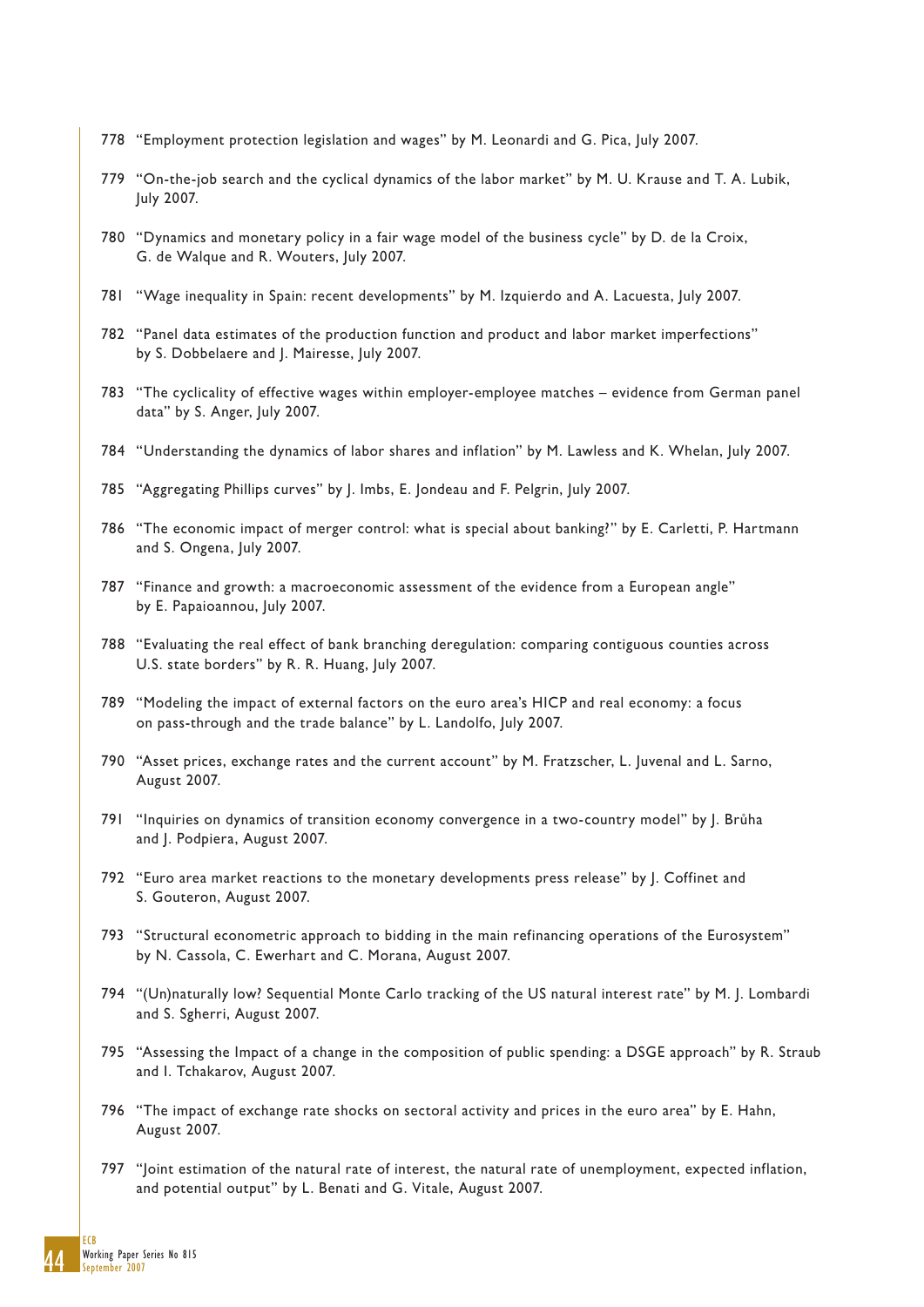- 798 "The transmission of US cyclical developments to the rest of the world" by S. Dées and I. Vansteenkiste, August 2007.
- 799 "Monetary policy shocks in a two-sector open economy: an empirical study" by R. Llaudes, August 2007.
- 800 "Is the corporate bond market forward looking?" by J. Hilscher, August 2007.
- 801 "Uncovered interest parity at distant horizons: evidence on emerging economies & nonlinearities" by A. Mehl and L. Cappiello, August 2007.
- 802 "Investigating time-variation in the marginal predictive power of the yield spread" by L. Benati and C. Goodhart, August 2007.
- 803 "Optimal monetary policy in an estimated DSGE for the euro area" by S. Adjemian, M. Darracq Pariès and S. Moyen, August 2007.
- 804 "Growth accounting for the euro area: a structural approach" by T. Proietti and A. Musso, August 2007.
- 805 "The pricing of risk in European credit and corporate bond markets" by A. Berndt and I. Obreja, August 2007.
- 806 "State-dependency and firm-level optimization: a contribution to Calvo price staggering" by P. McAdam and A. Willman, August 2007.
- 807 "Cross-border lending contagion in multinational banks" by A. Derviz and J. Podpiera, September 2007.
- 808 "Model misspecification, the equilibrium natural interest rate and the equity premium" by O. Tristani, September 2007.
- 809 "Is the new Keynesian Phillips curve flat?" by K. Kuester, G. J. Müller und S. Stoelting, September 2007.
- 810 "Inflation persistence: euro area and new EU Member States" by M. Franta, B. Saxa and K. Šmídková, September 2007.
- 811 "Instability and nonlinearity in the euro area Phillips curve" by A. Musso, L. Stracca and D. van Dijk, September 2007.
- 812 "The uncovered return parity condition" by L. Cappiello and R. A. De Santis, September 2007.
- 813 "The role of the exchange rate for adjustment in boom and bust episodes" by R. Martin, L. Schuknecht and I. Vansteenkiste, September 2007.
- 814 "Choice of currency in bond issuance and the international role of currencies" by N. Siegfried, E. Simeonova and C. Vespro, September 2007.
- 815 "Do international portfolio investors follow firms' foreign investment decisions?" by R. A. De Santis and P. Ehling, September 2007.